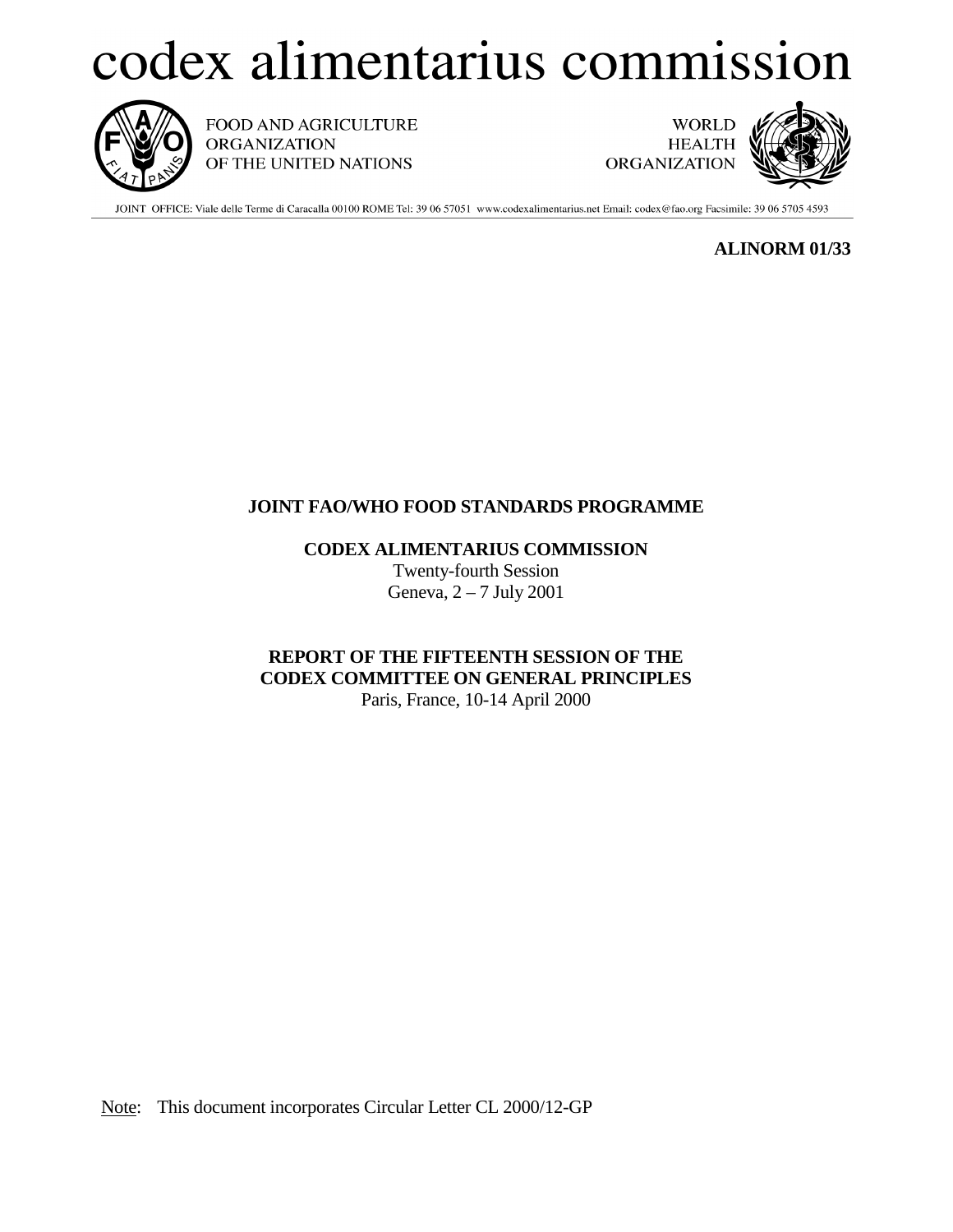## codex alimentarius commission

FOOD AND AGRICULTURE WORLD HEALTH ORGANIZATION ORGANIZATION OF THE UNITED NATIONS

JOINT OFFICE: Viale delle Terme di Caracalla 00100 ROME Tel.:57051 Telex: 625825-625853 FAO I Email:codex@fao.org Facsimile:3906.5705.4593

**CX 4/10 CL 2000/12-GP April 2000**

- **TO:** Codex Contact Points - Interested International Organizations
- **FROM:** Secretary, Codex Alimentarius Commission, Joint FAO/WHO Food Standards Programme, FAO, 00100 Rome, Italy

## **SUBJECT: Distribution of the Report of the 15th Session of the Codex Committee on General Principles (ALINORM 01/33)**

## **A. MATTERS FOR ADOPTION BY THE 24th SESSION OF THE CODEX ALIMENTARIUS COMMISSION**

## **Amendments to the Rules of Procedure**

1. Amendment to Rule VI.2 to clarify that the roll-call vote is subject to Rule X.2 referring to the adoption of standards by consensus (para. 73, Appendix II)

Governments and international organizations wishing to submit comments on the above amendment should do so in writing to the Secretary, Joint FAO/WHO Food Standards Programme, FAO, Viale delle Terme di Caracalla, 00100 Rome, Italy **before 30 March 2001**.

## **B. REQUEST FOR COMMENTS AND INFORMATION**

## **Proposed Draft Principles at Step 3**

2. Proposed Draft Working Principles for Risk Analysis (para. 73, Appendix III)

Governments and international organizations are invited to provide comments and proposals on the Working Principles as follows:

- 1) the application of precaution in risk management (paras. 34 and 35); and
- 2) the other Working Principles

Governments and international organizations wishing to submit comments on the above document should do so in writing to the Secretary, Joint FAO/WHO Food Standards Programme, FAO, Viale delle Terme di Caracalla, 00100 Rome, Italy, with a copy to the Codex Contact Point for France, SGCI/CODEX, Carré Austerlitz, 2 Boulevard Diderot 75703 Paris Cedex 12, Fax. 33 (0)1 4487 16 04, Email: sgci-codex-fr@sgci.finances.gouv.fr **for point 1) before 1 July 2000 and for point 2) before 15 January 2001 .**

-iii-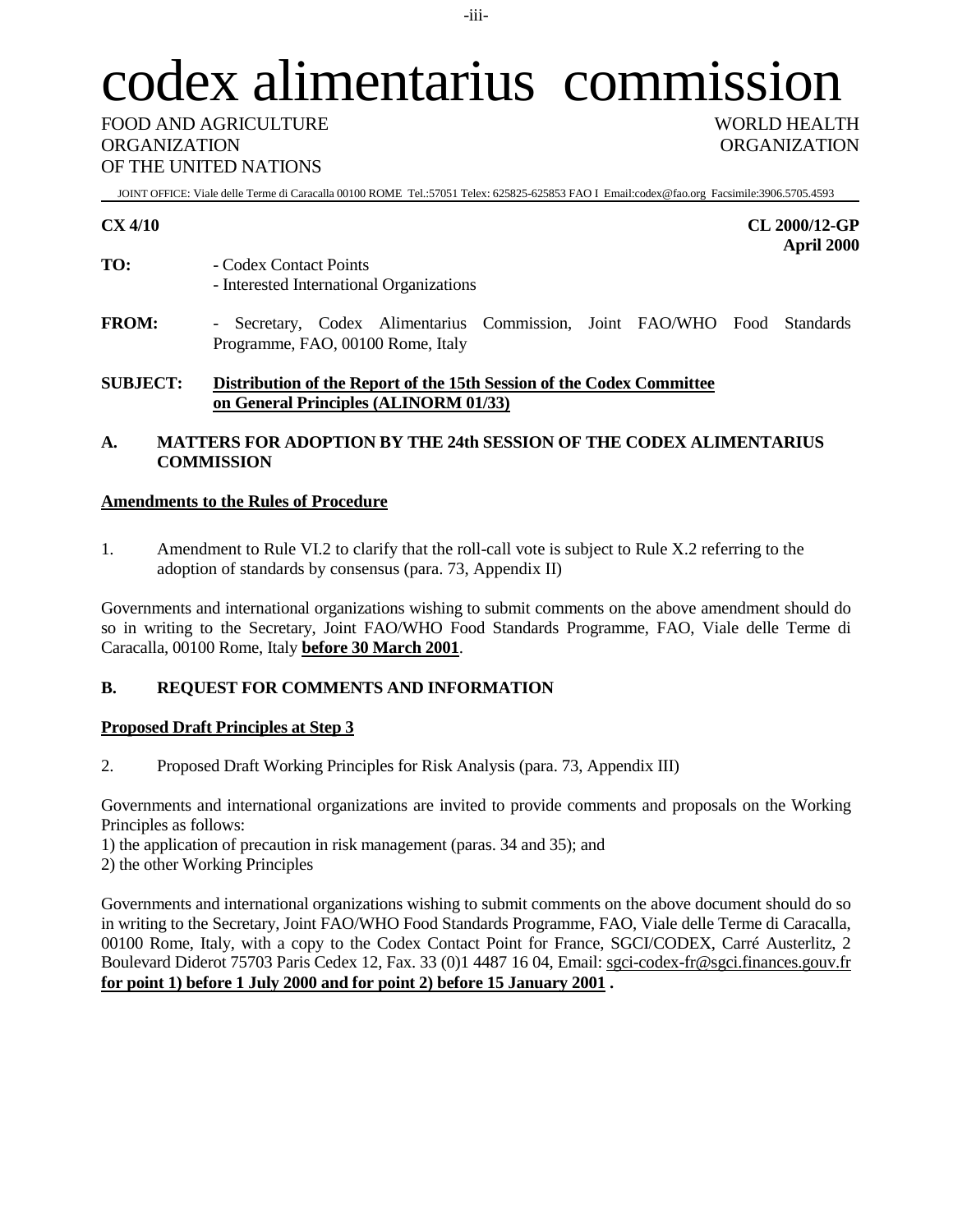## **SUMMARY AND CONCLUSIONS**

The summary and conclusions of the  $15<sup>th</sup>$  Session of the Codex Committee on General Principles are as follows:

## **Matters for consideration by the Commission**:

The Committee:

 - recommended an amendment of Rule VI.2 of the Rules of Procedure to clarify that the request for a roll-call vote was subject to Rule X.2 that refers to the adoption of standards by consensus (para. 73, Appendix II)

#### **Other matters of interest to the Commission**

The Committee:

- agreed to return to Step 3 for further comments the Working Principles for Risk Analysis (para. 73, Appendix III)
- Agreed to return to Step 3 for further comments the Proposed Draft Revised Code of Ethics for International Trade in Foods (para. 108)
- agreed on Measurable Objectives to Assess Consumer Participation in Codex work (para. 110)
- proposed practical measures to facilitate consensus (paras. 68-69)
- agreed to consider further the composition of the Executive Committee and related matters, including an alternative proposal to hold the Commission on an annual basis (para. 84)
- agreed to consider further the role of "other legitimate factors" in relation to risk analysis at its next session (para. 95)
- agreed that the concept of "food safety objectives" could be developed further by other relevant committees and that it was premature to generalize it with a specific definition at this stage (paras. 65-66)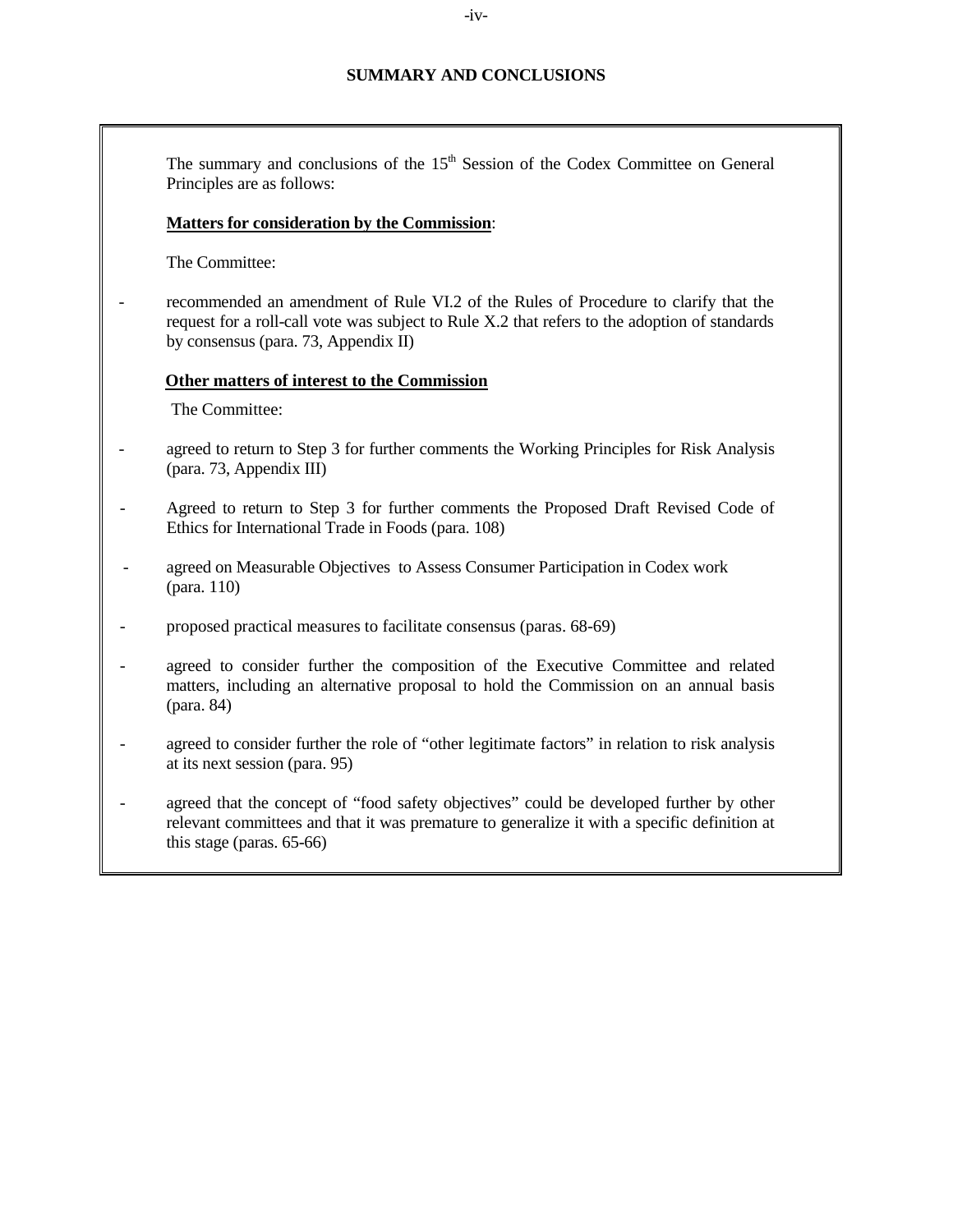## **TABLE OF CONTENTS**

| Matters arising from the Codex Alimentarius Commission                                                                       |  |
|------------------------------------------------------------------------------------------------------------------------------|--|
|                                                                                                                              |  |
|                                                                                                                              |  |
|                                                                                                                              |  |
| Review of the Statements of Principle on the Role of Science and the Extent to which<br>Other Factors are Taken into Account |  |
|                                                                                                                              |  |
|                                                                                                                              |  |
|                                                                                                                              |  |
|                                                                                                                              |  |

## **LIST OF APPENDICES**

Pages

| Appendix I   |  |  |
|--------------|--|--|
| Appendix II  |  |  |
| Appendix III |  |  |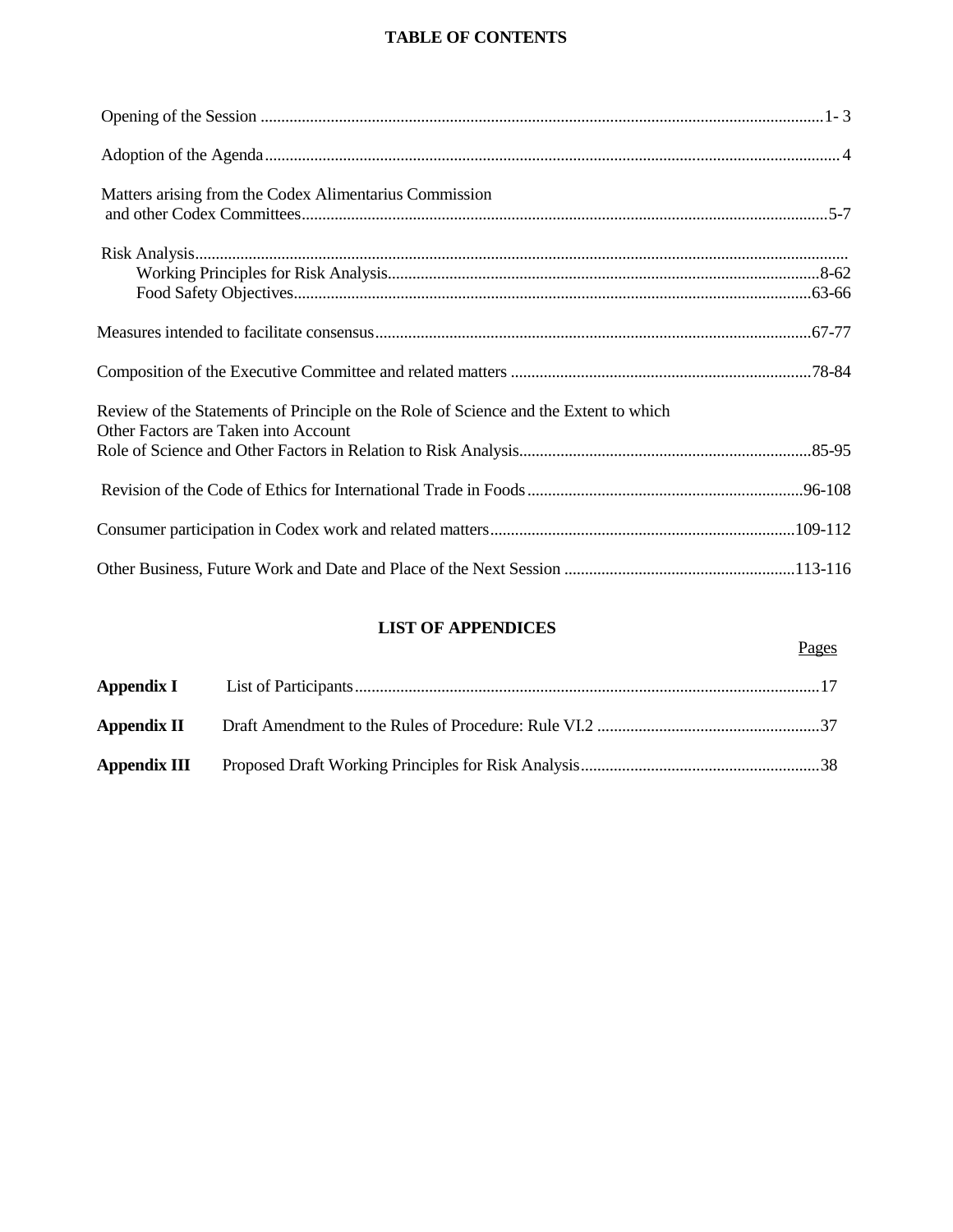## **INTRODUCTION**

1. The Fifteenth Session of the Codex Committee on General Principles was held from 10-14 April 2000 in Paris at the kind invitation of the Government of the French Republic. The session was chaired by M. Pierre Gabrié, Head of Service, Direction Générale de la Concurrence, de la Consommation et de la Répression des Fraudes. It was attended by 247 delegates and representatives of 54 Member countries and 29 international governmental and non-governmental organizations. A complete list of participants at the Session, including the Secretariat, is given in Appendix I.

2. The Session was opened by M. François Huwart, Secretary of State responsible for Foreign Trade at the Ministry of Economy, Finance and Industry.

3. Mr. Huwart underlined the interest of the French government in the work of Codex Alimentarius particularly in relation to the new perspectives that applied to world trade. He clearly expressed the opinion that the precautionary principle should be regarded as an appropriate tool of risk management provided that it was not used as an excuse to establish unwarranted and arbitrary trade barriers. He also emphasized that legitimate factors other than strictly scientific data could not be ignored by governments and that the development of world trade could not take place without having regard to the legitimate rights of consumers. Finally, Mr. Huwart welcomed the revision of the Code of Ethics for International Trade in Food and noted that its observance was crucial to ensure the protection of all consumers and the use of fair trade practices. He stressed the necessity of ensuring that products that are exported to developing countries in particular should comply with international requirements of food quality and safety.

#### **ADOPTION OF THE AGENDA (Agenda Item 1)**

4. The Committee adopted the Provisional Agenda<sup>1</sup> as the Agenda for its session. At the request of the Delegation of Switzerland, it agreed to discuss under Other Business the question of the relationship between Codex General Subject Committees and Codex Commodity Committees with special reference to food additives and contaminants.

## **MATTERS REFERRED BY THE CODEX ALIMENTARIUS COMMISSION AND OTHER CODEX COMMITTEES (Agenda Item 2)<sup>2</sup>**

5. The Committee noted the decisions of the Commission concerning the work of the Committee. It noted in particular that the amendments to the Rules of Procedure proposed at the Committee's last session had been adopted by the Commission and had now been confirmed by the Directors-General.

6. The Committee noted that several of the matters referred by the Commission had been included on the present Agenda for discussion, notably risk analysis (Agenda Item 3) and the composition of the Executive Committee (Agenda Item 5). This latter point had also been the subject of matters arising from the Regional Coordinating Committee for Asia.

7. It was further noted that several Committees had responded to this Committee's request to provide information on the legitimate factors other than science used in their decision-making process. An addendum to CX/GP 00/2 with recent contributions was prepared for the Committee's consideration under Item 6.

<sup>1</sup> CX/GP 00/1.

 $\overline{2}$ CX/GP 00/2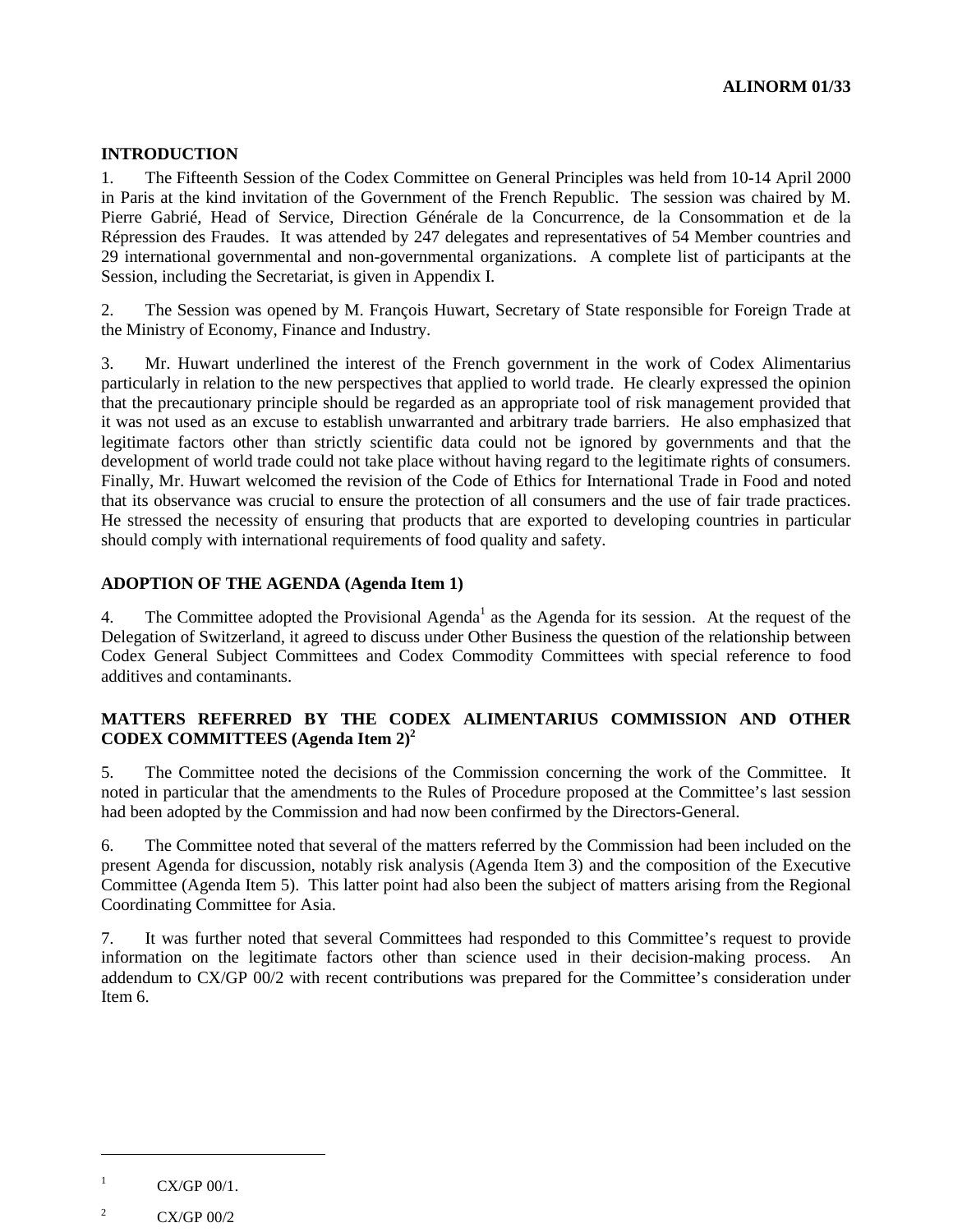## **RISK ANALYSIS: 1) WORKING PRINCIPLES FOR RISK ANALYSIS3 (Agenda Item 3)**

8. The Committee recalled that the last session had discussed the Working Principles for Risk Analysis and had agreed on several amendments to the sections on risk analysis and risk assessment; there had been no consensus on the inclusion of a reference what some Members referred to as the 'Precautionary principle' in the section on risk management.

9. The Committee had agreed to return the proposed Draft Working Principles to Step 3 for further comments, including specific proposals on the precautionary principle or approach and asked the Secretariat to prepare a revised draft and an analysis of the questions related to the precautionary principle or approach, in the light of the comments received<sup>4</sup>.

10. The Committee considered the revised Working Principles section by section and made the following amendments

## **SCOPE**

 $\overline{a}$ 

11. The Delegation of Malaysia proposed to include a reference to fair trade practices in the purpose of risk analysis, in addition to the protection of consumers' health, in order to reflect the general objectives of Codex (para. 2). Some delegations pointed out that the application of risk analysis should not result in disguised barriers to trade and that this should be reflected in the text. Other delegations expressed the view that the general objectives of risk analysis were a subset of the overall objectives of Codex, and that the primary purpose of risk analysis was health protection. The Committee recognized that the primary consideration should remain health protection but that fair trade aspects should be taken into account in the process. The text was therefore amended to reflect that the purpose of risk analysis was to protect the health of consumers 'while ensuring fair practices in food trade'.

12. The Committee agreed to delete the reference to 'consistency' and to a 'thorough' risk analysis in paragraph  $3<sup>5</sup>$  since these terms did not provide any further clarification; it was agreed that Codex standards and related texts intended to protect the health of consumers were 'based on risk analysis'.

13. During the debate, the Committee noted that since the draft principles were intended for application in the Codex framework and also by governments where applicable, some confusion arose with the interpretation of specific articles. It nevertheless decided to retain the dual scope of application.

## **RISK ANALYSIS – GENERAL ASPECTS**

14. The Delegation of the United States proposed to specify that in para.1 it should be made clear that risk analysis should be science-based, and the Committee had an extensive exchange of views on this question. Some delegations expressed the view that science should not be mentioned in relation to risk analysis as a whole since risk management decisions were policy decisions, as reflected in the current definition of Risk Management in the Procedural Manual; in addition the question of 'other legitimate factors' was still under consideration and no conclusion had yet been reached on this question. Other delegations pointed out that risk analysis was based on science since the risk assessment process was based on scientific data. They referred to the first Statement of Principle, whereby Codex texts should be based on scientific analysis and recalled that other factors were mentioned in the second Statement of Principle and they were taken into account in the risk management process as appropriate, however it should be clear that the scientific basis was an essential element of the decision process.

<sup>3</sup> CL 1999/16-GP; CX/GP 00/3; CX/GP 00/3-Add.1 (comments of Australia, Brazil, Canada, New Zealand, Norway, Republic of Korea, European Community, Consumers International, IACFO, CRN, EFLA); Add. 2 (EC); Add. 3 (IASDA); Add. 4 (CIAA); Add. 5 (United States); CRD 1 and 3 (CI); CRD 2 (IACFO), CRD 3 (United States), CRD 7 (ALA), CRD 9 (Peru), CRD 10 (Malaysia), CRD 11 (COMISA), CRD 14 (Thailand) , CRD 15 (India), Unnumbered CRDs (ICGMA and EFLA)

<sup>4</sup> ALINORM 99/33A, paras 16-37

<sup>5</sup> References to paragraph numbers are to those in the Proposed Draft text, Annex to CX/GP 00/3 and to Appendix III when the numbers are different.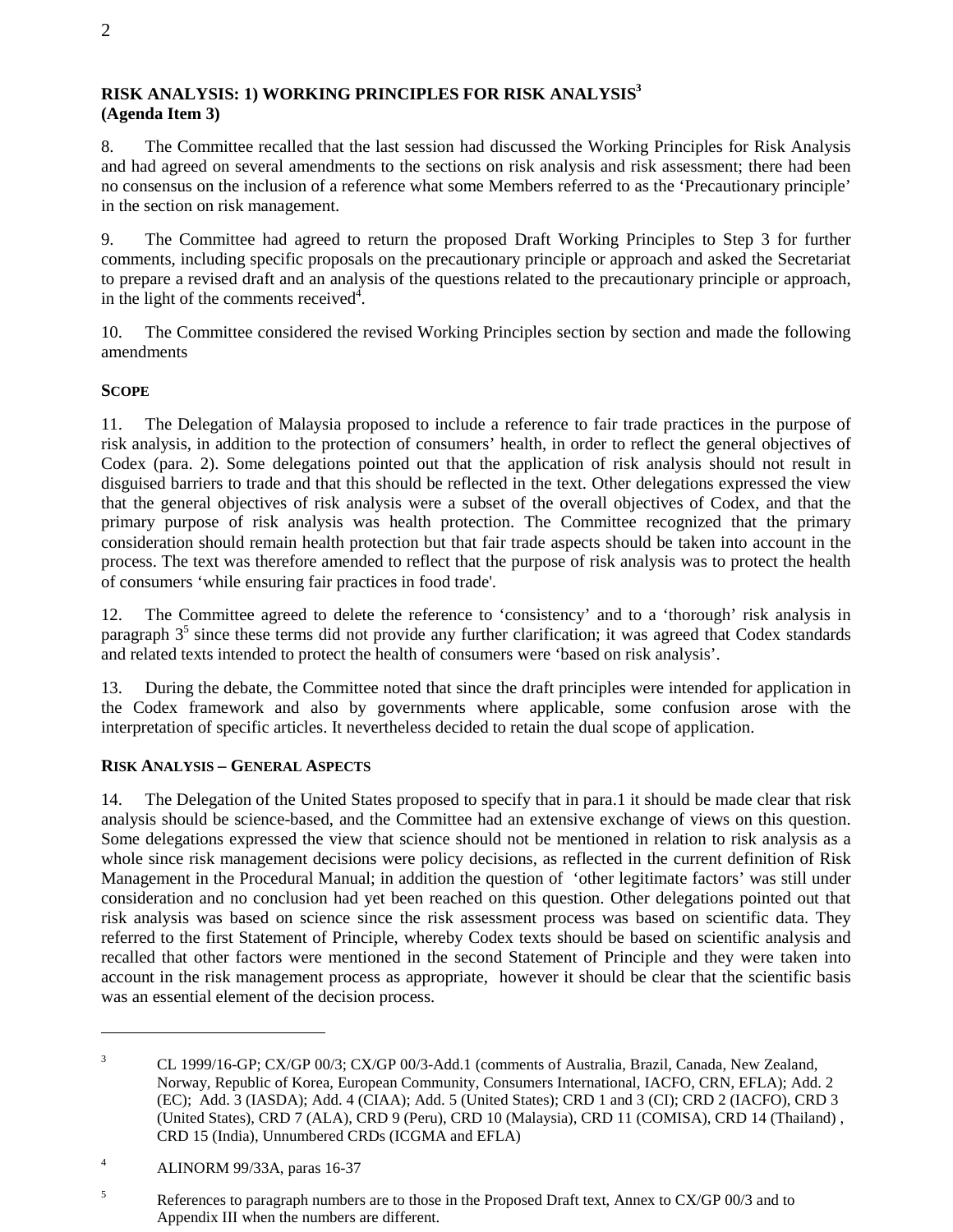15. The Committee could not come to a definite conclusion and agreed that the words 'soundly based on science' required further consideration and should be included in paragraph 1 in square brackets. The Committee noted that this matter was linked to the wording in the second paragraph of the section on Risk Management (para. 27, now para. 25 - see para. 33 of the report)

16. In the section on documentation (para. 2), the Committee considered a proposal concerning accessibility of documentation to consumers, in addition to the current text referring to 'interested parties'. In order to clarify the text and to make it more general, it was agreed to refer to 'all interested parties'. This was also added to paragraph 3 on communication and consultation.

17. In the section concerning uncertainty and precaution (para. 5), the Committee recognized that precaution was an essential element of risk analysis and agreed to include a statement to this effect at the beginning of the section, as proposed by the Delegation of the United States on the basis of the FAO Conference on International Food Trade beyond 2000 (Melbourne, 1999). It was agreed that this was particularly important when scientific evidence was insufficient and negative effects on health were difficult to evaluate.

18. The Committee considered the section on developing countries (para. 6) and agreed that in addition to their needs, the situation prevailing in these countries should be taken into account. This was especially important in order to obtain relevant data, such as exposure assessment from all regions of the world. The Delegations of Zimbabwe and Morocco expressed the view that this section should clarify the responsibilities for addressing the needs of developing countries, whether this applied to developed countries or international organizations. The Committee noted that all recommendations in the text were worded in a general manner, since they were intended to apply to FAO, WHO, Codex Committees, Expert Groups responsible for risk assessment, and to governments at the national level. The Committee included a general reference to 'the responsible bodies' in the text, as proposed by the Representative of WHO.

19. The Delegation of Chile referred to the recommendation of the Commission that Codex Committees should appoint a co-author from a developing country for position papers, where the main author was from a developed country. The Committee noted that this recommendation of the Commission was not in the nature of a principle for risk analysis and should not be included in the present text; however it should be followed by relevant Committees when considering matters related to risk analysis.

20. The Committee noted that the various language versions of the text required harmonization, in particular with reference to the use of the words 'should', 'shall' and 'must'.

## **RISK ASSESSMENT**

21. The Committee agreed that the text of the first *Statement of Principle Relating to the Role of Food Safety Risk Assessment* should be used to define the purpose of risk assessment (para. 8, now para. 7), as proposed by the Delegation of Portugal and in order to achieve consistency.

22. The Committee agreed to rearrange and reword the paragraphs concerning the four steps of risk assessment, the identification of uncertainties and the need for documentation (paras. 11 to 13, now paras. 10 to 12) for clarification purposes, as proposed by the Delegation of Malaysia. The Committee agreed that the constraints affecting the quality of the risk estimate should be identified, and that expression of uncertainty or variability should be clearly documented, and the corresponding text was retained.

23. The Committee agreed with the proposal of the Delegation of India to use the text of the recommendation made by the Commission on global data for exposure assessment (para. 16, now para. 15). The Delegation of the United States questioned the use of the term 'global data' since it was not clearly defined. The Committee noted that when food safety risk analysis was initially developed, it tended to be more focused on chemical contamination but the concepts were somewhat different where microbiological hazards were concerned. The Committee agreed to refer to 'exposure assessment data from different parts of the world', as proposed by the Delegation of Sweden.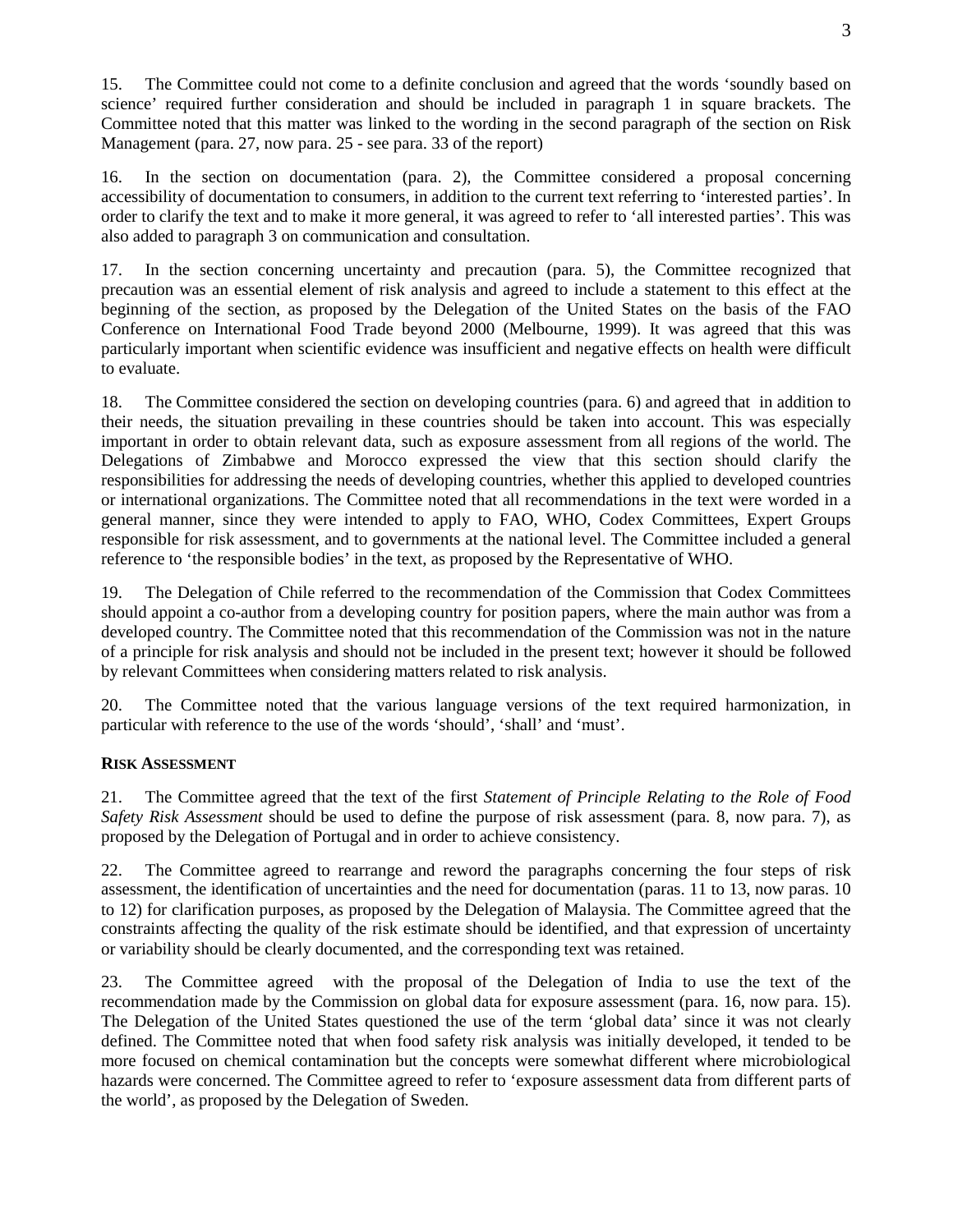24. The Committee had an exchange of views on the need to provide further detail on the different stages of the food chain taken into account in risk assessment (para. 17, now para. 16). The Committee agreed to include a general reference to 'production and handling processes' since this covered all aspects of the food chain from the primary producer to the consumer, and to include a specific reference to traditional practices.

25. As regards the records of risk assessment, (para. 19, now para. 18), the Committee agreed to include a reference to minority opinions, and noted that the rules for the conduct of expert groups specifically required such a record.

## **RISK ASSESSMENT POLICY**

26. The Delegation of Norway recalled that a definition of risk assessment policy had been discussed at the last session and proposed to include this definition, although it had not been finalized, in the text for clarification purposes. The Committee agreed that a description of the process based on the earlier definition should be included as a separate section (new para. 20) and that the sections on the establishment of risk assessment policy and on communication (paras. 21 and 22, now para. 21) should be combined since they both referred to the same process. The text was amended in order to clarify that risk assessment policy should be established by risk managers in consultation with risk assessors and all interested parties, and that the proposals of interested parties should be analyzed as necessary.

27. The Committee agreed to delete the requirements concerning the scope and purpose of risk assessment, as well as the selection of the assessors (para. 23) since they were already covered in the sections on risk assessment.

28. The Committee had an exchange of views on the section addressing the mandate given to the assessors (para. 24, now para. 22). It was proposed to delete this section since its provisions were already addressed in the section on risk assessment. The Representative of WHO stressed the importance of interaction between risk assessors and risk managers, which might result in a need to redefine the mandate given to risk assessors, especially where microbiological hazards were involved. The Committee agreed that the relevance of this section as regards risk analysis policy would need further discussion and it was retained in square brackets.

29. The Committee agreed that risk managers could ask risk assessors to evaluate the potential risk reduction resulting from different risk management options (para. 25, now para. 23). The Committee noted that this was not currently covered elsewhere in the document and agreed to retain the current text.

## **RISK MANAGEMENT**

30. The Committee had an exchange of view on the need for a section referring to the structured approach of risk management and describing its components (para. 27, now para. 25). The Delegation of Portugal, speaking on behalf of the Members of the European Union present at the Session, supported by other delegations, expressed the view that the components of risk management introduced new concepts which were not defined and that they should not be included in the text. The Delegation of Singapore expressed the view that the approach to be followed in risk management should not be prescriptive and should be left to the responsibility of governments at the national level.

31. The Delegation of New Zealand, supported by other delegations, recalled that the need for a structured approach was generally recognized and was currently being applied in the Committee on Food Hygiene, and that the components of risk management had been defined by the FAO/WHO Expert Consultation on Risk Management and Food Safety (1997). Some delegations proposed to include definitions in the text or to reference them in a footnote for clarification purposes.

32. The Committee discussed these proposals and recognized that the structured approach described the steps in the process: evaluation of risk, assessment of risk management options, implementation, monitoring and review. These were not actually new concepts and they should not be presented as titles or concepts in the text. Some delegations pointed out that the term 'risk evaluation' still needed some clarification, especially to avoid confusion with risk assessment, and to address translation difficulties. The Committee agreed to retain the current text and to put 'risk evaluation' in square brackets for further consideration.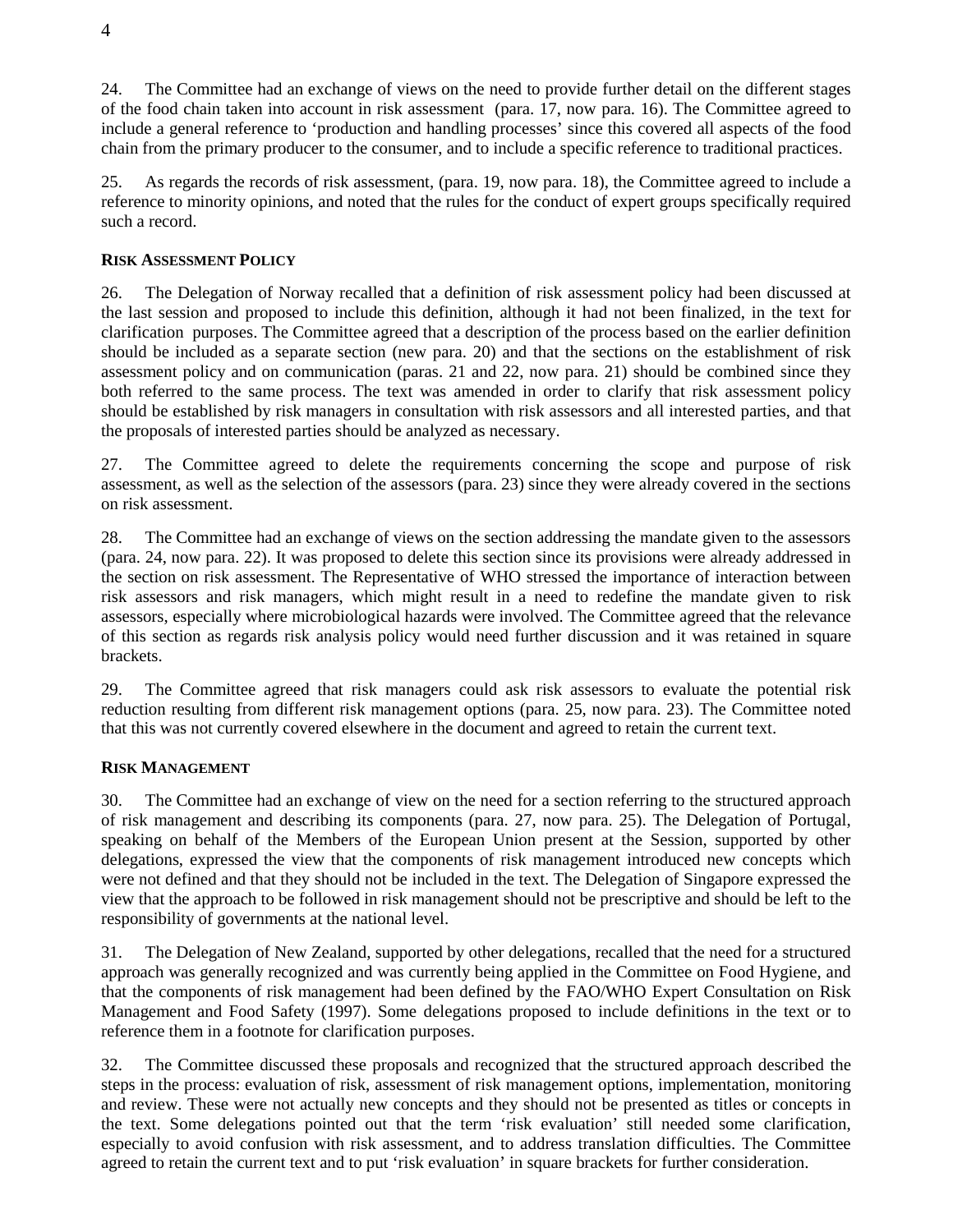33. The Committee discussed the proposal of the Delegation of the United States to specify that risk management should be 'grounded on science-based risk assessment'. Several delegations objected to this proposal since risk management took into account other factors than science, as appeared from the recently revised definition of Risk Management. Some of these delegations proposed to add a reference to other factors if the reference to science was introduced, in order to reflect the difference between risk assessment and risk management. Some delegations also pointed out that since risk analysis terms were already defined in the Procedural Manual, additional explanations might not be necessary in the current text.

34. The Committee considered an amended text indicating that risk management was 'grounded on science-based risk assessment' and took into account 'other legitimate factors as appropriate', and agreed to retain it in square brackets for further discussion, since consensus could not be reached at this stage.

35. The Delegation of Portugal, supported by several delegations, expressed the view that risk management should be focused on agreed outcomes as well as on processes (para. 28, now para. 26). Other delegations and the Representative of WHO stressed that the current concept of outcome-based risk management was essential, and noted that the following sentence made it clear that all relevant processes were taken into account throughout the food chain. The Committee agreed to the proposal of the Delegation of New Zealand that 'in achieving agreed outcomes' risk management should take into account relevant processes throughout the food chain, and amended the text accordingly.

36. The Committee agreed to delete the reference to 'repeatability' in paragraph 29 (now para. 27).

37. The Committee agreed that risk management options should be evaluated in terms of the overall reduction of risk, to replace the current text referring to hazards (para. 30, now para. 28), and deleted the sentence referring to the risk management framework as it was already covered in paragraph 27 (now para. 25) (structured approach).

38. As regards the outcome of the process (para. 31, now para. 29), reference was made to the 'assessment of available risk management options' (rather than their 'evaluation') and in the second sentence, it was clarified that the 'risk management decision' was addressed, and that 'other legitimate factors' were considered as appropriate.

39. In the section on other legitimate factors (para. 32, now para. 30), the sentence on economic analysis was deleted since the current text adequately covered all relevant factors taken into account in the process. The Committee noted that this question would be specifically considered under Agenda Item 6.

40. The reference to communication was deleted (para. 33) since this aspect was covered more generally under Risk Communication. The provisions on consistency were amended to clarify that trade barriers should be avoided and that the section applied to the consideration of other legitimate factors (para. 34, now para. 31).

41. The Committee agreed that paragraph 36 (now para. 32) would include the text of the recommendation made by the Commission concerning the consequences of risk management options for developing countries, as proposed by the Delegation of India.

## **RISK COMMUNICATION**

42. The Committee agreed that information and opinion should be 'exchanged between interested parties' in order to reflect the need for interactive communication (second paragraph). The rest of the section was left unchanged.

## **THE APPLICATION OF PRECAUTION: PRECAUTIONARY PRINCIPLE OR APPROACH**

43. The Committee considered an amended text prepared by the Delegations of the United States, the member countries of the European Union, the European Community and several other delegations and describing the use of precaution, with a footnote indicating that this was referred to as the 'Precautionary Principle' in certain member countries (para. 38, now para. 34).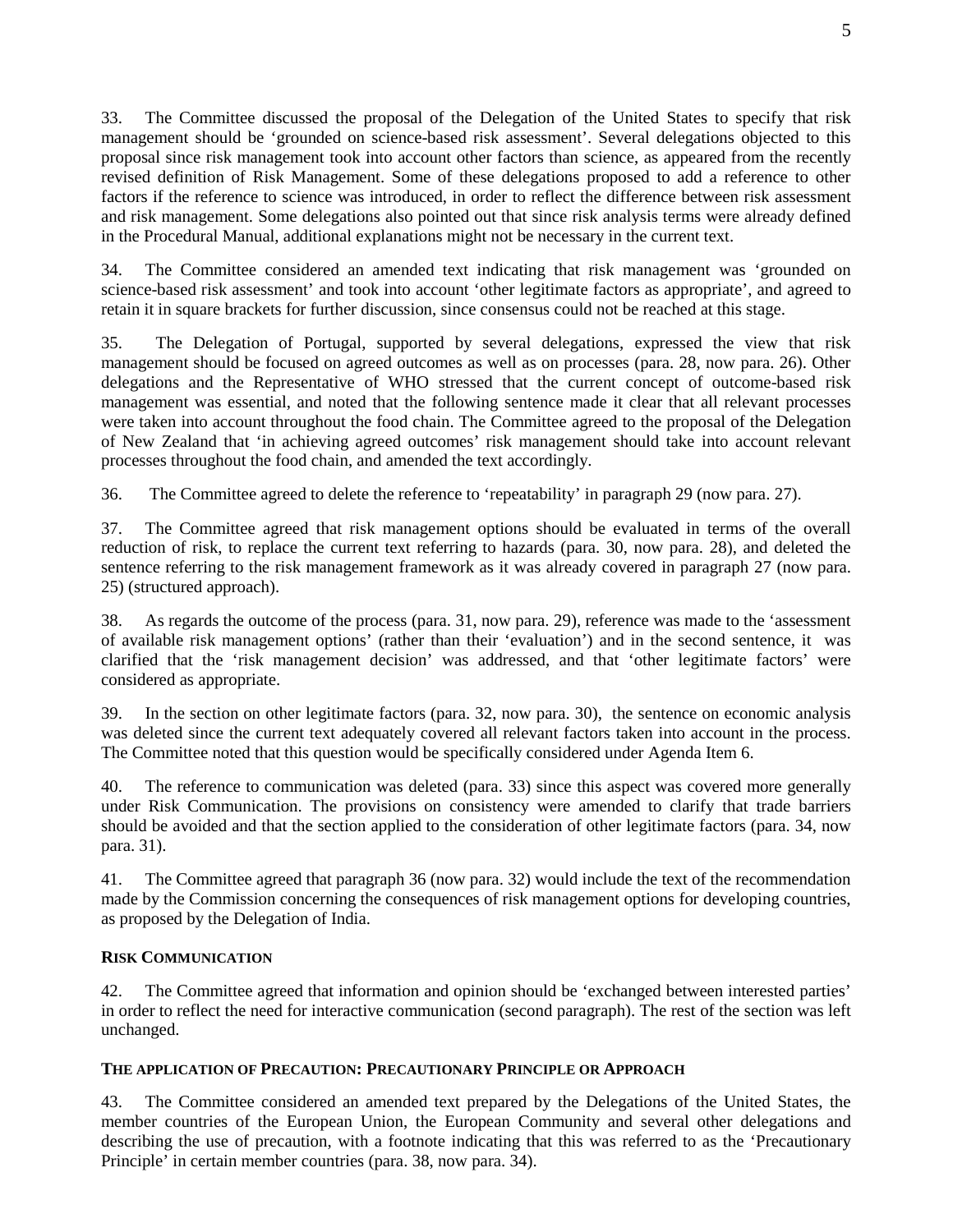44. The Delegation of Australia expressed the view that the content of the proposed footnote could be adequately covered in the report of the meeting together with the alternative views of other countries.

45. The Delegation of Malaysia, referring to its written comments, proposed that when precaution was exercised as an interim measure, additional information should be sought and the measures should be reviewed within a reasonable time frame in order to achieve consistency with Article 5.7 of the SPS Agreement. Several delegations supported this proposal and pointed out that the reference to a limited time frame was essential in order to prevent the establishment of unjustified barriers to trade, and was in conformity with the obligations of member countries under the SPS Agreement.

46. The two proposals referred to above are presented as alternative texts in paragraph 34 of Appendix III, the proposal from Malaysia appearing first as the other proposal should be read in conjunction with para. 35.

47. Some delegations and observers pointed out that the concept of a precautionary principle, which originated in discussions related to the environment, was not generally recognized or defined in relation to food safety, and that precaution was inherent to the risk analysis process, as recognized in the current Working Principles (para. 5 of the revised text). In this perspective, the definition of an additional concept was not necessary.

48. Several other delegations, observers and the Representative of WHO stressed that it was essential to address the uncertainties in risk assessment; in some cases, there were inherent difficulties to establish an adequate scientific basis due to the nature of the health hazard; risk assessment might take a long time to complete, or might still contain a wide range of uncertainty after it was carried out. In such cases, risk managers had to take action to protect consumers' health on the basis of precaution. The Delegation of Egypt expressed the view that when there was a doubt concerning scientific evidence it was the duty of risk managers to protect consumers; this was demonstrated clearly by such examples as the use of pesticides which were eventually prohibited, and the case of BSE.

49. The Delegation of the United Kingdom, supported by several delegations and observers, expressed the view that the reference to a principle was important and should be retained, at least in a footnote and that a definition of the 'Precautionary Principle' as used for risk assessment in Codex was essential, since this term was used in several countries in order to enhance consumer confidence in sanitary measures at the national level. These delegations however noted that in order to facilitate consensus, the reference to 'precaution' in the revised text would be acceptable.

50. In reply to a question, the Delegation of the United States clarified that the reference to 'robustly' assessing risk corresponded to the terminology used in statistics when data were adequate, but other terms like 'objectively and fully' could be used. The Delegation pointed out that the use of the precautionary principle was not generally recognized or defined and that further discussion on this issue was necessary to clarify how precaution was applied.

51. The Delegation of Uruguay pointed out the precautionary approach, as described in the text proposed by several delegations (see para. 46 above), could apply to risk management decisions taken by governments but was not pertinent in the framework of Codex, where a scientific basis was essential to establish international recommendations. Other delegations expressed the view that this was primarily an area for national governments rather than Codex and stressed the need for clarification of this important issue.

52. Several delegations stressed that the recommendations on precaution in risk management should be applicable both to governments and in the framework of Codex. The Delegation of Sweden indicated that precaution was reflected in the development of Codex codes of practices when the risk assessment of certain contaminants was not completed, but it was necessary to address public health problems through preventive action

53. The Delegation of New Zealand indicated that the text did not adequately address all aspects of uncertainty in risk assessment. The Delegation further noted that while interim measures applied by national governments were provided for under the SPS Agreement, they were very unlikely to be used in elaborating Codex standards when risk assessment was not available.

54. The Delegation of Morocco indicated that the responsibility for identifying uncertainty would need to be clarified, since it was not specified in the amended text, although the original text (para. 38) had indicated that risk assessors would identify such uncertainty.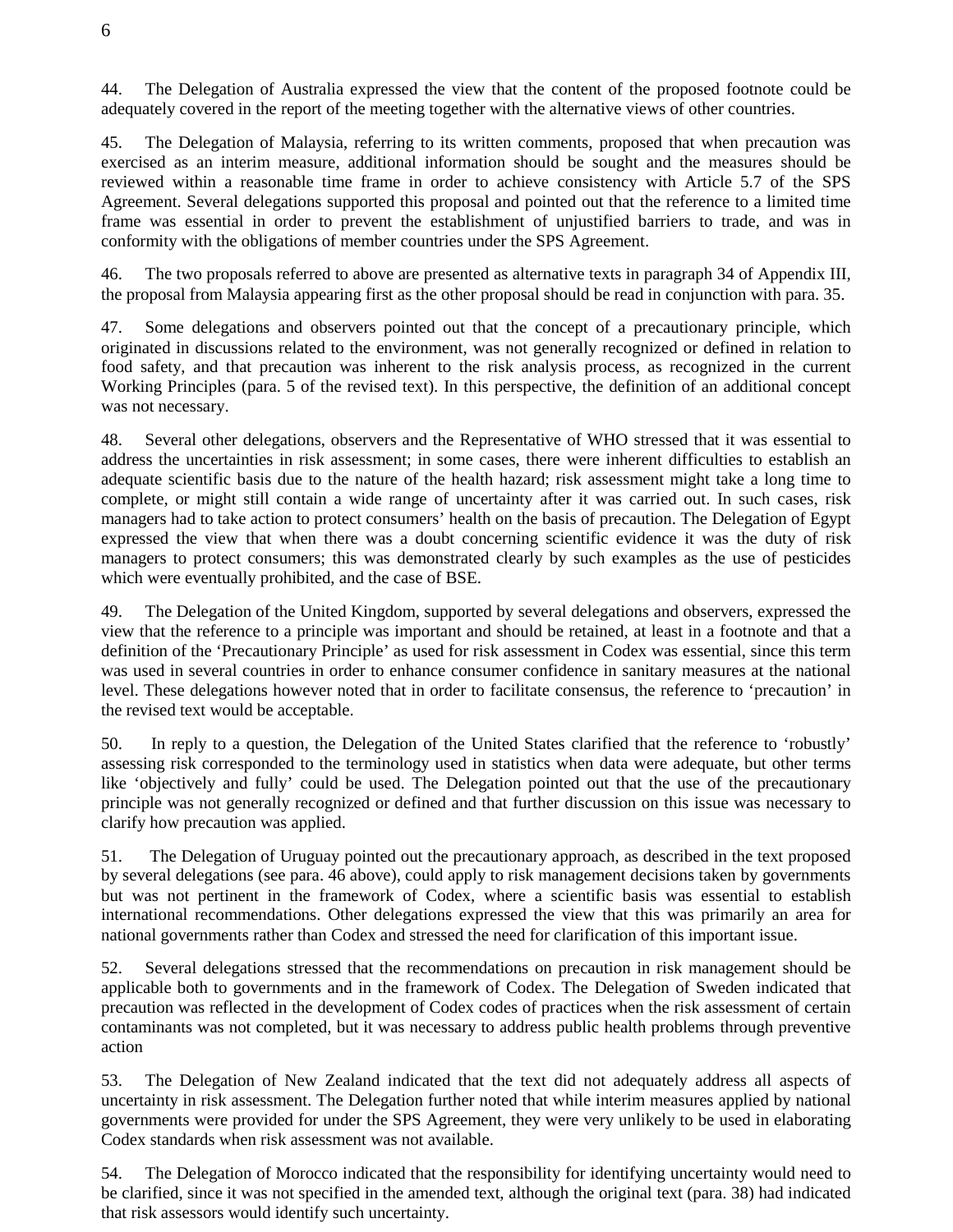55. Some delegations indicated that the criteria proposed in the current text (para. 39, now para. 35) could be used as a starting point for further discussion. The Delegation of the Philippines proposed that the need for a time frame to review provisional measures should be included in this section. Some delegations proposed that the criteria should be discussed first in order to clarify the conditions for the application of precaution, while other delegations stressed the need to describe the nature of the principle or approach before selecting the criteria. The Committee did not discuss the criteria in detail and recognized that both parts of the section would require further consideration at the next session.

56. The Representative of WTO, recalling the provisions of SPS Article 5.7, indicated that guidelines on the application of precaution could facilitate common understanding of risk analysis but should not contradict the rights and obligations of member countries under the SPS Agreement.

57. The Committee recognized that no consensus existed at this stage on the different proposals put forward on the application of precaution, and discussed how to proceed further. The Chairperson proposed to establish a drafting group, which would work by electronic mail, and prepare revised proposals for consideration by the next session. A Working Group could also be held prior to the next session if necessary in order to facilitate discussion. Some delegations objected to such a discussion in a Working Group since issues of principle should be addressed in the plenary session of the Committee.

58. Some delegations proposed that FAO and WHO should convene a workshop to consider matters related to precaution, uncertainty and the interaction between risk management and risk assessment, in order to facilitate a common understanding of these issues. The Representatives of FAO and WHO indicated that they would consider the possibility of holding such a workshop, if this was the wish of member countries and the participation of Members from developing countries should be as large as possible. The Delegation of Chile asked FAO and WHO to consider convening a similar workshop at the level of the Regional Coordinating Committees.

59. Some delegations emphasized the responsibility of the Committee to address the issue of the application of precaution, as agreed in the FAO Conference on International Food Trade beyond 2000, and stated that this responsibility could not adequately be addressed in another meeting like an expert consultation or a workshop. It was also pointed out that a drafting group would need a clear mandate and an initial text as a basis for discussion.

60. The Committee agreed that the two proposals referred to as alternative texts (see para 46 and Appendix III, para. 34) would be circulated for comments, as part of the Proposed Draft Working Principles at Step 3, and agreed that a drafting group, coordinated by the French Secretariat, would work by electronic mail in order to prepare a revised text for consideration by the next session. All member countries and international organizations were invited to participate in this electronic drafting group. The Committee noted that the French Secretariat would ensure prompt distribution of material to all members and observers, including replies to the Circular Letter sent at Step 3. The Committee agreed that a Working Group could be held to finalize a revised proposed text on the day preceding the Plenary Session, if required.

61. The Committee noted that significant progress had been made on most sections of the Working Principles; however, the application of precaution in risk management still needed additional discussion, and it was preferable to retain the text at Step 3 for further consideration

## **STATUS OF THE PROPOSED DRAFT WORKING PRINCIPLES FOR RISK ANALYSIS**

62. The Committee agreed to return the Proposed Draft, as amended at the current session, to Step 3 for further comments and consideration by the next session (see Appendix III).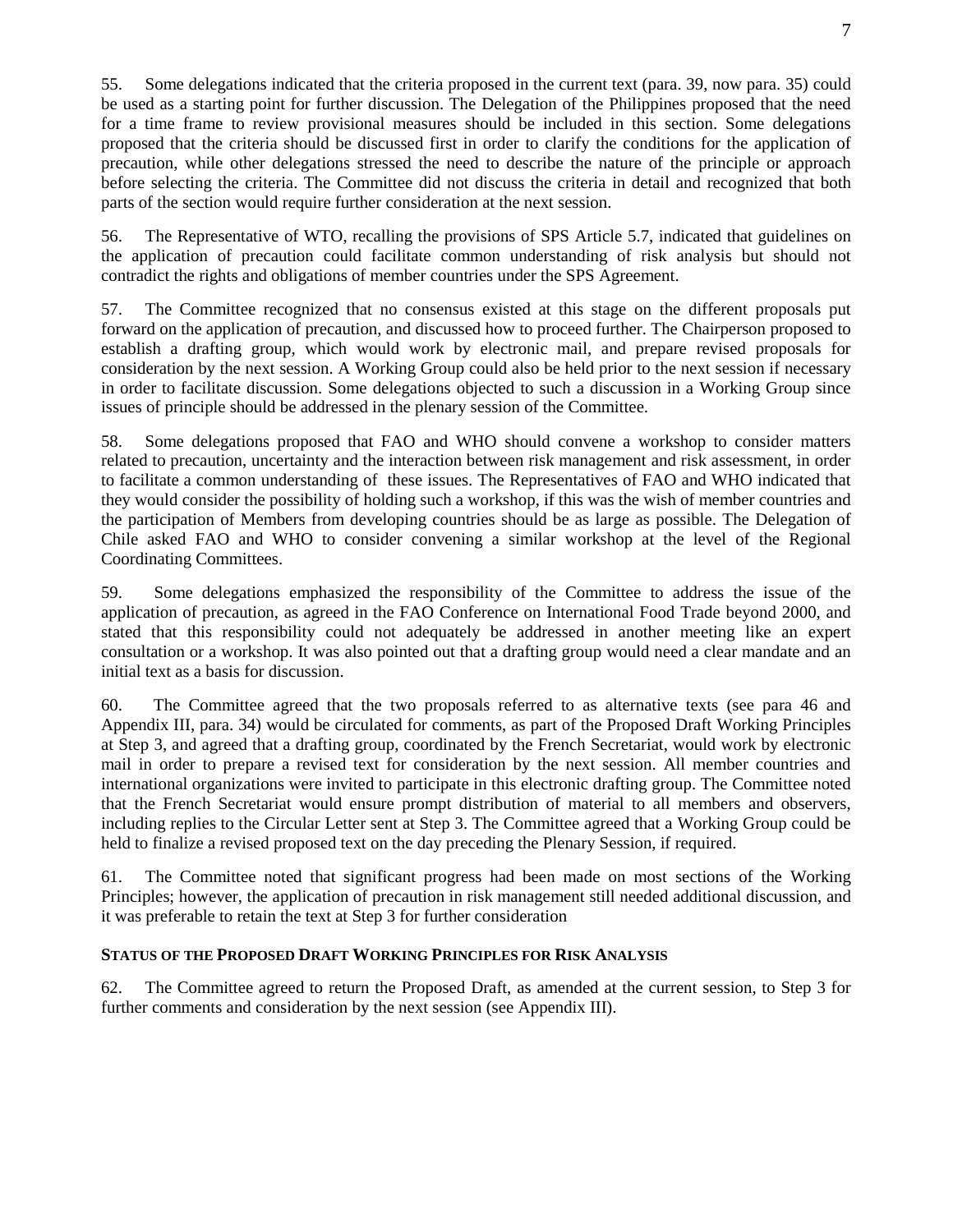## **RISK ANALYSIS : FOOD SAFETY OBJECTIVES (Agenda Item 3.2)6**

63. The Committee noted that it had agreed at its last session<sup>7</sup> to consider the general aspects of the development and application of "food safety objectives" following discussions at the  $7<sup>th</sup>$  Session of the Codex Committee on Food Import Export Inspection and Certification Systems (CCFICS) and the 45<sup>th</sup> Session of the Executive Committee.

64. The Committee discussed whether there was a need to define "food safety objectives" and how it would proceed to consider the concept in relation to risk analysis specifically. The Committee noted that the 32<sup>nd</sup> Session of the Codex Committee on Food Hygiene (CCFH) had discussed the Proposed Draft Principles and Guidelines for the Conduct of Microbiological Risk Management that included a section on food safety objectives. It also noted that the  $8<sup>th</sup>$  Session of the Codex Committee on Food Import Export Inspection and Certification Systems decided to develop the Guidelines on the Judgement of Equivalence of Sanitary Measures Associated with Food Inspection and Certification Systems pending approval as new work by the  $47<sup>th</sup>$  Session of the Executive Committee.

65. The Committee was of the opinion that the application of "food safety objectives" concept was of a technical nature and it was premature to generalize the concept with a specific definition.

66. The Committee agreed that the concept of "food safety objectives" could be further developed by other relevant Committees in order to identify how it could be applied to specific food safety issues, and that the Committee should continue to oversee the consistency in the definition and application of the concept.

## **IMPROVEMENT OF PROCEDURES FOR THE ADOPTION OF CODEX STANDARDS AND MEASURES TO FACILITATE CONSENSUS (Agenda Item 4)8**

67. The Committee reviewed the document "Improvement of procedures for the adoption of Codex standards and measures to facilitate consensus". The Committee noted the amendments made to Rule X.2 of the Rules of Procedure by the Commission at its 23rd Session and the on-going efforts of the Chairpersons of Codex Committees to exchange information and experience in this matter. The Committee focussed on a number of practical measures for achieving consensus and on specific amendments to the Rules of Procedure concerning voting in cases where consensus could not be achieved.

68. The Committee noted that much of the responsibility for facilitating the achievement of consensus lay in the hands of the Chairpersons and members of Codex Committees. In addition and more generally, it noted possible additional practical measures that might facilitate consensus-building that could be used as a reference by the Chairpersons of concerned committees, Codex members and the secretariat as appropriate. These included the following:

- Refraining from submitting proposals in the step process where the scientific basis is not well established on current data and, where necessary, carry out further studies in order to clarify controversial issues;
- Providing for thorough discussions and documentation of the issues at meetings of the committees concerned;
- Organizing informal meetings of the parties concerned where disagreements arise, provided that the objectives of any such meetings are clearly defined by the Committee concerned and that participation is open to all interest delegations and observers in order to preserve transparency;

<sup>6</sup> CX/GP 00/4; CRD 7 (Comments of ALA).

<sup>7</sup> ALINORM 99/33A, paras 7-9.

<sup>8</sup> CX/GP 00/5; CRD 4 (Comments of IACFO); CRD 10 (Comments of Malaysia); CRD 14 (Comments of Thailand).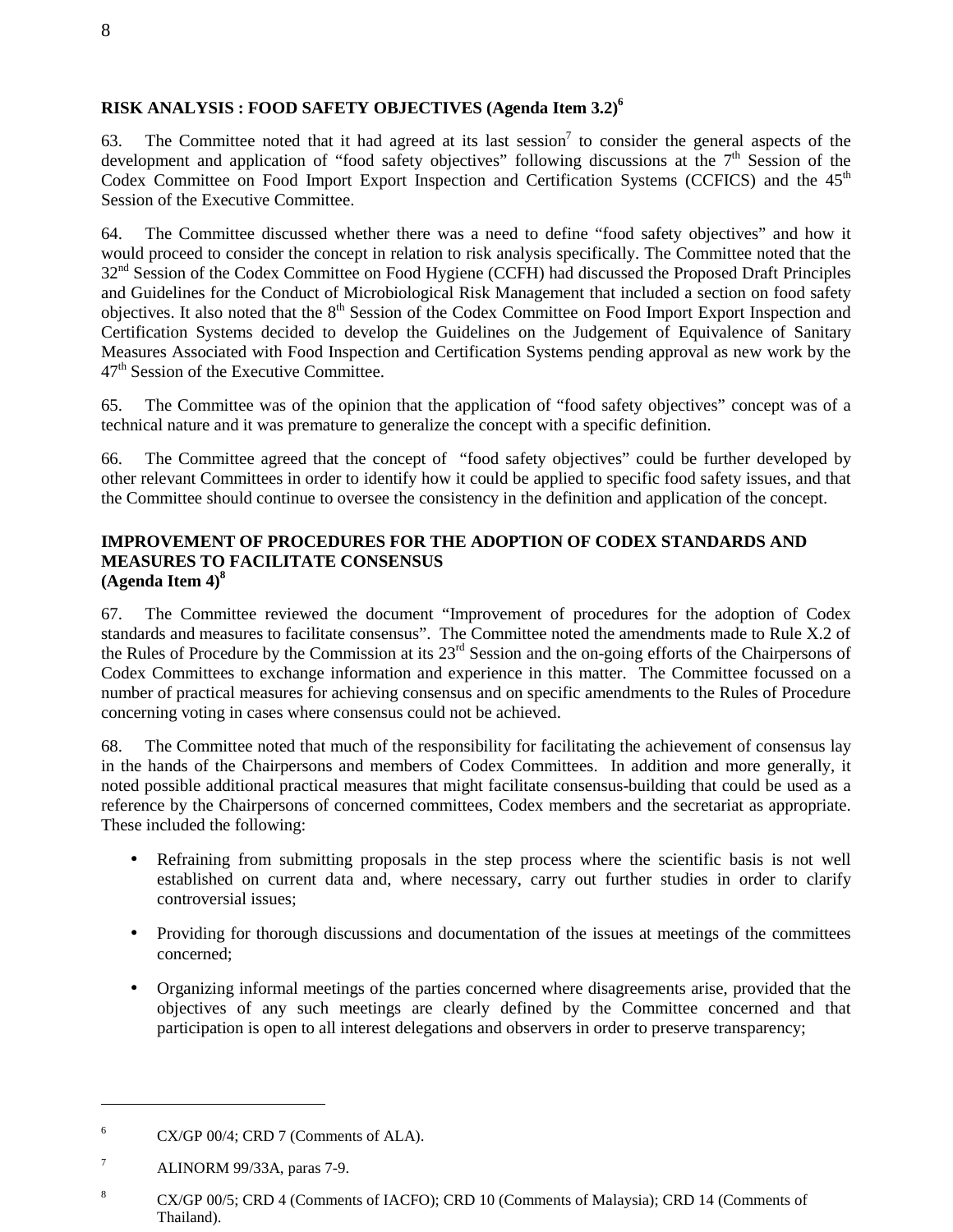- Redefining, where possible, the scope of the subject matter being considered for the elaboration of standards in order to cut out issues on which consensus could not be reached;
- Providing that matters are not progressed from step to step until all relevant concerns are taken into account and adequate compromises worked out;
- Emphasizing to Committees and their Chairpersons that matters should not be passed on to the Commission until such time as consensus has been achieved at the technical level;
- Facilitating the increased involvement and participation of developing countries.
- 69. It was suggested that these proposals be drawn to the attention of the Commission.

70. The Delegation of Australia proposed that there should be greater use of the Executive Committee and the informal meeting of the Chairpersons of Codex Committees in order to facilitate consensus.

## **Rule VI.2**

71. The Committee noted that Rule VI.2 could be interpreted as implying that any Member of the Commission had the right to call for a vote to be taken on any matter at any time. It was noted that such an interpretation was contrary to the decision of the Commission when it adopted Rule X.2 to enhance consensus building.

72. The Delegation of Chile proposed to specify that Rule VI. 2 (majority) applied "in cases where it is necessary to vote, because it has not been possible to reach consensus on a standard" and that Rule VI.4 (roll-call vote) applied "in the event that it is decided to proceed to a vote", for clarification purposes.

73. The Committee agreed to propose an amendment to Rule VI.2 to clarify this situation. In response to a question of the Delegation of Malaysia, it was stated that the proposed amendment did not abridge the right of a Member to call for a roll-call vote in the cases where the Commission proceeded to a vote on matters such as the adoption and amendment of standards. The proposed draft amendment is presented in full in Appendix II to this report.

## **Rule X.2**

74. The Committee also had before it two proposals to amend the Rules of Procedure to provide for a qualified majority to be used in the case where voting was required. These proposals were for (i) a two/thirds majority, or (ii) a majority of two/thirds on two consecutive sessions of the Commission with a simple majority at the following third session, if required.

75. Most of the Delegations that expressed a preference for one or other of these options expressed a preference for the first option. The Delegation of India also supported this option but stated that it would be useful to examine other means of ensuring the participation of the full Membership of the Commission where decisions had to be taken but consensus could not be reached. It suggested that this might be done through postal balloting or by requiring that a majority of the Members in each Region were in agreement.

76. Several delegations stressed the importance of Codex working by consensus and were of the opinion that the proposals to amend Rule X.2 were premature, and that the effect of the application of the new Rule X.2 and the additional practical measures intended to facilitate consensus needed to be examined before further changes were introduced.

77. The Committee noted that there was no consensus for proposing amendments to the current Rule X.2 and therefore decided not to take further action until further experience was gained in this matter.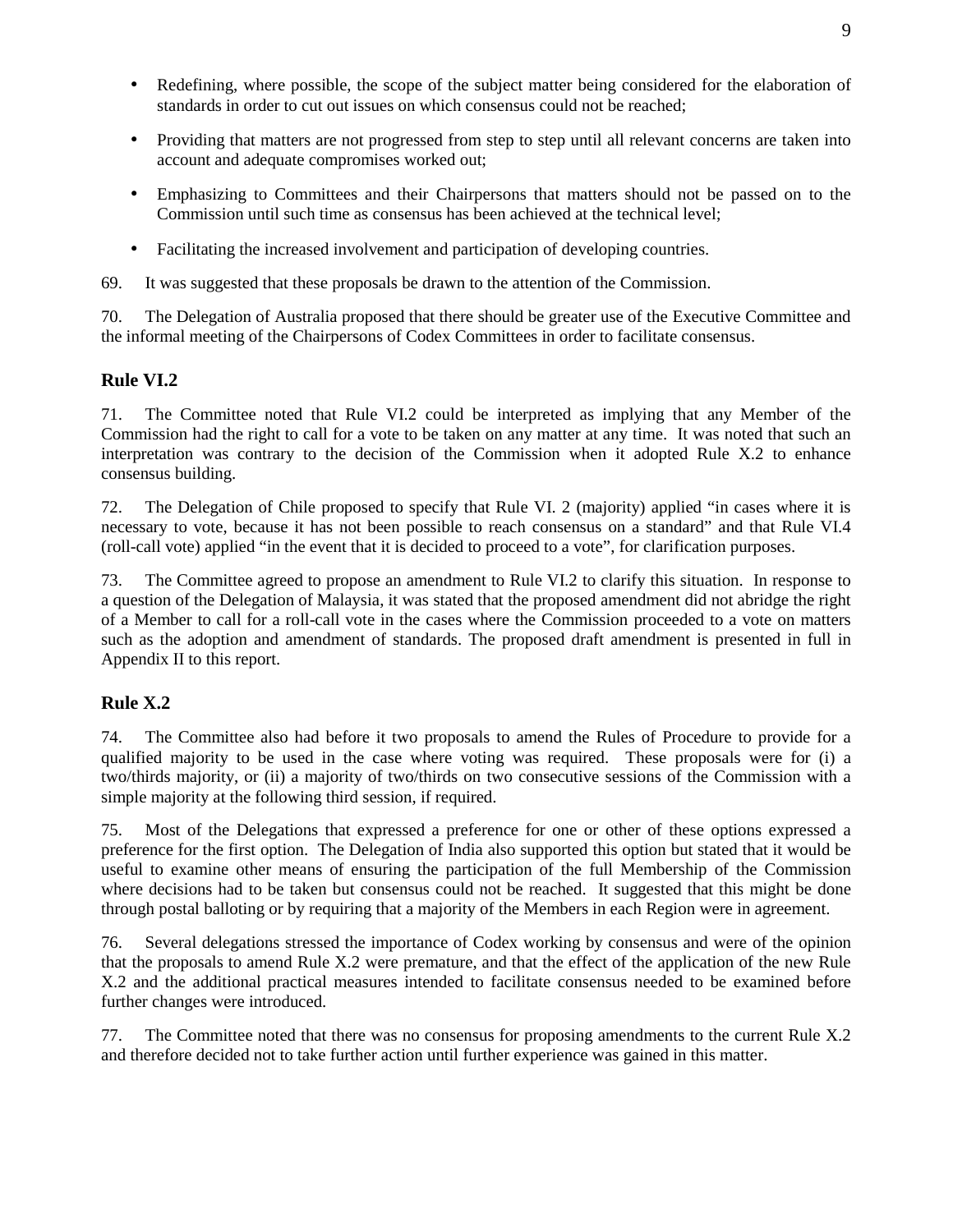## **COMPOSITION OF THE EXECUTIVE COMMITTEE AND RELATED MATTERS**<sup>9</sup> **(Agenda Item 5)**

78. The Codex Commission at its Twenty-third session in 1999 discussed a number of issues relating to the composition of the Executive Committee and participation of observers in its work. These issues were: the possibility of participation in meetings of the Executive Committee of a limited number of representatives of INGOs as observers, the possibility of enlarging the membership of the Executive Committee to include additional Members from the different Regions along the lines of the FAO Council; and clarification of the rights of Member countries to participate as observers in sessions of the Executive Committee.<sup>10</sup> The paper before the Committee addressed each of these issues and also proposed that consideration be given to the participation of a limited number of developing member countries as observers as a means of improving the participation of these countries and allowing such countries to gain a wider experience in the functioning of Codex bodies.

79. Many delegations and observer organizations supported the proposals to provide for the participation of representatives of INGOs as observers in the Executive Committee along the lines proposed in the paper, namely on the basis of such participation in the World Food Summit. One observer organization expressed a contrary view. The delegations and observer organizations that favored the proposals quoted the need for transparency as the basis for such participation. Several delegations expressed concern at the fairness of allowing the participation of INGOs as observers in the Executive Committee when Member countries themselves did not have the same right.

80. Several delegations also supported the proposals to enlarge the Membership of the Executive Committee, including the designation of the Regional Coordinators as Members. However, there was a difference of opinion between delegations on the proposal to enlarge the Membership of the Executive Committee so that representation would be proportional to the membership of the regions. It was stated that each Region had its own characteristics and problems and as such Regions should be equally represented. Several delegations were also of the opinion that the experience with the role of advisors to the Members (Regional Representatives) had been positive and that they should therefore not be excluded from the meeting of the Executive Committee. It was suggested that the efforts should be made to strengthen the relationship between the Regional Representatives and the Regional Coordinators. Several delegations gave their strong support to the proposal for the participation of developing country members with financial support at meetings of the Executive Committee.

81. Some delegations and the Observer from ICGMA expressed concern that the enlargement of the Executive Committee as proposed would impinge upon its efficiency and that the Executive Committee would become, in effect, a "mini-Commission" closed to a large part of the Membership of the Commission itself. It was generally recognized that the increased importance of the Executive Committee was due to the responsibilities that it exercised on behalf of the Commission in the years in which the Commission did not meet, especially in relation to the approval and allocation of work (Step 1) and advancing draft texts at Step 5.

82. The Delegation of Malaysia with the support of many other delegations proposed that a review of the role of the Executive Committee should be undertaken with a view to its possible abolition; its functions being assumed by annual meetings of the Commission as provided for in Rule IV.1 of the Rules of Procedure. It was stated by these delegations that such a step would address all of the problems currently under consideration in relation to the composition of the Executive Committee and the transparency of its procedures.

83. The Delegation of Argentina pointed out that the aspects of the Executive Committee's work which required increased transparency should be clearly identified and that specific and practical proposals should be put forward to improve its operation, if this was necessary.

<sup>9</sup> CX/GP 00/6; CRD 2 (Comments of IACFO); CRD 10 (Comments of Malaysia); CRD 14 (Comments of Thailand), Unnumbered CRD (Consumers International).

<sup>10</sup> ALINORM 99/37, paras, 44-46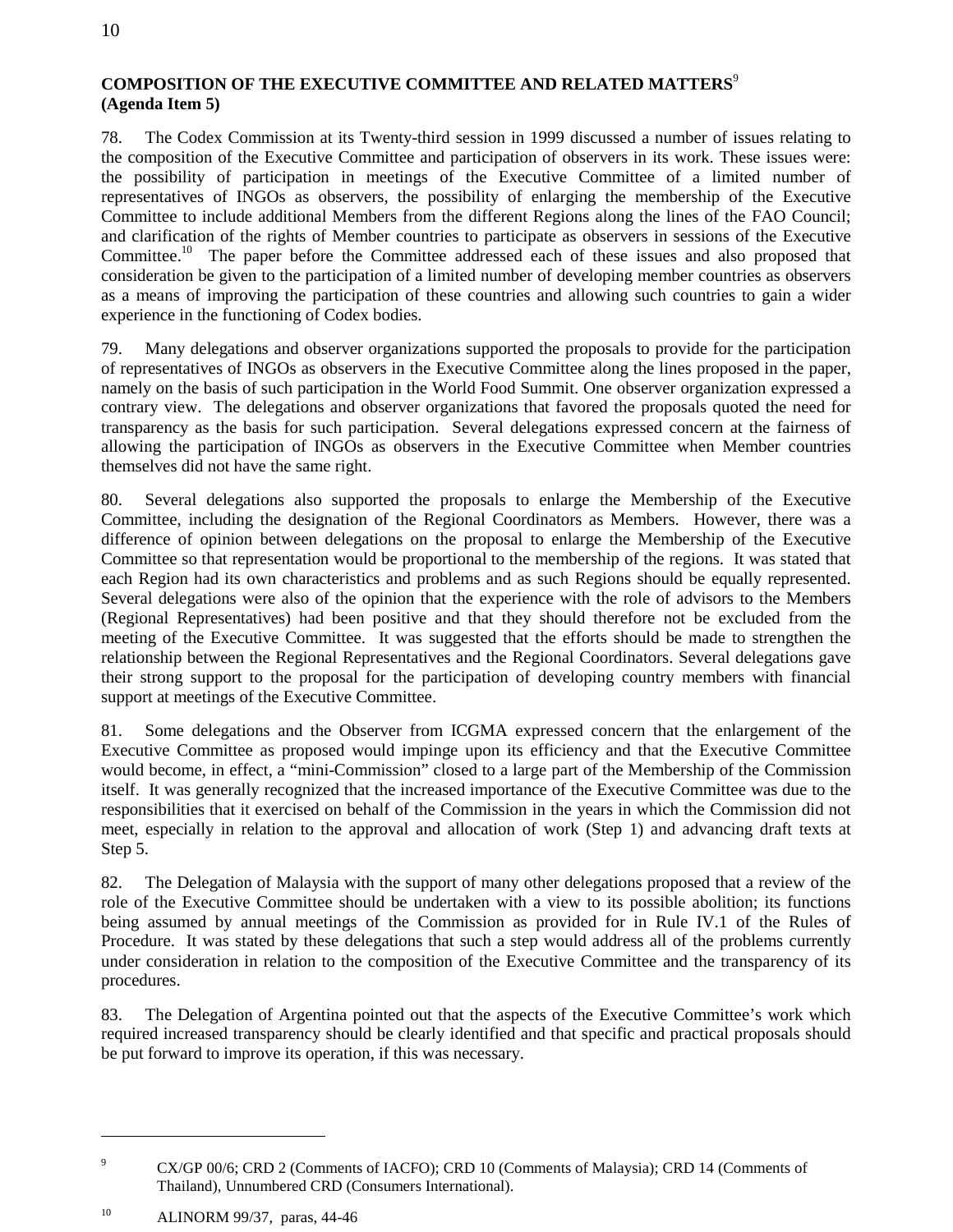## **REVIEW OF THE STATEMENTS OF PRINCIPLE ON THE ROLE OF SCIENCE AND THE EXTENT TO WHICH OTHER FACTORS ARE TAKEN INTO ACCOUNT: ROLE OF SCIENCE AND OTHER FACTORS IN RELATION TO RISK ANALYSIS (Agenda Item 6)**<sup>11</sup>

85. The Committee recalled that its  $14<sup>th</sup>$  Session had considered the role of other legitimate factors and had agreed to ask relevant Committees to identify and clarify the relevant factors taken into account in their work, in the framework of risk analysis, as this would facilitate the general debate in the  $CCGP<sup>12</sup>$ . The conclusions of the Committee on Food Hygiene were presented in the working document and the discussions and conclusions of other committees that had met later were presented in an unnumbered CRD.

86. The Delegation of the Netherlands, supported by other delegations, stressed the importance of considering other legitimate factors in order to restore consumer confidence in food safety regulations; for this purpose, the scope of this question should be expanded to address issues such as animal welfare, consumer concerns and consumer choices, and the question should also be forwarded to the new Task Forces.

87. The Observer from Consumers International expressed the view that the consideration of other factors should not be limited to risk management, that it should be forwarded for consideration by other Codex Committees, including Food Labelling and the new Task Forces, and suggested that two separate lists should be prepared to distinguish the legitimate factors that were considered at the national and international level.

88. The Delegation of the United States, supported by other delegations, recalled that legitimate factors were limited by the second Statement of Principle and that factors which were not relevant to the protection of consumers' health and the promotion of fair practices in food trade were not within the mandate of Codex. The Delegation pointed out that societal choices were the responsibility of national governments and did not constitute risk management measures.

89. Some delegations pointed out that some of the factors identified by the Committees or in the working document should not be considered as 'other factors' since they were based on scientific information, especially Good Manufacturing Practice, Good Agricultural Practice, Good Veterinary Practice, and methods of analysis and sampling. The Observer from ALA indicated that the scope and use of the factors listed by different Committees should be defined and the CCGP should determine whether they were legitimate on this basis.

90. Some delegations stressed the need for further clarification from the individual committees on how other factors were integrated into the risk management process, especially on the weight they were given in the decision process; the replies received so far from the Committees were not precise enough. In this regard, the Committee noted that the Committee on Pesticide Residues had not yet addressed this question and some delegations proposed that the CCNFSDU should also consider this question as its activities included certain aspects of risk analysis.

91. In considering the proposed criteria for the inclusion of other legitimate factors within the Codex context (para 34), the Committee agreed to the amendments proposed by the Delegation of Canada, as follows:

• In the  $5<sup>th</sup>$  indent, the incidence of other factors should be documented 'including the rationale for their integration' as this allowed for further clarification of the process.

<sup>11</sup> CX/GP 00/7, CDR 5 (IACFO), CRD 7 (comments of ALA), CRD 13 (CI), CRD 10 (Malaysia), Unnumbered CRD (ICGMA).

<sup>12</sup> ALINORM 99/33A, para. 76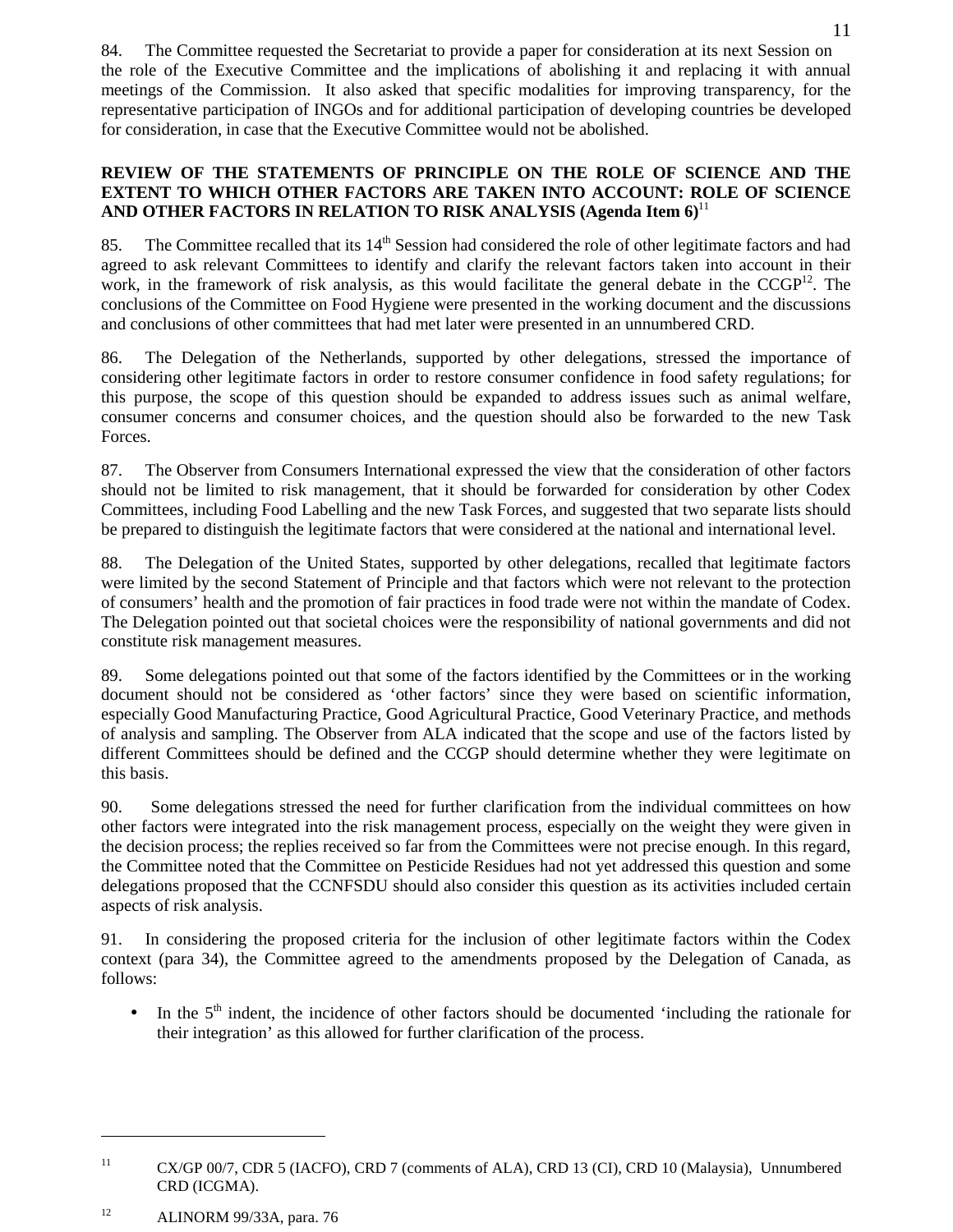- In the  $7<sup>th</sup>$  indent on economic interests, reference was made to the practical feasibility of various risk management options, to make it more general.
- In the last indent on unjustified barriers to trade, it was specified that 'in doing so, particular attention should be given to the impact on developing countries of the inclusion of such other factors' to make this provision more explicit.

92. Several delegations sought clarification on the status of the examples presented as a list in para. 33 of the working document, and questioned whether the Committee should proceed further, proposing that further work should be deferred until all relevant committees had considered this question. Other delegations pointed out that the work of individual Committees was useful but that CCGP was responsible for providing general guidance on this issue. Some delegations pointed out that the assignment given to the Committees was not to develop exhaustive lists but to determine the legitimacy of such factors in the framework of Codex.

93. The Secretariat indicated that the Committee had a specific mandate following its decision at the  $13<sup>th</sup>$ Session, and in accordance with the recommendation of the Joint FAO/WHO Expert Consultation on Risk Management and Food Safety, as endorsed by the 22<sup>nd</sup> Session of the Commission. The Medium-Term Plan for 1998-2002<sup>13</sup> approved by the Commission included the development of guidance on the identification, management, application and interpretation of other legitimate factors as defined in the second Statement of Principle. The examples described in the working document and summarized in the list (para.33) were intended to facilitate discussion of general recommendations and the input of other Committees had been sought for this purpose. In addition these Committees were in the process of clarifying this question since they were considering the integration of risk analysis in their work.

94. It was recalled that the responsibility of the CCGP was to develop general guidance, a first draft of which was presented at the end of the document (para. 34). It was noted that the ongoing debate in the Committees responsible for risk analysis could assist the general discussion but that the Committee should proceed within its own mandate to develop general guidance. It was also clarified that until now, the debate concerned the factors taken into account in past and present work of the Committees and the request of CCGP had not therefore been addressed to the new Task Forces, which reported to the Executive Committee and the Commission.

95. The Committee agreed that it should proceed with its consideration of this issue at its next session on the basis of the current text, taking into account the amendments made at the current session. The conclusions of the committees involved in risk management (including CCFH, CCFAC, CCRVDF and CCPR) would also be taken in account, with the understanding that these Committees might need to clarify further the integration of other factors in their work, as necessary. It was also agreed that the CCNFSDU should be invited to consider the integration of other legitimate factors in its activities involving risk analysis aspects. The Committee agreed that the Secretariat would develop draft general guidance based on paragraph 34 of the current document (CX/GP 00/7) and circulate the revised text for comments and consideration by the next session.

## **PROPOSED DRAFT REVISED CODE OF ETHICS FOR INTERNATIONAL TRADE IN FOOD**  $(A$ genda Item  $7)^{14}$

96. The Committee recalled that its  $13<sup>th</sup>$  Session had agreed to undertake the revision of the Code of Ethics in view of significant changes at the international level since its previous revision in 1985. Following approval of this new work by the 23<sup>rd</sup> Session of the Commission, the current text had been revised by the Secretariat in the light of the proposals received in reply to CL 1999/19-GP and circulated at Step 3 for comments. In view of time constraints, the Committee did not consider the Code section by section but had an exchange of views to identify the areas which needed further clarification.

12

<sup>13</sup> ALINORM 99/37, Appendix II

<sup>&</sup>lt;sup>14</sup> CL 1999/19-GP; CX/GP 00/8, CX/GP 00/8-Add.1 (comments of Australia, Brazil, Canada, Egypt, Guyana, United States, ENCA, IBFAN), CX/GP 00/2 (comments of Cuba, Uruguay, ENCA, IBFAN, CI, IACFO), CRD 8 (South Africa), CRD 10 (Malaysia), CRD 14 (Thailand)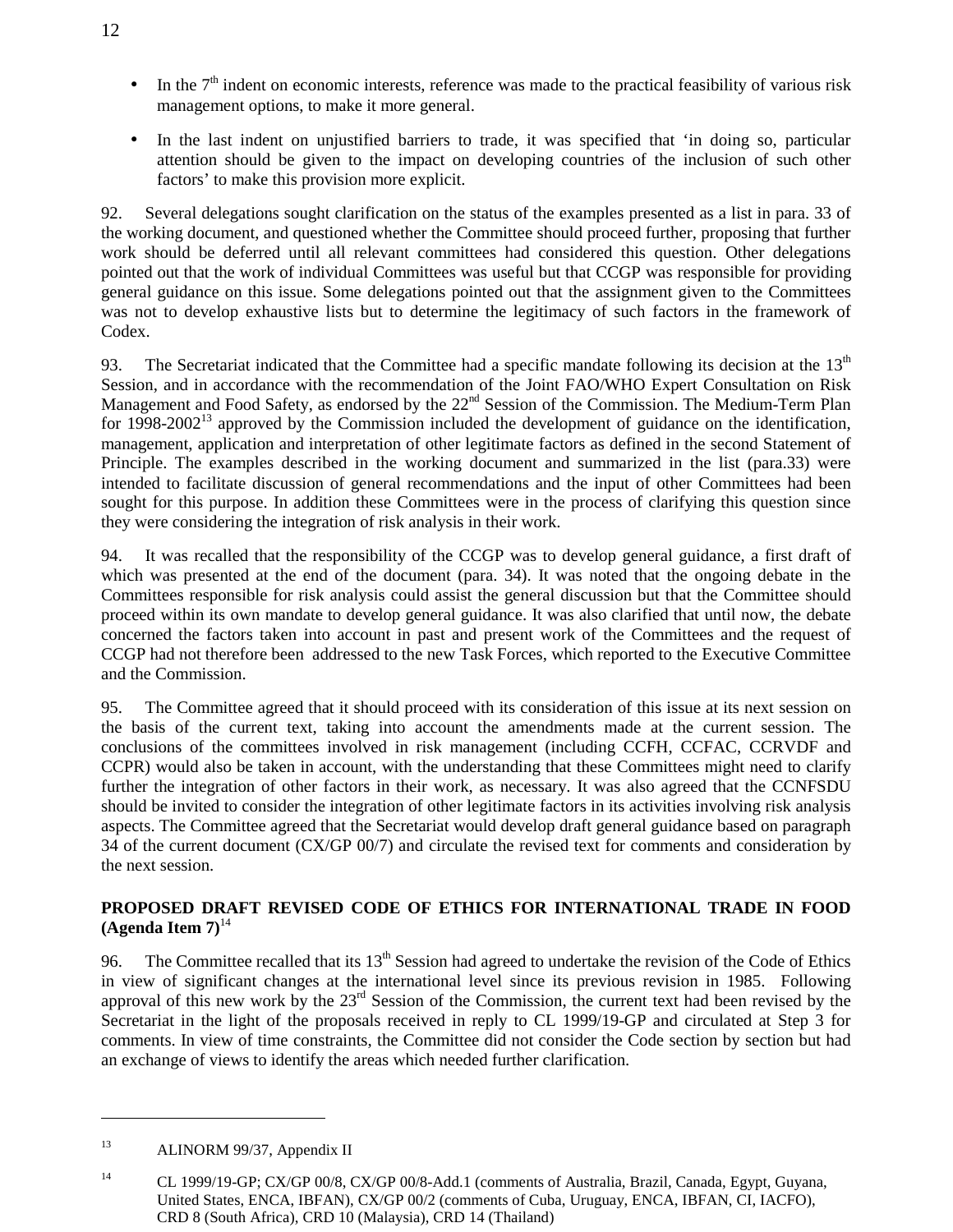97. Several delegations stressed the need to clarify the status of the Code in international trade, especially in relation to the SPS and TBT Agreements; in addition the consequences of non-compliance with the provisions of the Code should be addressed.

98. Some delegations pointed out that Codex standards and related texts were usually addressed to governments and that some clarification was needed as to the scope of the Code, especially whether it applied to governments or to producers. It was noted that the Code applied to all those engaged in international trade and that this would apply to all sectors involved in the production, transport and distribution of food, as reflected in Section 7.

99. The Delegation of Malaysia, referring to its written comments, made the following proposals: specific provisions should refer to the consideration of developing countries, including the Introduction; Article 6.1(b) should refer to the SPS and TBT Agreements; and the definition of food should be amended to include dietary supplements and functional foods. The Observer from ICGMA supported the proposals of the Delegation of Malaysia concerning the reference to the SPS Agreement, since consistency in the measures applied was an important concern for developing countries.

100. The Delegation of India proposed to take into account the needs of developing countries with additional text based on the provisions of Articles 9 and 10 of the SPS Agreement, and stressed that countries should not export food which did not correspond to their own standards, which should be reflected in Article 6.

101. The Delegation of Canada pointed out that the current text in Article 5 was too prescriptive and should rather recommend that national standards should 'take into account' Codex standards and related texts but that in the final analysis it was the national standards that applied. Some delegations expressed the view that national standards should be in accordance with Codex standards, as indicated in the current text.

102. The Delegation of Kenya proposed to add to the Preamble of the Code that "religious and cultural factors should, as far as practically possible, be respected in the promulgation of food standards".

103. The Representative of WTO recalled that the provisions of the TBT Agreement required member countries to base their technical regulations on international standards when they exist or their completion is imminent, and proposed that the text could refer to national standards based on Codex standards. The Representative also indicated that the code would be considered as relevant under the SPS Agreement to the extent its provisions applied to sanitary matters, and that the provisions on notification corresponded to the requirements of SPS and TBT.

104. The Delegation of Austria proposed to amend the title to a "Code of Ethics and General Principles", and to include consideration of other legitimate factors. The Committee noted some other proposals as follows: in order to simplify the text of Article 5, the references to specific classes of standards could be avoided; foods for infants and young children should be distinct from foods for special dietary uses; the order of the provisions in Article 7 should be reviewed. The Delegation of Brazil proposed some amendments to Articles 9 (exchange of information) and 11 (developing countries).

105. Some delegations supported the inclusion of a reference to the resolutions of the World Health Assembly as regards foods for infants and young children, while other delegations expressed the view that this was too vague and the Code should only mention specific texts. The Delegation of Switzerland pointed out that the Committee on Nutrition and Foods for Special Dietary Uses had not yet taken a decision on the inclusion of a reference to WHA Resolutions<sup>15</sup> and that consistency should be sought between all Codex texts in this regard.

106. The Observer from Consumers International proposed to include a reference to openness and transparency, defined as "good governance" and including the selection of experts for risk assessment.

<sup>&</sup>lt;sup>15</sup> ALINORM 99/26, para. 86 and Appendix V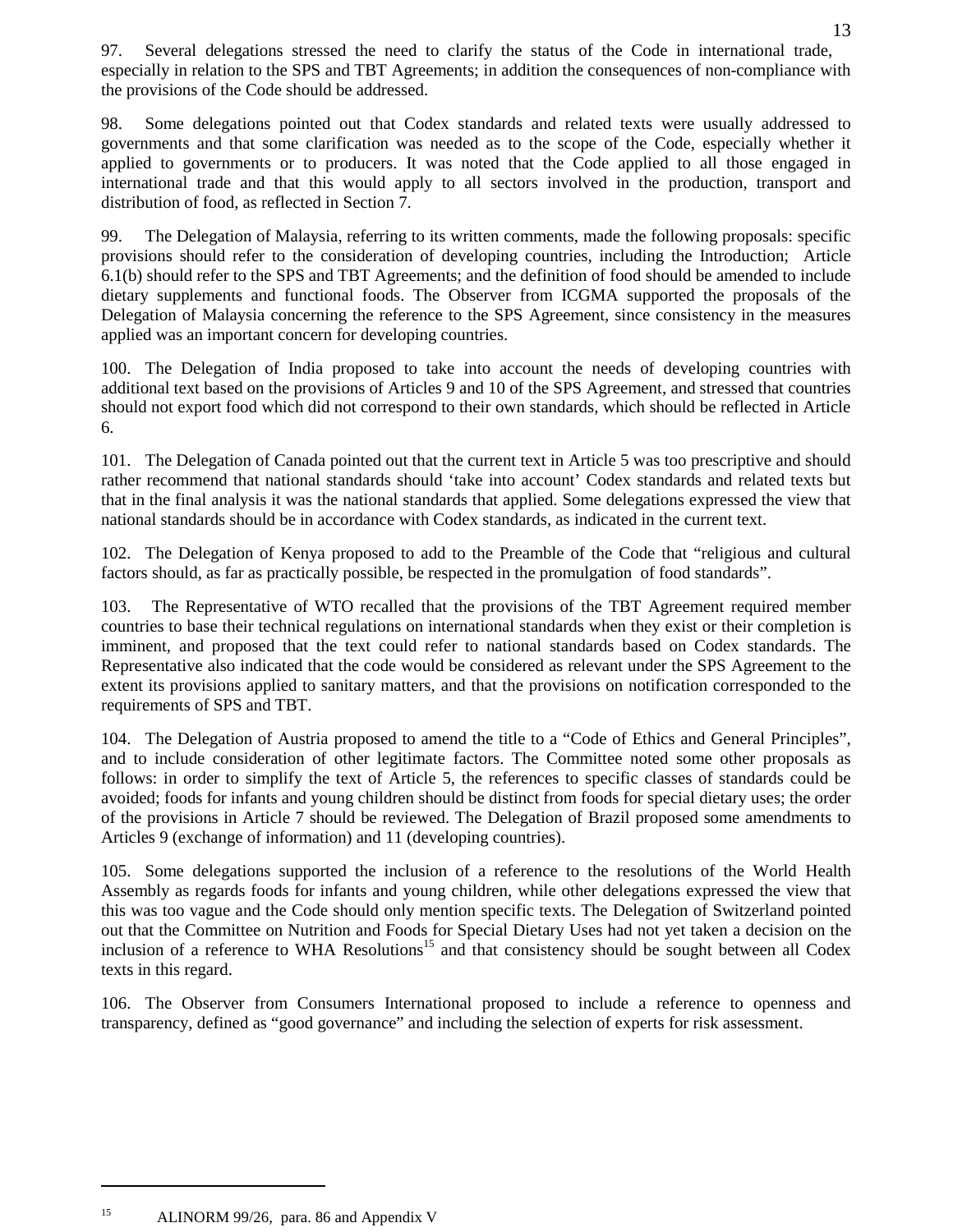107. Some delegations pointed out that all food should conform to the same standards, including under food aid programmes and exceptional circumstances, and that there should be no exceptions to the provisions of the code. The Secretariat recalled that this question was specifically addressed in Article 2.1 of the Scope, which covered food aid.

## **STATUS OF THE PROPOSED DRAFT REVISED CODE OF ETHICS FOR INTERNATIONAL TRADE IN FOOD**

108. The Committee agreed to return the Proposed Draft Code to Step 3 for redrafting by the Secretariat in the light of the comments received and the above discussion, for consideration at the next session.

## **CONSUMER PARTICIPATION IN CODEX WORK AND RELATED MATTERS (Agenda Item 8)**<sup>16</sup>

109. The Committee welcomed the progress made in addressing the question of increasing consumer participation in Codex work, both in the Commission and at the national and regional levels. It welcomed the proposed draft Guidance on Measurable Objectives to Assess Consumer Participation in Codex and focussed its attention of the proposals in Appendix A to the discussion paper.

110. The Committee agreed to modify these proposals by providing that the names be included of countries that have established a national Codex Committee or Contact Point or held open consultations with consumers when developing national positions for Codex meetings. It was also agreed to include information on the action of governments to support the establishment and activities of consumer NGOs. On that basis the Draft Guidance was endorsed by the Committee as being appropriate for the development of a baseline set of data and for consideration by the Regional Coordinating Committees when discussing the standing item on consumer participation in the countries of the various regions. The Committee called upon the Secretariat to begin the development of a set of baseline data as soon as possible. It was recommended that a report should be made to the Commission every two years.

111. In relation to a question concerning the membership of the individual consumer organizations participating in the Codex process, it was noted that the Secretariat was required under the provisions of *the Principles concerning INGO participation in Codex* to report on the status of all observer INGOs to the Commission and that this report would contain a list of addresses and contact details. Furthermore, it was noted that the Yearbook of International Organizations, published by the International Union of International Organizations, contained this information in detail.

112. The Committee also highlighted the Commission's recommendation for the development, by FAO and WHO, of guidelines or models for enhancing consumer participation in Codex and food standards work at the national and international levels and recalled prior FAO and FAO/WHO work in this area that could be of relevance.

## **OTHER BUSINESS, FUTURE WORK AND THE DATE AND PLACE OF NEXT SESSION (Agenda Item 9)**

## **RELATIONS BETWEEN CODEX COMMODITY COMMITTEES AND CODEX GENERAL SUBJECT COMMITTEES**

113. The Delegation of Switzerland requested that the Committee review the working relationships between the Codex Commodity Committees and the Codex General Subject Committees in order to avoid confusion between their roles when specific provisions were to be included in Codex commodity standards and general standards. The Secretariat recalled that the Section in the Procedural Manual dealing with the relationships between the general subject and commodity committees had recently been revised to take into account the Commission's priority of elaborating general standards that covered all foods wherever possible. The Section established clearly the working relations between these two groups of committees and the detailed arrangements to be followed.

<sup>&</sup>lt;sup>16</sup> CX/GP 00/9; CX/GP 00/9-Add.1 (Comments of Consumers International); CRD 6 (IAFCO); CRD 14 (Thailand).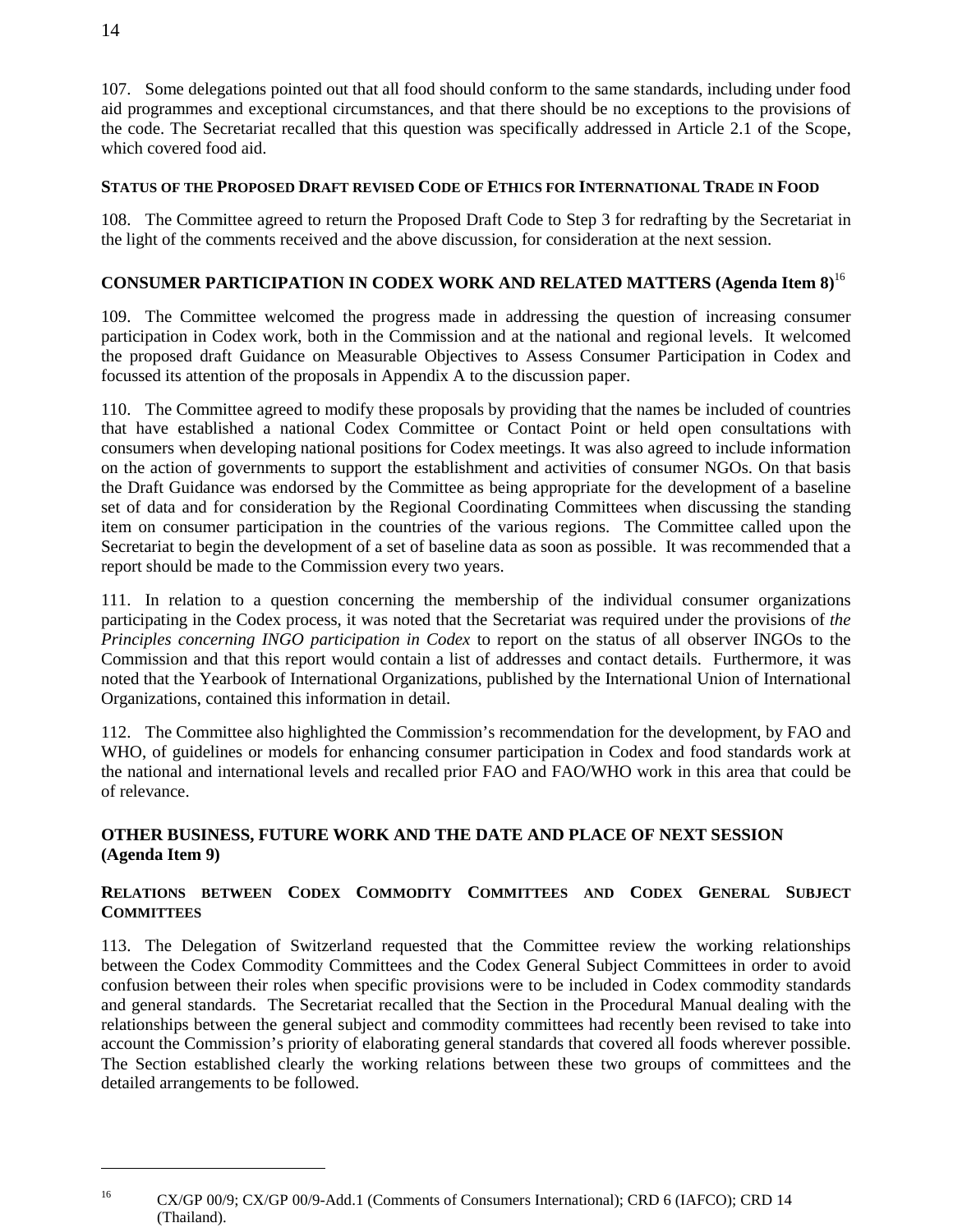114. It was noted that a special case might exist in the case of food additives and contaminants, where the provisions of individual standards following endorsement by the Codex Committee on Food Additives and Contaminants, were to be incorporated into the corresponding general standards. Until recently however, the General Standards for Food Additives had been in the formative phase and as a result there had been incomplete or overlapping information in relation to the Codex-approved use of additives. It was proposed by the Secretariat that a paper be prepared for consideration the Codex Committee on Food Additives and Contaminants that would lead to complete integration at the earliest possible opportunity of all food additives provisions in Codex standards into the general standard. Depending on the outcome of this exercise, there may or may not be a need to review the corresponding Section of the Procedural Manual.

## **APPLICATION OF RISK ANALYSIS IN THE ELABORATION OF CODEX STANDARDS AND CODES BY DIFFERENT COMMITTEES**

115. The Delegation of India recalled that the Commission at its  $23<sup>rd</sup>$  Session had confirmed that the elaboration of Codex standards and related texts should be based on risk analysis. It requested the Committee to consider how the principles of risk analysis should be applied at various stages of the elaboration process. In particular, the Delegation drew attention to the development of certain Codes of Hygienic Practice under consideration by the Codex Committee on Food Hygiene at Step 3. The Delegation also drew attention to the consideration of Aflatoxin  $M_1$  in milk and the provisions for Lead (Pb) in various foods by the Codex Committee on Food Additives and Contaminants where, in the opinion of the Delegation, the measures proposed were not consistent with the current JECFA risk assessments and yet advanced to the further step. The Delegation proposed that the Committee in future should consider how risk assessment would be applied to proposals for standards or related texts that were currently being considered by Committees or submitted to the Commission for adoption.

## **DATE AND PLACE OF NEXT SESSION**

116. The Committee was informed that the  $16<sup>th</sup>$  Session of the Committee would be held in Paris in April 2001. In view of the proposal to convene a Working Group if necessary for drafting the section dealing with precaution in the Proposed Draft Principles of Risk Analysis, the precise dates would be confirmed at a later time.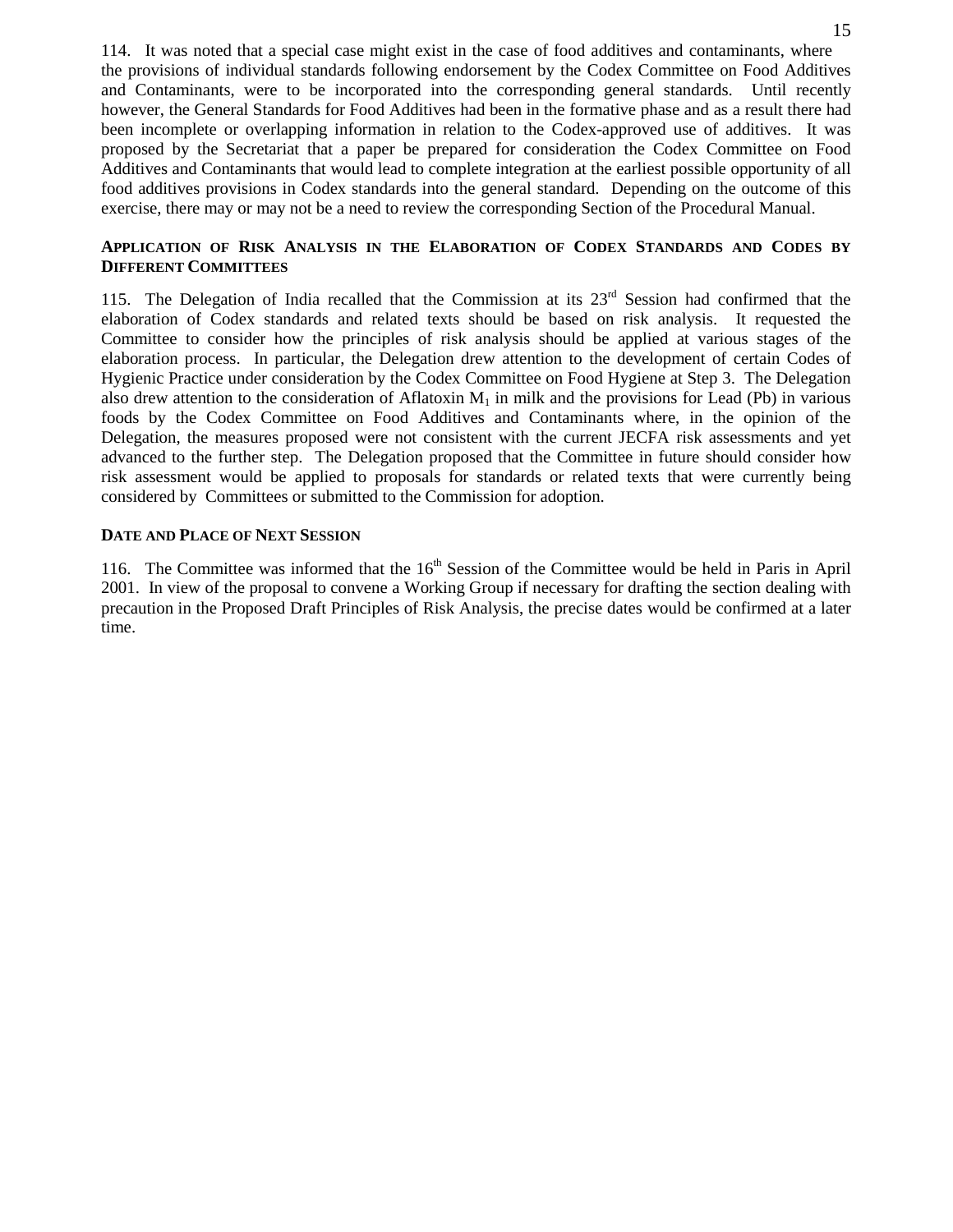## **SUMMARY STATUS OF WORK**

| <b>Subject Matter</b>                            | <b>Step</b>   | <b>Action by</b>                                  | Reference in<br><b>ALINORM 01/33</b> |
|--------------------------------------------------|---------------|---------------------------------------------------|--------------------------------------|
| Proposed Amendment of Rule VI.2                  |               | Governments                                       | para. 73                             |
|                                                  |               | 24th CAC                                          | Appendix II                          |
| <b>Working Principles for Risk Analysis</b>      | 3             | Governments                                       | para. 62                             |
|                                                  |               | 16 <sup>th</sup> CCGP                             | Appendix III                         |
| Proposed Draft Revised Code of Ethics for        | $\mathcal{R}$ | Governments                                       | para. 108                            |
| <b>International Trade in Foods</b>              |               | 16 <sup>th</sup> CCGP                             |                                      |
| Consumer participation                           |               | Secretariat                                       | para. 110                            |
|                                                  |               | Coordinating<br>Committees - 24 <sup>th</sup> CAC |                                      |
| Practical measures to facilitate consensus       |               | $24^{\text{th}}$ CAC                              | paras. 68-69                         |
| Composition of the Executive Committee and       |               | Secretariat                                       | para. 84                             |
| related matters                                  |               | 16 <sup>th</sup> CCGP                             |                                      |
| Role of science and other factors in relation to |               | Secretariat                                       | para. 95                             |
| risk analysis                                    |               | 16 <sup>th</sup> CCGP                             |                                      |
| Relationship between commodity committees        |               | Secretariat                                       | para. 115                            |
| and CCFAC                                        |               | 33rd CCFAC                                        |                                      |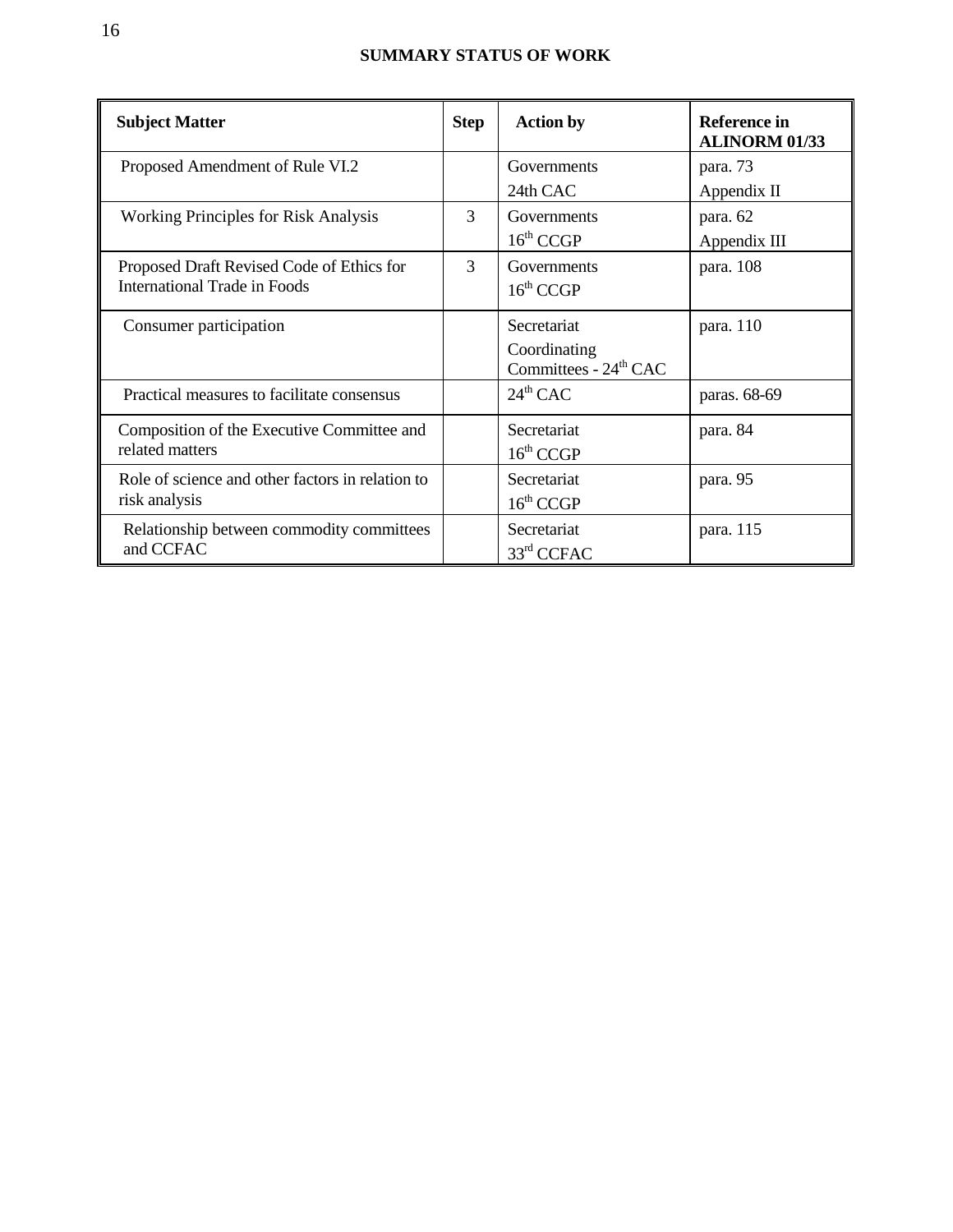17

#### **LIST OF PARTICIPANTS/LISTE DES PARTICIPANTS LISTA DE PARTICIPANTES**

**Chairman/Président/Presidente**

**Monsieur Pierre Gabrié Chef du Service des Produits et des Marchés**

Ministère de l'Economie des Finances et de l'Industrie Direction de la Concurrence de la Consommation et de la Répression des Fraudes 59 Boulevard Vincent Auriol – 75703 Paris Cedex 13, FRANCE Tel : 33 01 44 97 23 11 - Fax : 33 01 44 97 05 09 Email : pierre.gabrie@dgccrf.finances.gouv.fr

#### **ARGENTINA/ARGENTINE**

#### **Dr. Alfredo Jorge NADER**

Director de Alimentacion SAGPIA Paseo Colon 922 - 2° Piso of 228 Buenos Aires Tel : 54 11 4349 2054 Fax : 54 11 4349 2091 Email : anader@sagyp.mecon.gov.ar

#### **AUSTRALIA/AUSTRALIE**

#### **Dr. Melanie O'FLYNN**

Director, Residues and Standards Branch National Office Food Safety Agriculture, Fisheries and Forests PO Box 858 Canberra Act 2601 Tel : 61 2 6272 4549 Fax : 61 2 6272 4023 Email : melanie.oflynn@affa.gov.au

#### **Dr. Marion HEALY**

Chief Scientist Australia New Zealand Food Authority PO Box 7186 Canberra MC Act 2610 Tel : 61 2 6271 2215 Fax : 61 2 6271 2278 Email : marion.healy@anzfa.gov.au

#### **Mr. Paul ROSS**

Alternate Permanent Representative to FAO Australian Embassy Via Alessandria, 215 00198 Rome (Italie) Tel : 39 06 85272376 Fax : 39 06 85272230 Email : paul.ross@dfat.gov.au

#### **AUSTRIA/AUTRICHE**

#### **Dr. Arnulf SATTLER**

Ministerium für Soziale Sicherheit und Generationen Radetzky 2, A-1031 Vienna Tel : 43 1 71172 4805 Fax : 43 1 71172 4681 Email : arnulf.sattler@bka.go.at

#### **BELGIUM/BELGIQUE/BELGICA**

#### **Mr. Charles CREMER**

Chef de Service Ministère de la Santé Inspection Générale des denrées alimentaires Cité Administrative de l'Etat Quartier Esplanade 11 1010 Bruxelles Tel : 32 2 210 6388 Fax : 32 2 210 4816 Email : charles.cremer@health.fgov.be

#### **Mme Martine VANDENDRIESSCHE**

Ingénieur Agronome Ministère de l'Agriculture Av. Simon Bolivar 30 1000 Bruxelles Tel : 32 2 208 4985 Fax : 32 2 208 4006 Email : martine.vandendriessche@cmlag.fgov.be

#### **Mr. Guido KAYAERT**

Manager des Affaires Réglementaires Européennes Nestlé Coordination Center Birmingham Straat 221 1070 Bruxelles Tel : 32 2 529 5330 Fax : 32 2 529 5667 Email : guido.kayaert@be01.nestle.com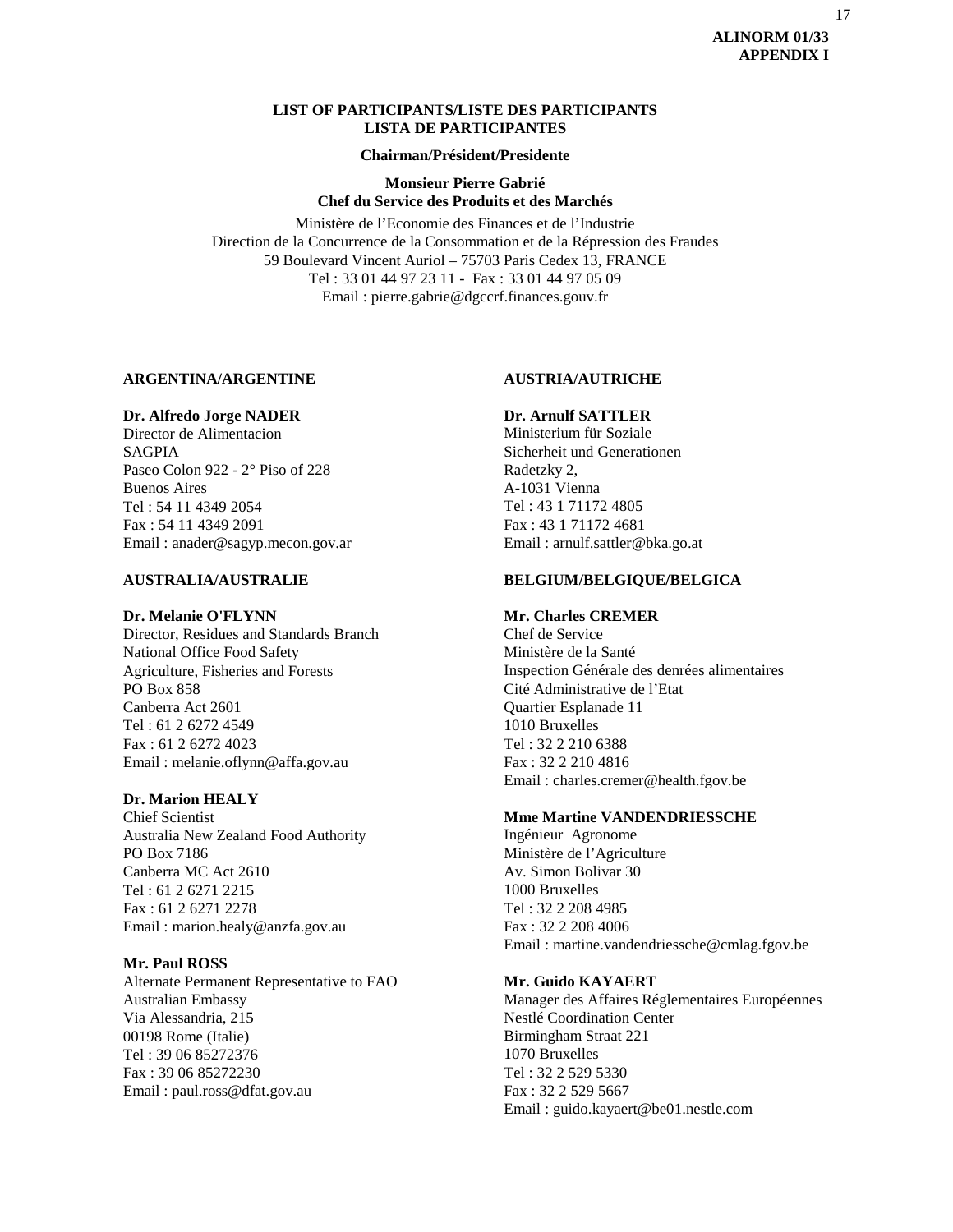## 18 **BENIN**

#### **Mr. Aristide SAGBOHAN**

Médecin Nutritionniste Directeur de l'Alimentation et de la Nutrition Appliquée (DANA) Ministère du Développement Rural B.P. 295 Porto-Novo Tel : 229 21 26 70 Fax : 229 21 39 63 Email : danamdr@leland.bj

#### **BOLIVIA/BOLIVIE**

## **Mr. Oscar LANZA**

Bolivian Codex Committee P.O. Box 568 Av. Iturralde 1178 La Paz Tel : 591 2 222 987 Fax : 591 2 222 987 Email : aisbolol@ceibo.entelnet.bo

#### **Mme Maria Angelica LANZA TORREZ**

Bolivian Codex Committee Av. Iturdarde 1178 Miraflores La Paz Tel : 591 2 222 987 Fax : 591 2 222 987 Email : aisbolol@ceibo.entelnet.bo

#### **BRAZIL/BRESIL/BRASIL**

#### **Jose Luiz VIEIRA**

Conseiller Coop. Scientifique Ambassade du Brésil à Paris 34 Cours Albert 1<sup>er</sup> 75008 Paris (France) Tel : 33 (0)1 45 61 63 00 Fax : 33 (0)1 42 89 03 45 Email : jlvieira@bresil.org

#### **Mme Maria Aparecida MARTINELLI**

Officer in INMETRO Coordinator of Brazilian Codex Committee Ministry o Development, Industry and Trade SEPN 511, Bloco B 4° Andar Brasilia - DF Tel : 55 61 3402211 Fax : 55 61 3473284 Email : mamartinelli@montreal.com.br

#### **Mme Maria Teresa RODRIGUES REZENDE**

Officer of INMETRO Executive - Secretary of Brazilian Codex Committee Ministry of Development, Industry and Trade SEPN W3 Norte Quadra 511, Bloco B 4° Andar - Brasilia - DF Tel : 55 61 340 2211 Fax : 55 61 347 3284 Email : seart@montreal.com.br

#### **Mr. Cleber FERREIRA DOS SANTOS**

General Manager of Public Health Agency Ministry of Health SEPN 515 BLOCO B - Ed. Ômega 3° Andar 70770-520 Brasilia-DF Tel : 55 61 448 1083 Fax : 55 61 448 1080 Email : diali@saude.gov.br

#### **Mme Antonia Maria De AQUINO**

Public Health Agency - Ministry of Health SEPN 510, BLOCO B Ed. Ômega 3° Andar 70770-502 Brasilia-DF Tel : 55 61 448 1044 Fax : 55 61 448 1080 Email : diali@saude.gov.br

#### **CANADA**

#### **Mr. Ron BURKE**

Director, Bureau of Food Regulatory International and Interagency Affairs Food Directorate, Health Protection Branch Health Canada HPB Building, Room 200 (0702C) Ottawa, Ontario, K1A 0L2 Tel : 613-957 1828 Fax : 613-941 3537 Email : ronald\_burke@hc-sc.gc.ca

#### **Mr. Allan McCARVILLE**

Senior Advisor, Codex and Scientific Affairs Bureau of Food Regulatory, International and Interagency Affairs Food Directorate, Health Protection Branch Health Canada HPB Building, Room 2394 (0702C1) Tunney's Pasture Ottawa, Ontario K1A OL2 Tel : 613-957 0189 Fax : 613-941 3537 Email : allan\_mccarville@hc-sc.gc.ca

#### **Dr. Anne MacKENZIE**

Associate Vice President Science Evaluation Canadian Food Inspection Agency 59 Camelot Drive Nepean, Ontario, K1A OY9 Tel : 613 225 2342 Fax : 613 228 6638 Email : amacKenzie@em.agr.ca

#### **Dr. Ann FRASER**

Executive Director Policy, Planning and Coordination Directorate Canadian Food Inspection Agency 59 Camelot Drive Nepean, Ontario, K1A OY9 Tel : 613 225 23 42 Fax : 613 228 66 80 Email : afraser@em.agr.ca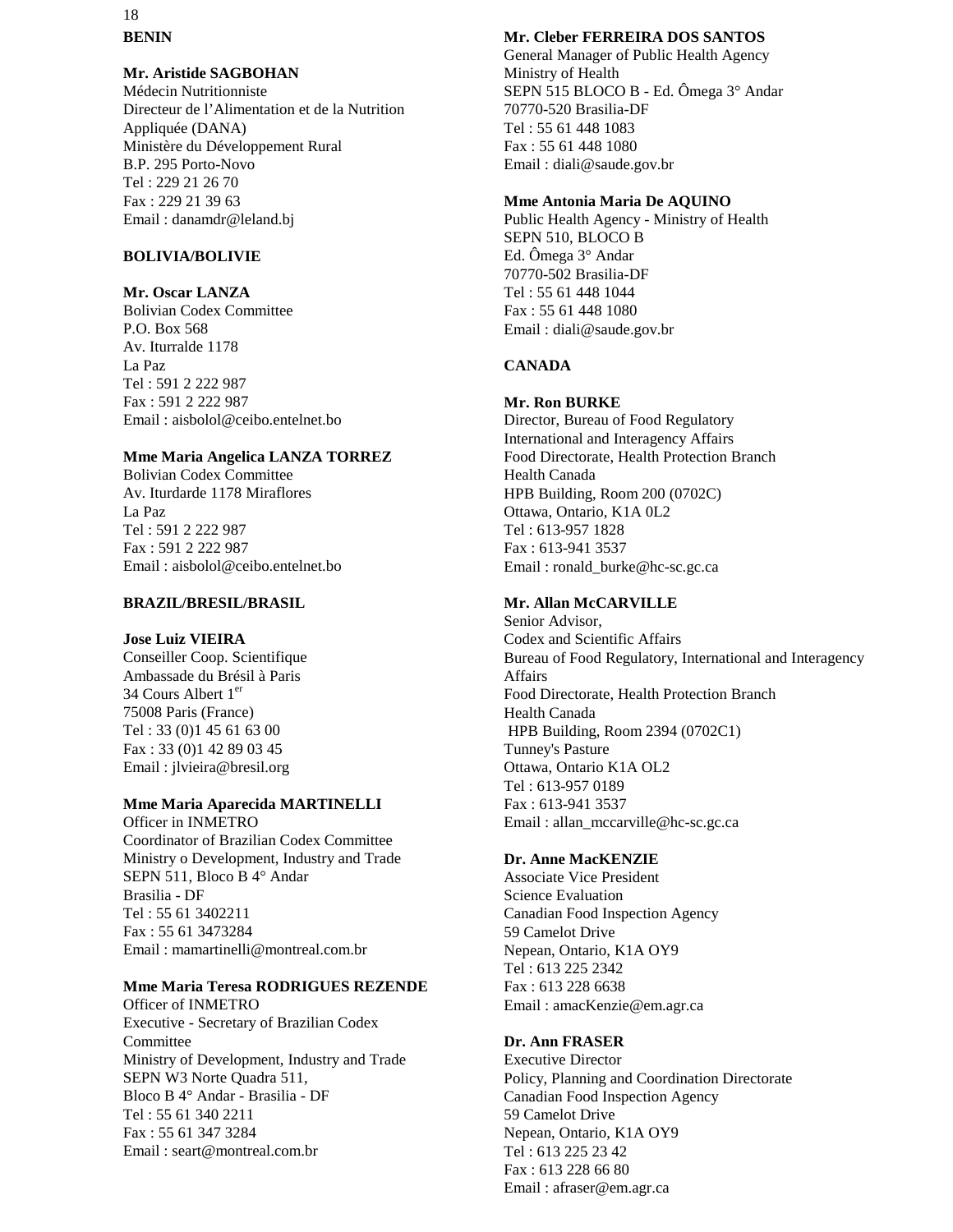#### **Mr. Billy HEWETT**

Director, Trade Policy Division International Affairs Canadian Food Inspection Agency 59 Camelot Drive Nepean, Ontario, K1A 0Y9 Tel : 613-225 2342 Fax : 613-228 6634 Email : hewettb@em.agr.ca

#### **Mr. Peter PAUKER**

Trade Policy Officer Department of Foreign Affairs and International Trade Technical Barriers and Regulations Division (EAS) 125 Sussex Drive Tower C, 3rd Floor, Room 155 Ottawa, Ontario K1A 0G2 Tel : 613-992 0523 Fax :613- 943 0346 Email : peter.pauker@dfait-maeci.gc.ca

#### **Dr. Réjean BOUCHARD**

Assistant Director Policy and Dairy Production Dairy Farmers of Canada 75 Albert Street, Suite 101 Ottawa, Ontario, K1P 5E7 Tel : 613-236 9997 Fax : 613 236 0905 Email : rejeanb@dfc-plc.ca

#### **CAMBODIA/CAMBODGE**

#### **Mr. Suth DARA**

Directeur Cambodia Import Export Inspection and Fraud Suppression Department #50, Rue n° 144 - Phnom Penh Tel : 855 12 811 881 Fax : 855 23 426 166 Email : camritmoc@camnet.com.kb

#### **Mr. Chuon KHLAUK**

Deputy Director Cambodia Import Export Inspection and Fraud Suppression Department #50, Rue n° 144 Phnom Penh Tel :855 23 426 166 Fax : 855 23 426 166 Email : camritmoc@camnet.com.kb

#### **CHILE/CHILI**

#### **Mr. Patricio UTRERAS**

Primer Secretario Ministerio de Relaciones Exteriores Direccion de Politica Multilateral Catedral 1158 - Santiago Tel : 56-2 679 4357 Fax : 56-2 671 0031 Email : dimulti7@minrel.cl

#### **Mr. Gonzalo RIOS**

Ingeniero Agronomo Ministerio de Agricultura Servicio Agricola y Ganadero Av. Bulnes, 140 - Santiago Tel : 56-2 672 3635 Fax : 56-2 671 7419 Email : grios@sag.minagri.gob.cl

#### **Mme Isabel SEGOVIA**

Abogado Ministerio de Salud McIver 541 - Santiago Tel : 56-2 630 0551 Fax : 56-2 630 0543 Email : isegovia@minsal.cl

#### **CHINA/CHINE**

#### **Mr. Jin FAZHONG**

Director, Dept. of Market and Information Ministry of Agriculture N° 11 Nongzhanguan Nanli Beijing 100026 Tel : 86-10-64193156 Fax : 86-10-64192468

#### **Mme Liao XIAOQIAN**

Director Department of Standardization, China State Bureau of Quality and Technical Supervision N° 4 Zhi Chun Road - Beijing 100088 Tel : 86-10-62034044 Fax : 86-10-62034044 Email : liaoxq@mail.csbts.cn

#### **Mr. Zhang ZHIQIANG**

Director, Institute of Food Safety Contraol and Inspection - Ministry of Health N° 7 Pan Jia Yuan Nan Li Beijing 100021 Tel : 86-10-67768526 Fax : 86-10-67711813 Email : zqzhang517@263.net. Biaozhunshi@263.net

#### **Mme Zhang LIPING**

Deputy Division Chief Ministry of Foreign Trade and Economic Cooperation N° 2 Dong Chang An St. - Beijing 100731 Tel : 86-10-65197246 Fax : 86-10-65197247 Email : zjm@moftec.gov.cn

#### **Mr. Qian YONGZHONG**

Section Chief - Department of Science and Technology Management China Academy of Agriculture Sciences Baishigiao Road 30 - Beijing 100081 Tel : 86-10-68919422 Fax : 86-10-68975104 Email : zonghe@mail.caas.net.cn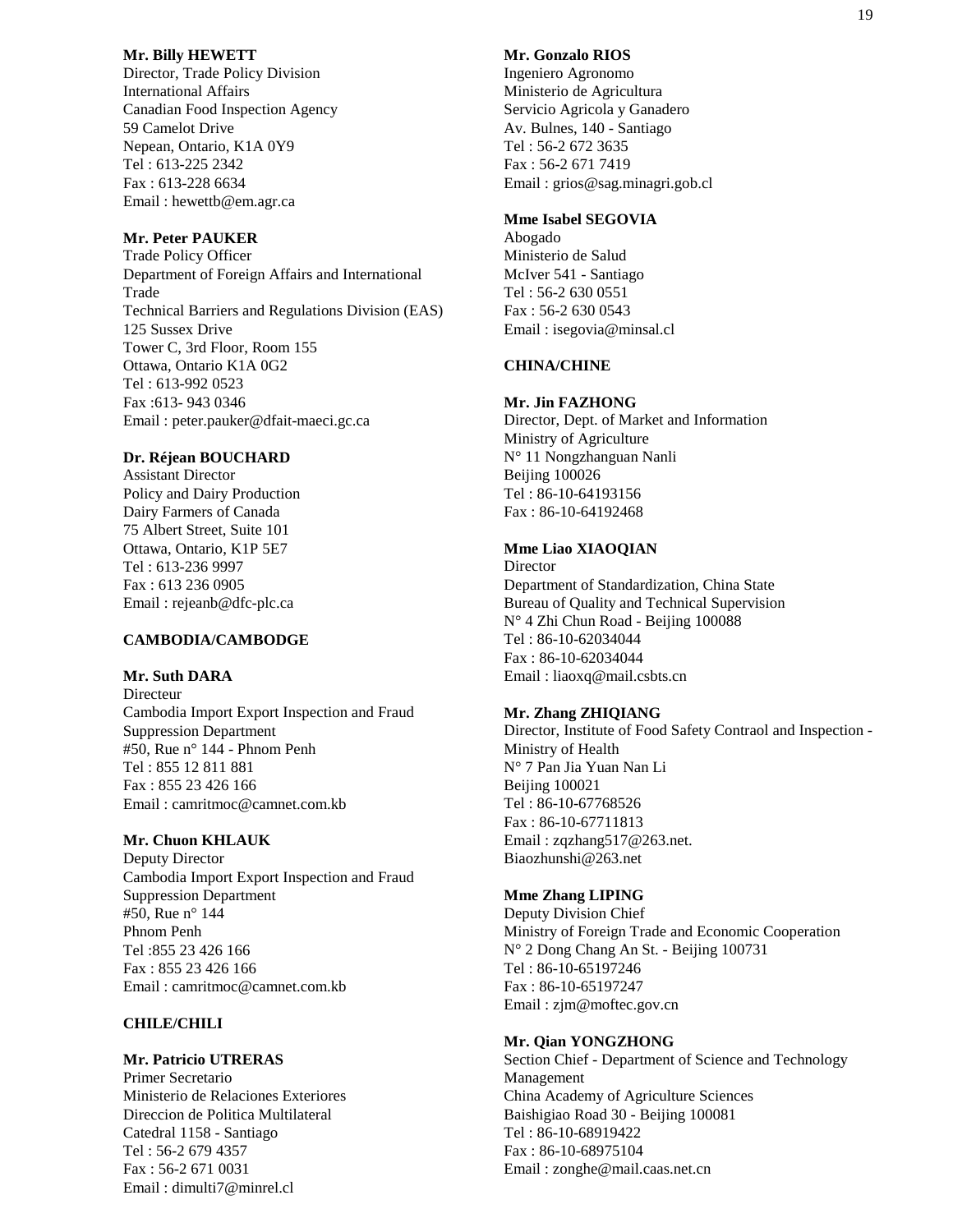## **Mme Zhang LINPING**

Section Chief - Department of Health Legislation and Inspection - Ministry of Health N° 1 Xi Zhi Men Wai Street Beijing 100044 Tel : 86-10-68792407 Fax : 86-10-68792387 Email : lingpingzhang@hotmail.com

#### **CYPRUS/CHYPRE/CHIPRE**

#### **Mme Ioanna MALLIOTIS**

First Counsellor Embassy of Cyprus 23 rue Galilée 75116 Paris (France) Tel : 33 (0)1 47 20 86 28 Fax : 33 (0)1 40 70 13 44 Email : embrecyp@worldnet.fr

## **COSTA RICA**

#### **Mr. Sergio VALVERDE-JENKINS**

Ingeniero - Direccion Fitosanitaria Ministerio de Agricultura y Ganaderia Apdo Postal 70-3006 Baneal de Heredia San José Tel : 506 260 8295 Fax : 506 260 1429 Email : protacro@sol.nacsa.co.cr

#### **CZECH REPUBLIC REPUBLIQUE TCHEQUE REPUBLICA CHECA**

#### **Mr. Jiri SIR**

Ministry of Agriculture Tesnov 17 - 11705 Prague 1 Tel : 42 2 2181 2042 Fax : 42 2 2314 117 Email : sir@mze.cz

#### **DENMARK/DANEMARK/DINAMARCA**

#### **Mr. Knud OSTERGAARD**

Adviser, International Affairs Danish Veterinary and Food Administration Morkhoj Bygade 19 DK-2860 Soborg Tel : 45 339 56120 Fax : 45 339 56299 Email : koe@fdir.dk

#### **Mme Anette TOFT**

Head of Department The Agricultural Council of Denmark Axeltorv 3 DK-1609 Copenhagen V Tel : 45 33 14 56 72 Fax : 45 33 14 95 74 Email : AT@landbrug.dk

#### **Mme Charlotte RONHOF**

Head of Section The Agricultural Council of Denmark Axeltorv 3 - DK-1609 Copenhagen V Tel : 45 33 14 56 72 Fax : 45 33 14 95 74 Email : CR@landbrug.dk

#### **EGYPT/EGYPTE/EGIPTO**

#### **Prof. Ghamal GHALI**

P.D.G. Arab Medical Membre Comité Egyptian du Codex P.O. Box 137 Hadaek El Koba El Waily El Kebir - Le Caire Tel : 424 16 16 Fax : 424 18 80 Email : Flxipack@intouch.com

## **Dr. Mohamed KHALIFA**

Agricultural Counselor and Deputy Permanent Representative of Egypt to U.N. Ministry of Agriculture Egyptian Embassy Via Salaria 261 - Rome (Italie) Tel : 854 8956 Fax : 854 2603 Email : agric.off.comb.egypt@nett.it

#### **Mme Khadiga MAHMOD KHALIL**

Head of Technical Sector Alex oil and Soap Comp. 16 Canal El Mahmodice Karmoz Alexandria Tel :203 4922006 Fax : 203 4922220

#### **Mme Siham Mohamed SHAMS EL DIN**

Head of Quality Control Sector The Egyptian Starch, Yeast and Detergents Co. Ahmed Abo Saliman - Siouf Alexandria Tel : 203 5013003 - 5011181 Fax : 203 5015500 - 4834320

#### **FINLAND/FINLANDE/FINLANDIA**

#### **Mme Pirkko RAUNEMAA**

Deputy Director - National Food Administration P.O. Box 5 FI-00531 Helsinki Tel : 358-9-77267618 Fax : 358-9-77267666 Email : pirkko.raunemaa@nfa.fi

#### **Mme Anne HAIKONEN**

Government Secretary Ministry of Trade and Industry P.O. Box 230 FI-00171 Helsinki Tel : 358-9-1603654 Fax : 358-9-1602648 Email : anne.haikonen@ktm.vn.fi

#### 20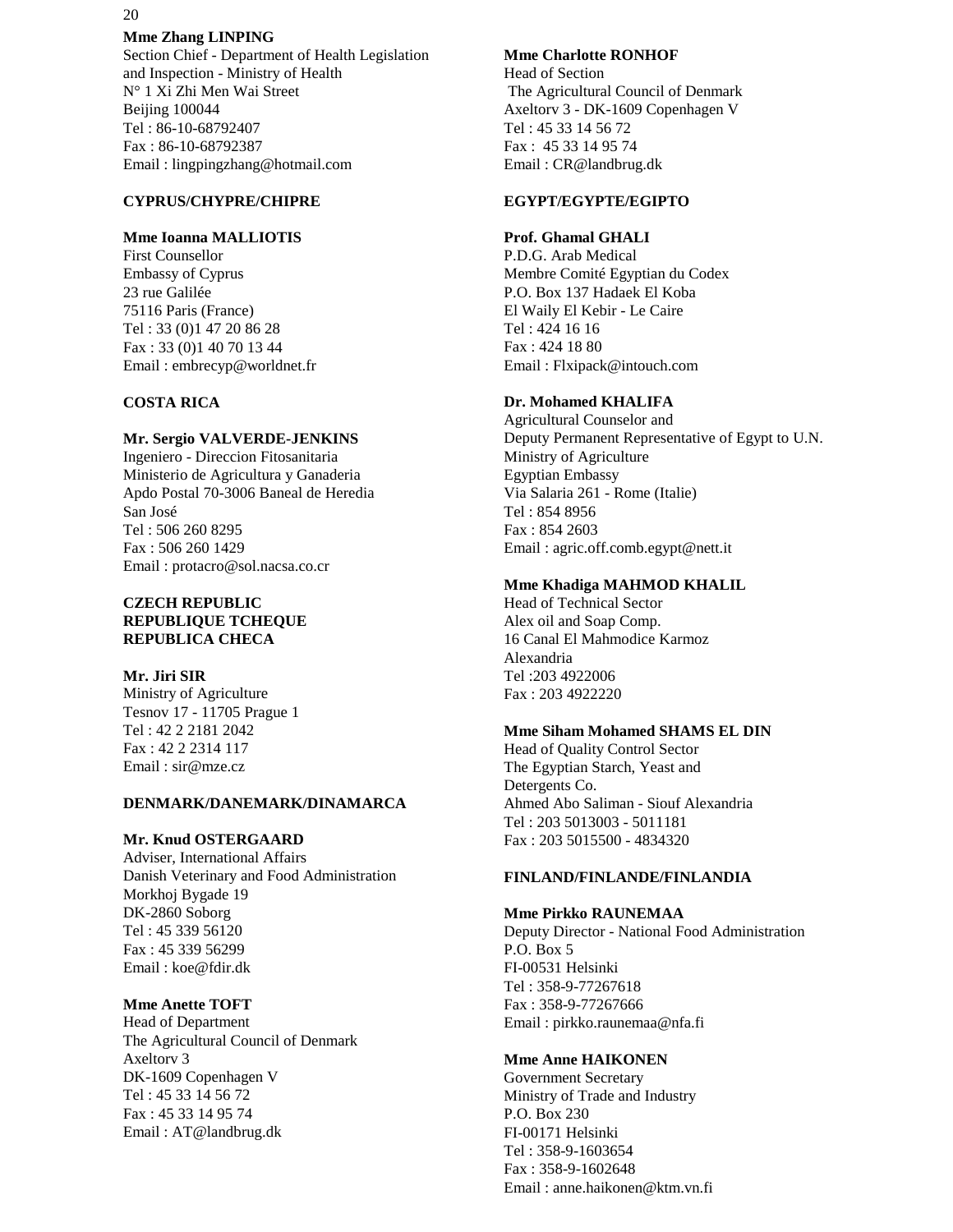#### **FRANCE/FRANCIA**

#### **Mme Roseline LECOURT**

Ministère de l'Economie, des Finances et de l'Industrie - D.G.C.C.R.F. 59 boulevard Vincent Auriol 75703 Paris Cedex 13 Tel : 33 (0)1 44 97 34 70 Fax : 33 (0)1 44 97 30 37 Email : roseline.lecourt@dgccrf.finances.gouv.fr

#### **Mr. Hubert FERRY-WILCZEK**

Ministère de l'Agriculture et de la Pêche Direction Générale de l'Alimentation 251, rue de Vaugirard - 75732 Paris Cedex 15 Tel : 33 (0) 1 49 55 58 72 Fax : 33 (0) 1 49 55 59 48 Email:hubert.ferry-wilczek@agriculture.gouv.fr

#### **Mr. Olivier DEGENMANN**

Ministère de l'Economie, des Finances et de l'Industrie – D.R.E.E. Bureau 6C (Politique Agricole Extérieure) 139 rue de Bercy 75572 Paris Cedex 12 Tel : 33 (0)1 53 18 82 64 Fax : 33 (0)1 53 19 96 08 Email : olivier.degenmann@dree.org

#### **Mr. Jean-Jacques FOURNIALS**

Ministère de l'Economie, des Finances et de l'Industrie - D.G.C.C.R.F. 59 boulevard Vincent Auriol 75703 Paris Cedex 13 Tel : 33 (0)1 44 97 24 06 Fax : 33 (0)1 44 97 30 37 Email : jeanjacques.fournials@dgccrf.finances.gouv.fr

#### **Mr. Jean-Marie HOCHARD**

Ministère de l'Economie, des Finances et de l'Industrie - D.G.C.C.R.F. 59 boulevard Vincent Auriol 75703 Paris Cedex 13 Tel : 33 (0)1 44 97 29 14 Fax : 33 (0)1 44 97 30 39 Email : jeanmarie.hochard@dgccrf.finances.gouv.fr

#### **Mr Jean-Charles LEBLANC**

INA-PG/DGAL 16 rue Claude Bernard - 75005 Paris Tel : 33 (0)1 44 08 72 79 Fax : 33 (0)1 44 08 72 76 Email : jleblanc@inapg.inra.fr

#### **Mme Aline PEYRONNET**

Ministère de l'Economie, des Finances et de l'Industrie - D.G.C.C.R.F. 59 boulevard Vincent Auriol 75703 Paris Cedex 13 Tel : 33 (0)1 44 97 23 75 Fax : 33 (0)1 44 97 30 43 Email : aline.peyronnet@dgccrf.finances.gouv.fr

#### **Mr. Jean-Claude ROCHE**

Ministère de l'Economie, des Finances et de l'Industrie - D.G.C.C.R.F. 59 boulevard Vincent Auriol 75703 Paris Cedex 13 Tel : 33 (0)1 44 97 23 83 Fax : 33(0)1 44 97 30 37 Email : jean-claude.roche@dgccrf.finances.gouv.fr

#### **Mlle Nathalie QUELQUEJEU**

Ministère de l'Economie, des Finances et de l'Industrie - D.G.C.C.R.F. 59 boulevard Vincent Auriol 75703 Paris Cedex 13 Tel : 33 (0)1 44 97 32 07 Fax : 33 (0)1 44 97 30 43 Email : nathalie.quelquejeu@dgccrf.finances.gouv.fr

#### **Mr Philippe VERGER**

INRA/DSNHSA 147 rue de l'Université 75005 Paris Tel : 33 (0)1 42 75 94 93 Fax : 33 (0)1 42 75 91 87 Email : philippe.verger@paris.inra.fr

#### **Mme Catherine VINCENT-RACE**

Ministère de l'Agriculture et de la Pêche Direction Générale de l'Alimentation 251, rue de Vaugirard 75732 Paris Cedex 15 Tel : 33 1 49 55 84 94 Fax : 33 1 49 55 56 80 Email:catherine.vincent-race@agriculture.gouv.fr

#### **Mr. Jean-Yves MARTIN**

Agence Française de Sécurité Sanitaire des Aliments 23 avenue du Général de Gaulle 94700 Maisons-Alfort Tel : 33 (0)1 49 77 27 77 Email : jy.martin@dg.afssa.fr

#### **Mme Barbara RÖSTEL**

Agence Française de Sécurité Sanitaire des Aliments – ANMV - BP 90203 - 35302 Fougères Cedex Tel : 33 (0)2 99 94 78 87 Fax : 33 (0)2 99 94 78 99 Email : b.rostel@anmv.afssa.fr

#### **Mr. François FALCONNET**

Confédération des Industries de Traitement des Produits des Pêches Maritimes - C.I.T.P.P.M. 44 rue d'Alésia - 75682 Paris Cedex 14 Tel : 33 (0)1 53 91 44 64 Fax : 33 (0)1 53 91 44 70 Email : ffalconnet@citppm.org

## **Mme Christine GUITTARD**

SYNPA 41 bis boulevard Latour Maubourg 75007 Paris Tel : 01 55 23 13 64 Fax : 01 46 91 88 58 Email : christine.guittard@monsanto.com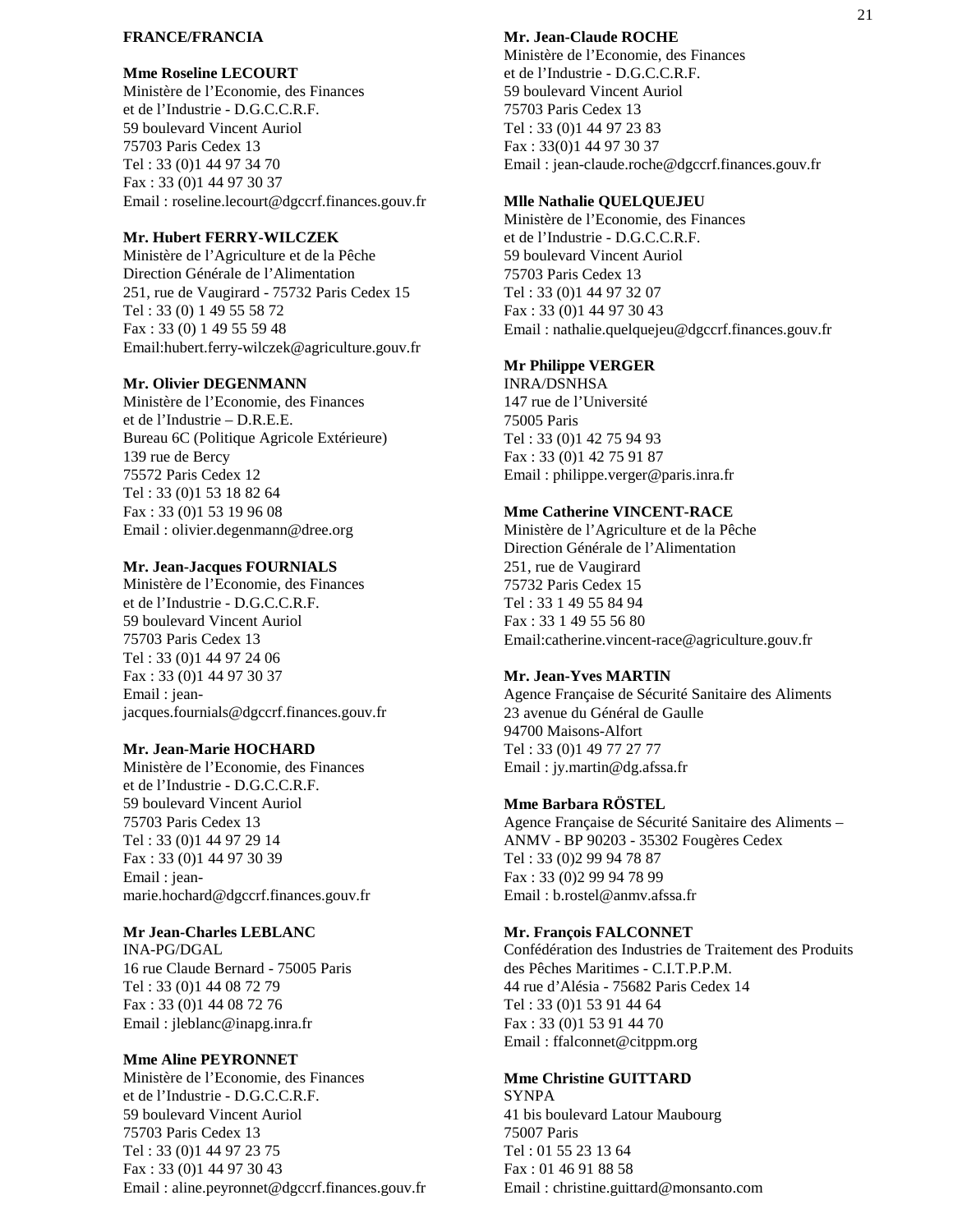#### **Mme Anne LEGENTIL** Docteur-ingénieur, chargée de mission à l'UFCS Union Féminine Civique et Sociale 6 rue Béranger - 75003 Paris Tel : 01 44 54 50 54 - Fax : 01 44 54 50 56

#### **Mme Annie LOC'H**

Responsable Réglementaire ANIA/DANONE 7 rue de Téhéran - 75008 Paris Tel : 33 (0)1 44 35 24 45 Fax : 33 (0)1 44 35 24 45 Email : aloch@groupedanone.com

#### **Mr. Georges MONSALLIER**

Syndicat de l'Industrie du Médicament Vétérinaire (SIMV) 109 boulevard Haussmann - 75008 Paris Tel : 01 53 30 06 02 - Fax : 01 53 30 06 05 Email : simv@com

#### **Mme Nadine NORMAND**

Association Française de Normalisation Tour Europe (AFNOR) 92049 Paris la Défense Cedex Tel : 33 (0)1 42 91 58 24 Fax : 33 (0)1 42 91 56 56 Email : nadine.normand@afnor.fr

## **Mr. Johnny PALLOT**

Responsable de la Division Technico-Légale ANIA/ROQUETTE - Roquette-Frères 62136 Lestrem Tel : 33 (0)3 21 63 36 00 Fax : 33 (0)3 21 63 38 50 Email : roquette.spi@wanadoo.fr

#### **Mme Catherine VIGREUX**

Département des Affaires Réglementaires ANIA/ROQUETTE - Roquette-Frères 62136 Lestrem Tel : 33 (0)3 21 63 36 00 Fax : 33 (0)3 21 63 38 50 Email : roquette.spi@wanadoo.fr

#### **GERMANY/ALLEMAGNE/ALEMANIA**

#### **Mr. Gerhard BIALONSKI**

Regierungsdirektor Bundesministerium für Gesundheit Am Probsthof 78 A - 53121 Bonn Tel : 49 228 941 4130 Fax : 49 228 941 4947 Email : bialonski@bmg.bund.de

#### **Dr. Andrea SANWIDI**

Oberregierungsrätin Bundesministerium für Ernährung Landwirtschaft und Forsten Rochusstr. 1 - 53123 Bonn Tel : 49 228 529 3828 Fax : 49 228 529 4404 Email : andrea.sanwidi@bml.bund.de

## **Prof. Dr. Rolf GROSSKLAUS**

Direktor und Professor Bundesinstitut für gesundheitlichen Verbraucherschutz und Veterinärmedizin Postfach 33 00 13 - 14191 Berlin Tel : 49 1888 412 3230 Fax : 49 1888 412 3715 Email : fgr11@bgvv.de

## **Mme Angelika MROHS**

Geschäftsführerin Bund für Lebensmittelrecht und Lebensmittelkunde e.V. Godesberger Allee 142 - 148 53175 Bonn Tel : 49 228 819 9333 Fax : 49 228 375 069 Email : bll@bll-online.de

## **Prof. Dieter ECKERT**

Ministerialdirektor a. D. Bund für Lebensmittelrecht une Lebensmittelkunde e.V. Birkenweg 15 53343 Wachtberg Tel : 49 228 341 867 Fax : 49 228 341 867

## **Mr. Jörg-Helge KROKE**

Officer in charge Bundesministerium für Wirtschaft und Technologie Villemombler Strasse 76 53123 Bonn Tel : 49 228 615 4221 Fax : 49 228 615 2765

## **GHANA**

#### **Mr. Eugène ADARKWA-ADDAE**

Senior Scientific Officer Ghana Standards Board Box MB 245 Accra Tel : 021 501493 Fax : 021 500092

## **Mme Geneviève BAAH**

Assistant Scientific Officer Ghana Standards Board P.O. Box MB-245 Accra Tel :233 21 500 065 Fax : 233 21 500 092 Email : obaah@yahoo.com

#### **HUNGARY/HONGRIE/HUNGRIA**

#### **Dr. Maria VARADI**

Scientific Deputy Director Central Food Research Institute H- 1022, Herman Otto ut 15 - Budapest Tel : 361 355 89 82 Fax : 361 212 98 53 Email : m.varadi@cfri.hu

#### 22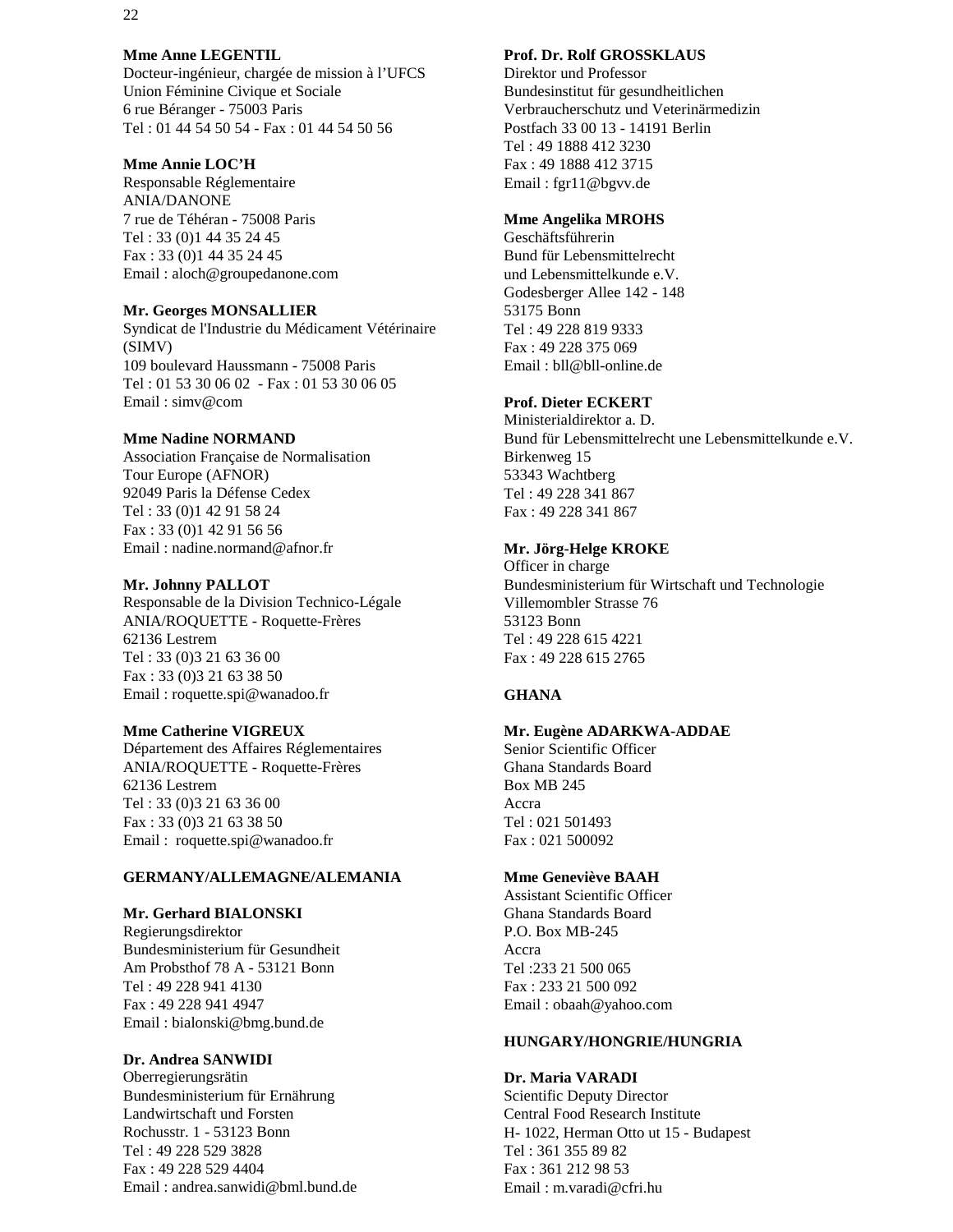#### **INDIA/INDE**

#### **Mr. Shri Deepak GUPTA**

Joint Secretary Ministry of Health and Family Welfare Nirman Bhavan Room n° 146 Mawlana Azad Road New Delhi 110 011 Tel : 91 11 301 8842 Fax : 91 11 301 2290 Email : dgupta@bol.net.in

## **Mr. Ratan PURWAR**

Director - Ministry of Agriculture 337 Krishi Bhawan - New Delhi Tel : 91 11 3389212 Fax : 91 11 3388006 Email : ratan@aphind.delhi.nic.in

#### **Mr. Arvind GUPTA**

#### *Advisor (Quality)*

Agricultural and Processed Food Products Export Development Authority (APEDA) Ministry of Commerce III Floor, Ansal Chambers II Bhikaji Cama Place New Delhi – 110066 Tel : 91 11 6188397 Fax : 91 11 6195016

#### **IRAQ/IRAK**

## **Mr. Ibrahim AL JUBOURI**

Deuxième Secrétaire à la Section des Intérêts de la République d'Irak 53 rue de la Faisanderie 75116 Paris (France) Tel : 01 45 53 33 70 Fax : 01 45 53 33 80 Email : paris@embassy.iraq.com

#### **IRELAND/IRLANDE/IRLANDA**

#### **Mr. Richard HOWELL**

Agricultural Inspector Department of Agriculture, Food and Rural Development Agriculture House 7C Kildare St, Dublin 2 Tel : 353 1 607 2572 Fax : 353 1 661 6263 Email : richard.howell@daff.irlgov.ie

#### **Mr. Jim EGAN**

Superintending Veterinary Inspector Department of Agriculture, Food and Rural Development Agriculture House 3W Kildare St, Dublin 2 Tel : 353 1 607 2456 Fax : 353 1 661 6263 Email : james.egan@daff.irlgov.ie

#### **ITALY/ITALIE/ITALIA**

#### **Mme Brunella LO TURCO**

Segretario Generale Comitato Nazionale Codex Ministero delle Politiche Agricole Via XX Settembre 20 00187 Roma Tel : 39 06 4665 5016 Fax : 39 06 4880 0273 Email : blturco@tiscalinet.it

#### **Mme Paola PICOTTO**

Ministry of Health Piazza Marconi 25 00174 Roma Tel : 39 06 5994 3752 Fax : 39 06 5994 3676 Email : p.picotto@sanito.it

#### **JAPAN/ JAPON**

#### **Mr. Shunsaku MINAMI**

Director for International Food Standard Programme - Food Sanitation Division Environmental Health Bureau Ministry of Health and Walfare 1-2-2 Kasumigaseki, Chioda-Ku - Tokyo Tel : 03 3595 2326 Fax : 03 3503 7965 Email : SM-DPV@mhw.go.jp

#### **Mr. Hiroshi YOSHIKURA**

Director General - Research Institute International Medical Center of Japan 1-21-1 Toyama, Shinguku - Tokyo Tel : 81 3 3202 7181 Fax : 81 3 5273 4526 Email : yoshikura@ri.imcj.go.jp

#### **Mr. Akihiko NISHIYAMA**

Director for International Standardization Standards and Labelling Division Food and Marketing Bureau Ministry of Agriculture, Forestry and Fisheries 1-2-1 Kasumigaseki, Chiyoda-ku Tokyo 100-8950 Tel : 81 3 3507 8592 Fax : 81 3 3502 0438 Email : akihiko-nishiyama@nm.maff.go.jp

#### **Mr. Kazuaki MIYAGISHIMA**

Technical Adviser Graduate School of Medicine - Kyoto University Yoshida – Konoë-cho 606-8501 Kyoto Tel : 81 75 753 4464 Fax : 81 75 753 4466 Email : miyagishima@pbh.med.kyoto\_u.ac.jp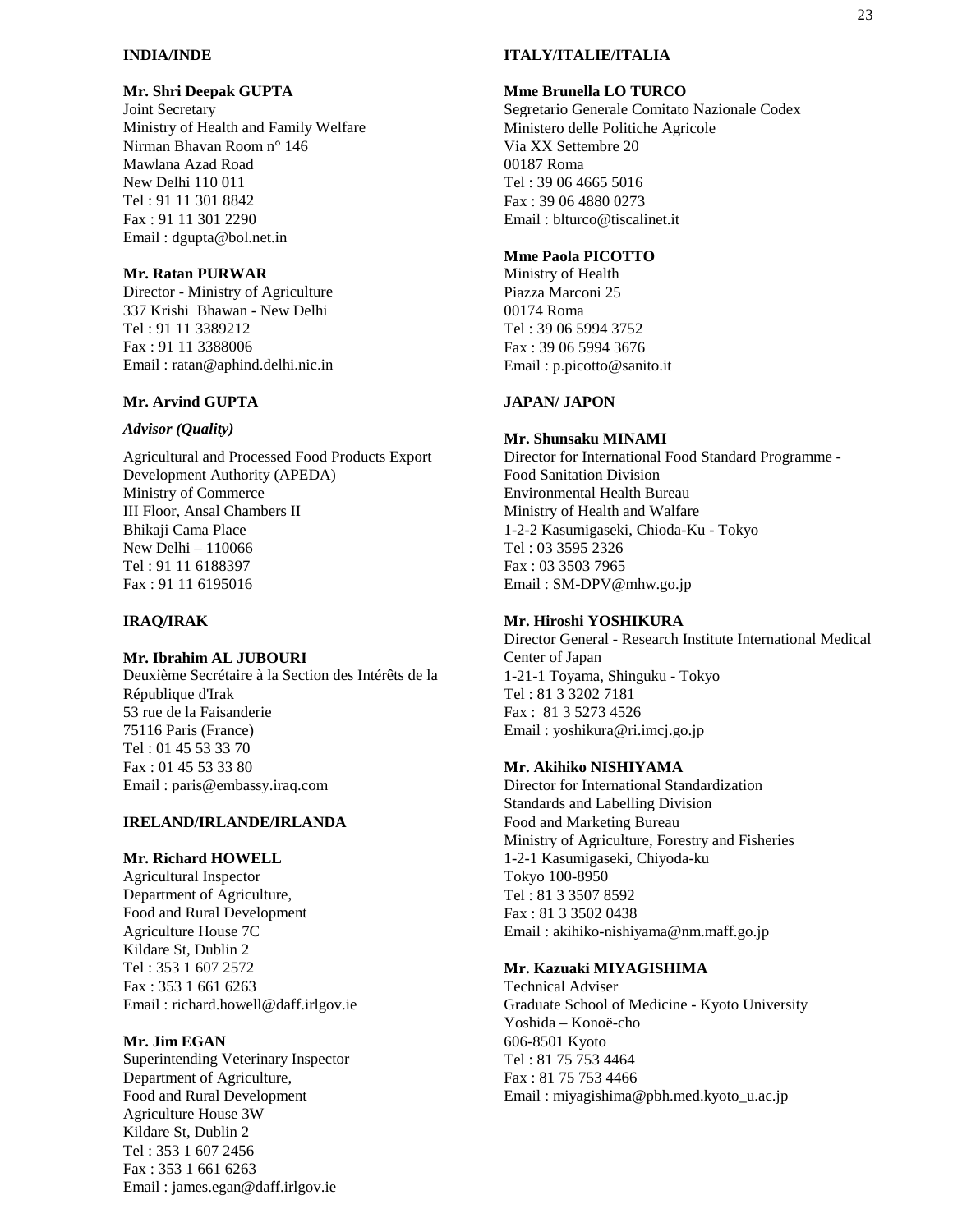## **Mr. SUZUKI Hideo**

Premier Secrétaire 11 Avenue Hoche 75008 Paris Tel : 01 53 76 61 83 Fax : 01 45 63 05 44 Email : suzuki@deljp-ecde.fr

#### **KENYA**

#### **Mr. N. ASEKA**

Factory Manager Mumias Sugar Co. Ltd Private Bag - Numias Tel : 254 333 41620/1 Fax : 254 333 41234 Email : factmail@swiftkenya.com

#### **Mr. S. OCHIENG**

Chairman Consumer Information Network PO Box 7569 - Nairobi Tel : 254 2 78 1131 Fax : 254 2 79 7944 Email : cin@insigatkenya.com

#### **KOREA (REPUBLIC OF) COREE (REPUBLIQUE DE) COREA (REPUBLICA DE)**

#### **Dr. SONG In-Sang**

Director General - Dept. Food Evaluation Korea Food & Drug Administration 5, Nokbun-Dong, Eunpyung-Ku Seoul, 122-704 Tel : 82 2 3866586 Fax : 82 2 382 4892 Email : songis@kfda.go.kr

#### **Kyung-Tae OH**

First Secretary for Agricultural Affairs, permanent Delegation of the Rep. of Korea to the OECD 2-4, rue Louis David 75016 Paris (France) Tel : 33 (0)1 44 05 20 57 Fax : 33 (0)1 49 55 86 70 Email : ktoh@club-internet.fr

#### **JEONG BYONG-GON**

Deputy Director Ministry of Agriculture & Forestry 1, ChungAng-Dong, Kwachun-City Kyunggi-Do Tel : 82 2 503 7296 Fax : 82 2 507 2095 Email : jbgon@maf.go.kr

#### **Mme PARK Hyun-Jung**

Senior Researcher Codex Office - Korea Food & Drug Administration 5, Nokbun-Dong, Eunpyung-Ku Seoul, 122-704 Tel : 82 2 380 1564 - Fax : 82 2 383 8321 Email : codexkorea@kfda.go.kr

### **KUWAIT - KOWEIT**

#### **Mr. Yousef AL-BAHAR**

Assistant undersecretary Vice General Director for Standards and Industrial Services Affairs PO Box 4690 Safat Tel : 43 18240 - Fax : 43 18312

## **Eng. Ghaith AL-GHAITH**

Head of Q.A. Public Authority for Industry PO Box 4690 Satat Code 13047 Tel : 43 18240 - Fax : 43 18319

## **MALAYSIA / MALAISIE/ MALASIA**

#### **Dr. Tee E. SIONG**

Head - Division of Human Nutrition Institut for Medical Research Jalan Pahang - 50588 Kuala Lumpur Tel : 603 2986704 Fax : 603 2943575 Email : teees@imr.gov.my

#### **Mme Noraini Mohd. OTHMAN**

Principal Assistant Director Food Quality Control Division Public Health Department - Ministry of Health Malaysia 4th Floor, Block E, Offices Complex Jalan Dungun, Damansara Heights 50490 Kuala Lumpur Tel : 60 3 2555943 Fax : 60 3 2537804 Email : ani@dph.gov.my

#### **Mme Nor Aini SUDIN**

Technical Advisory Service Palm Oil Research Institute of Malaysia (PORIM) Ministry of Primary Industries P.O. Box 10620 50720 Kuala Lumpur Tel : 60 3 8259432 Fax : 60 3 8259446 Email : noraini@porim.gov.my

#### **MEXICO/ MEXIQUE**

#### **Mr. Marcial MORFIN MACIEL**

DGN/MEXICO Av. Puente de Tecamachacco#6 Lomas de Tecamachacco CP 53950 Naucalpan, Estado de Mexico Tel : 52 5729 9480 Fax : 52 5729 9484 Email : mmurfin@secofi.gob.mx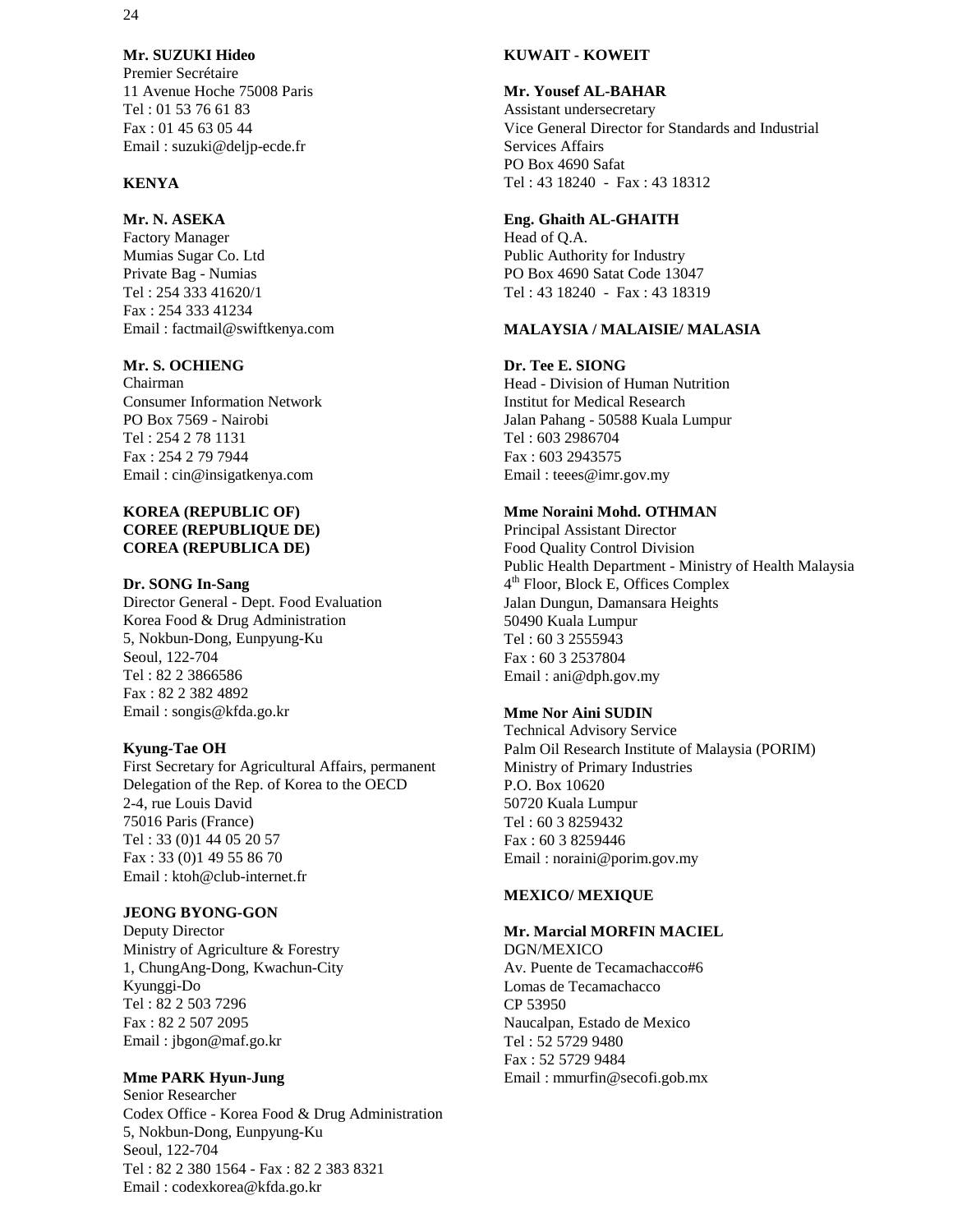#### **MOROCCO/MAROC/MARRUECOS**

#### **Mr. MAJDI Mohammed**

Chef de la Division de la Répression des Fraudes Direction de la protection des végétaux, des contrôles techniques et de la répression des fraudes Ministère de l'Agriculture BP 4495 Rabat Tel : 07 298150 - Fax : 07 298 150 Email : majdi@dpvctrf.gov.ma

#### **Mr. MIKOU Najib**

Directeur du Développement Etablissement Autonome de Contrôle et de Coordination des Exportations 72 Boulevard Mohamed Smiha Casablanca Tel : 212 2 30 28 02 - Fax : 212 2 30 25 67 Email : mikou@eacce.org.ma

#### **Mr. BENAZZOUZ El Maâti**

Chef de la Division de la Recherches et Développement Laboratoire Officiel d'Analyses et de Recherches Chimiques 25 rue Nichakra Rahal Casablanca Tel : 212 2302196/98 - Fax : 212 2301972 Email : loarc@casanet.net.ma

#### **Mme DRIOUICH Zakia**

Chef de la Division du Contrôle des Produits, de la Normalisation et de la Promotion Commerciale Ministère des Pêches Maritimes Quartier Administratif Haut Agdal - Rabat Tel : 07 68 82 72 - Fax : 07 68 82 94 Email : driouch@mp3m.gov.ma

#### **Mr. BACHAOUCH Mohammed**

Responsable des affaires réglementaires, scientifiques et environnementales Société COCA-COLA EXPORT CORPORATION CT 1029 Sidi Maarouf Bouskoura - Casablanca Tel : 08 33 52 51 Fax : 02 33 50 53/33 53 00 Email : mbachaouch@mena.ko.com

#### **Mr. JOUNDY Majid**

Union Nationale des Industries de Conserve de poisson (UNICOP) Avenue de Longchamp rue n° 7 Casablanca Tel : 02 36 51 06

## **Mr. KABBAJ Said**

Vice-Président Union Nationale des Industries de Conserve de poisson (UNICOP) Avenue de Longchamp rue n° 7 Casablanca Tel : 212 2 365042 - Fax : 212 2 366154

#### **Mr. Jean SIEGEL**

Membre UNICOP Avenue Longchamp rue N° 7 Casablanca Tel : 212 4 46 24 20 Fax : 212 4 62 26 38 Email : midav@iam.net.ma

#### **Mr. Brahim EL MEKROUM**

Ingénieur Sanitaire Chef de Service Hygiène Alimentaire Ministère de la Santé 14 rue Ibm Al Haïtam Agdal, Rabat Tel : 212 7 771634 Fax : 212 7 772014 Email : belmekroum@sante.gov.ma

## **NETHERLANDS/PAYS-BAS/PAISES BAJOS**

#### **Dr. Wim Van ECK**

Ministry of Health, Welfare and Sport P.O. Box 20350 2500 EK The Hague Tel : 31 70 340 69 66 Fax : 31 70 340 55 54 Email : wh.v.eck@minvws.nl

#### **Dr. Leo HAGEDOORN**

Ministry of Agriculture, Nature Management and Fisheries P.O. Box 20401 2500 EK The Hague Tel : 31 70 378 57 88 Fax : 31 70 378 61 41 Email : l.f.hagedoorn@vvm.agro.nl

#### **Mr. Otto KNOTTNERUS**

Main Board for Arable Products Stadhoudersplantsoen 12, PO Box 29739 2502 LS The Hague Tel : 31 70 370 83 43 Fax : 31 70 370 84 44 Email : o.c.knottnerus@hpa.agro.nl

#### **Mme Mary JANSEN**

**WEMOS** Ellermanstrat 15 P.O. Box 1693 - 1000 BR Amsterdam Tel : 31 20 468 83 88 Fax : 31 20 468 60 08 Email : wemos@wemos.nl

### **NEW ZEALAND/NOUVELLE ZELANDE NUEVA ZELANDIA**

#### **Mr. Sundararaman RAJASEKAR**

Manager WTO/SPS and Codex Coordinator and Contact Point for New Zealand MAF Policy PO Box 2526 - Wellington Tel : 64 4 474 4216 Fax : 64 4 473 0118 Email : raj@maf.govt.nz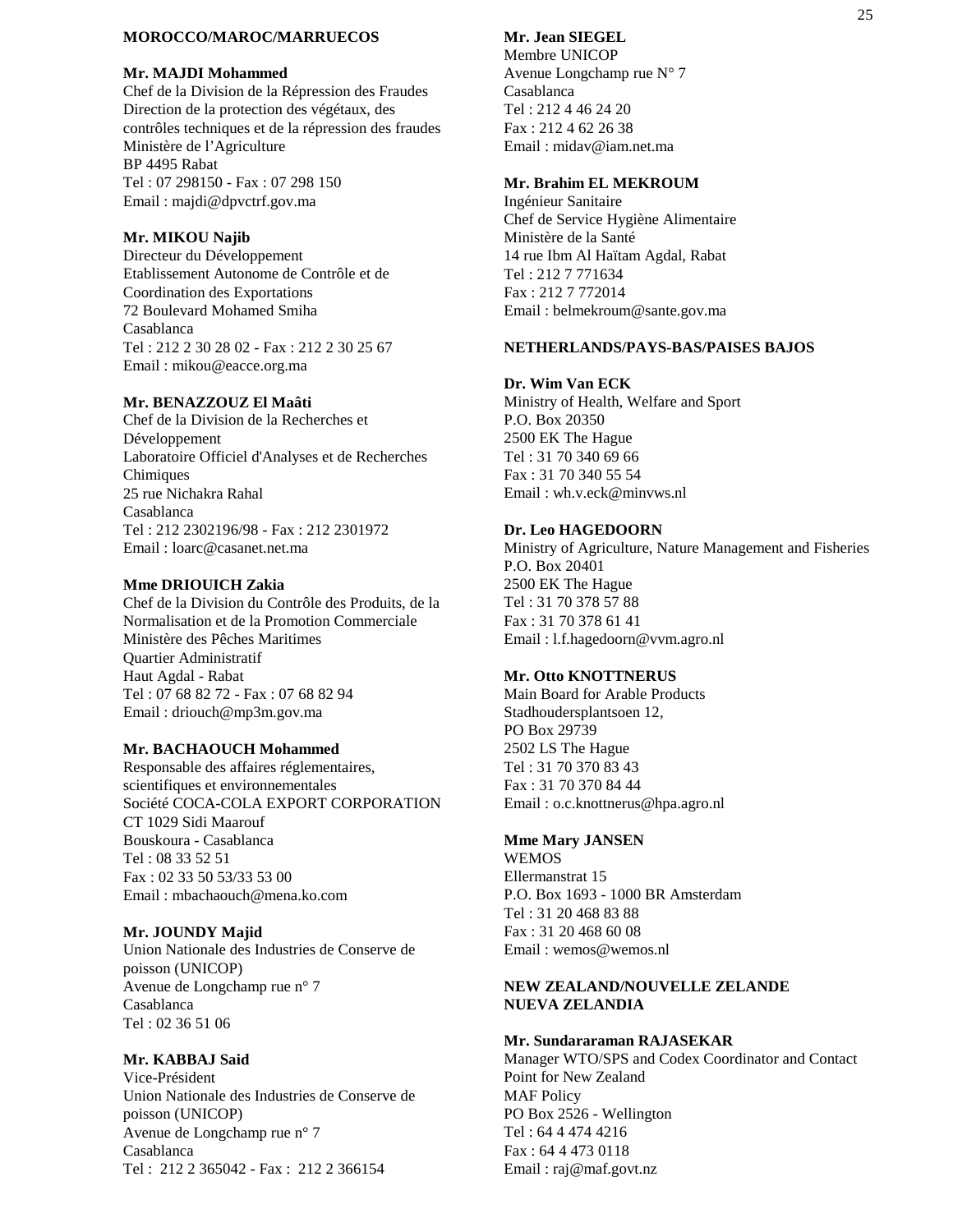#### **Dr. Steve Hathaway** Director Research and Development MAF Food Assurance Authority PO. Box 646 - Gisborne Tel. : 64 6 867 1144 Fax : 64 6 868 5207 Email : Hathaways@maf.govt.nz

#### **Mr. Andrew Mc Kenzie**

Group Director MAF Food Assurance Authority PO. Box2526 Wellington Tel. : 64 4 474 4250 Fax. : 64 4 474 4240 Email : McKenzieA@maf.govt.nz

#### **NORWAY/NORVEGE/NORUEGA**

#### **Mme Ragnhild KJELKEVIK**

Special Adviser Food and Nutrition Policy Norwegian Food Control Authority P.O. Box 8187 Dep - N-0034 Oslo Tel : 47 22 24 66 50 Fax : 47 22 24 66 99 Email : ragnhild.kjelkevik@sut.dep.no

#### **Mr. Gunnar JORDFALD**

Director General Norwegian Food Control Authority P.O. Box 8187 Dep. N-0034 Oslo Tel : 47 22 24 66 50 Fax : 47 22 24 66 99 Email : gunnar.jordfald@snt.dep.no

#### **Mme Tone MATHESON**

Adviser - Food and Nutrition Policy Ministry of Health and Social Affairs P.O. Box 8011 Dep N-0030 Oslo Tel : 47 22 24 86 50 Email : toneelisabeth.matheson@shd.dep.telemax.no

#### **Mr. Bjorn Rothe KNUDTSEN**

Director General - Directorate of Fisheries Region Trondelag Pirsenteret - N-7462 Trondheim Tel : 73 54 51 80 Fax : 73 54 51 99 Email : bjornrothe.knudtsen@th.fisheries.dep.telemax.no

#### **Mme Stine SEM**

Senior Food Adviser Norwegian Consumer Council P.O. Box 8104 Dep N-0032 Oslo Tel : 47 67 599600 Fax : 47 67 536010 Email : stine.sem@forbrukerradet.no

#### **Mme Therese A. HAGTVEDT**

Federation of Norwegian Food and Drink Industry P.O. Box 5472 Majorstua - N-0305 Oslo Tel : 47 23 088700 Email : therese.hagtvedt@nbl.no

## **Mr. Steinar HOIE**

Adviser - Ministry of Agriculture P.O. Box 8007 Dep - N-0030 Oslo Tel : 22 24 94 24 Fax : 22 24 95 59 Email : steinar.hoie@id.dep.no

## **Mr. Lennart JOHANSON**

Adviser - Ministry of Fisheries P.O. Box 8118 Dep - N-0032 Oslo Tel : 47 22 24 26 65 Fax : 47 22 24 56 78 Email : lennart.johanson@fid.dep.no

## **PARAGUAY**

#### **Mr. Juan Angel DELGADILLO**

Conseiller à l'Ambassade du Paraguay 1 rue Saint-Dominique 75007 Paris Tel : 33 (0)1 42 22 85 05 Fax : 33 (0)1 42 22 83 57 Email : dadelpar@wanadoo.fr

## **PHILIPPINES - FILIPINAS**

#### **Mme Maria Concepcion LIZADA**

Ministry of Agriculture - Bureau of Agriculture and Fisheries Product Standards Elliptical Road, Diliman, Quezon City 1104 Tel : 63 2 920 6131 - Fax : 63 2 920 6134 Email : mcclizada@endovalmail.com

#### **Mr. Noël DE LUNA**

Agricultural Attache - Philippine Embassy Viale Delle Medaglie d'Oro 112 00136 Rome (Italie) Tel : 06 3974 6717 - Fax : 06 3988 9275 Email : philippines.emb@agora.stm.it

#### **Mme Maria Fe ALBERTO**

Agricultural Attaché Philippine Mission to the U.N. Geneva 47 Avenue Blanc - 1202 Geneva Tel : 4122 716 1930 - Fax : 4122 732 8526

#### **POLAND/POLOGNE/POLONIA**

#### **Mr. Lucjan SZPONAR**

Director - National Food and Nutrition Institute 61/63 Powsinska Street, 02-903 Warsaw Tel : 48 22 842 2171 Fax : 48 22 842 1103 Email : l.szponar@izz.k2.pl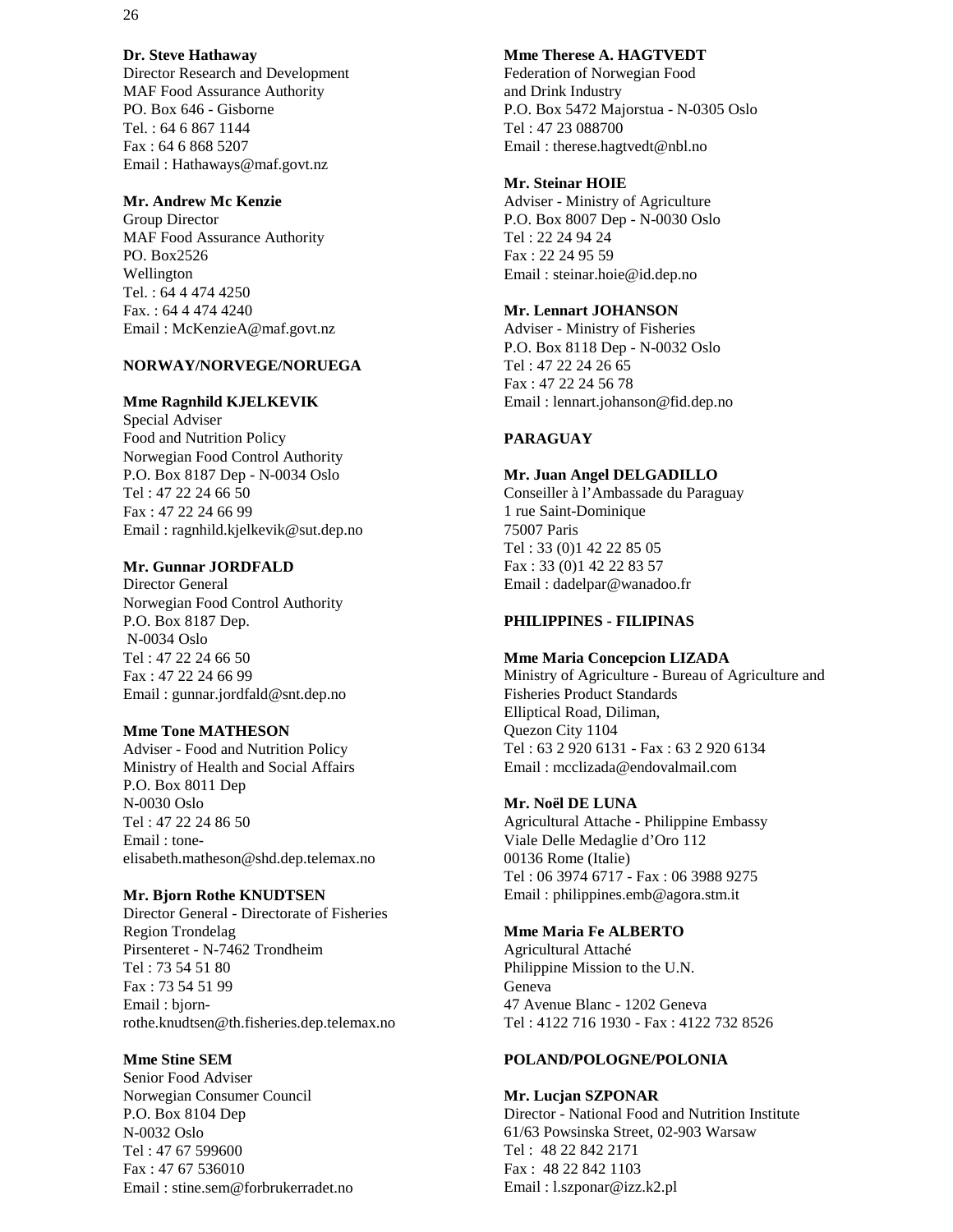#### **Mme Anna GRUSZCZYNSKA**

Agricultural and Food Quality Inspection 32/34 Zurawia Street - 00-950 Warsaw Tel : 48 22 621 6421 Fax : 48 22 629 4816 Email : cis@wa.onet.pl Integracjacis@zigzag.pl Gruszczynska@internet.pl

#### **PORTUGAL**

#### **Dr. Carlos Alberto ANDRADE FONTES**

G.P.P.A.A. - Gabinete de Planeamento e Politica Agro-Alimentar Rua Padre Antonio Vieira n° 1, 7° 1099-073 Lisboa Tel : 351 213 819 300 Fax : 351 213 876 635 Email : cfontes@gppaa.min-agricultura.pt

#### **Eng<sup>a</sup> Maria Antonieta MESTRE QUINTA QUEIMADA**

G.P.P.A.A. - Gabinete de Planeamento e Politica Agro-Alimentar Rua Padre Antonio Vieira n° 1, 7° 1099-073 Lisboa Tel : 351 213 819 300 Fax : 351 213 876 635 Email : aqueimada@gppaa.min-agricultura.pt

## **QATAR**

#### **Dr. Abdulla AL-HAMAQ**

Assist. Director of Health Affairs Ministry of Municipal Affairs and Agriculture PO Box 17178 - Doha Tel : 09 74 684757 - Fax : 09 74 684980 Email : aalhamaq@hotmail.com

#### **Mr. Abdulla S. AL-THANI**

Head of Standard and Consumar prataction Ministry of Finance and Economy and Comars PO Box 9359 - Doha Tel : 4 77235 - Fax : 4 78849 Email : standard@qatar.net.qa

#### **Dr. Jassim H. AL-JEDAH**

Head of Central Laboratory Ministry of Public Health P.O. Box 21266 - Doha Tel : 974 929718 - Fax : 974 353169 Email : rcfcm@qatar.net.qa

#### **ROMANIA/ROUMANIE/ RUMANIA**

## **Mr. Tudorel BALTA**

Director, Division of Food Industry Ministry of Agriculture and Food Bd Carol I.No 2-4, sector 3 Bucharest Tel : 401 31 35089 - Fax : 401 311 2278

#### **Mme Daniela-Eugenia CUCU**

Secretary of Technical Committee for Food Standards Food Research Institute (ICA) 1D Gârlei Street - 70576 Bucharest Tel : 401 230 5090 - Fax : 401 230 0311 Email : tac@dnt.ro

#### **SINGAPORE/SINGAPOUR/SINGAPUR**

#### **Dr. Siang Thai CHEW**

Head/Veterinary Public Health Laboratory Branch Veterinary Public Health and Food Supply Division Agri-food and Veterinary Authority 51 Jalan Buroh - Singapore 619495 Tel : 65 2670826 Fax : 65 2650784 Email : CHEW\_Siang\_Thai@AVA.gov.sg

#### **Dr. Tze Hoong CHUA**

SPPO/Development and Compliance Branch Veterinary Public Health and Food Supply Division Agri-food and Veterinary Authority MND Building - 5 Maxwell Road, #02-00 Singapore 069110 Tel : 325 7687 - Fax : 2206068 Email : CHUA\_Tze\_Hoong@AVA.gov.sg

#### **SLOVAKIA/SLOVAQUIE/ESLOVAQUIA**

#### **Mr. Milan KOVAC**

Director - Food Research Institute Priemyselna 4, P.O. Box 25 82475 Bratislava 26 Tel : 42 17 5557 4622 Fax : 42 17 5557 1417 Email : milan.kovac@vup.sk

#### **SUDAN/SOUDAN**

#### **Mr. Mahmoud Mohamed AHMED**

Director or Food Control FMOH Sudan Ministry of Health (Federal) E. Hand Food Control PO Box 303 Tel : 249 11 773006

#### **SOUTH AFRICA/AFRIQUE DU SUD AFRICA DEL SUR**

#### **Dr. Lieza ODENDAAL**

Chief State Veterinarian Directorate of Veterinary Service National Department of Agriculture Private Bag x138, Pretoria, 0001 Tel : 27 12 319 7648 Fax : 27 12 329 6892 Email : liezao@nda.agric.zq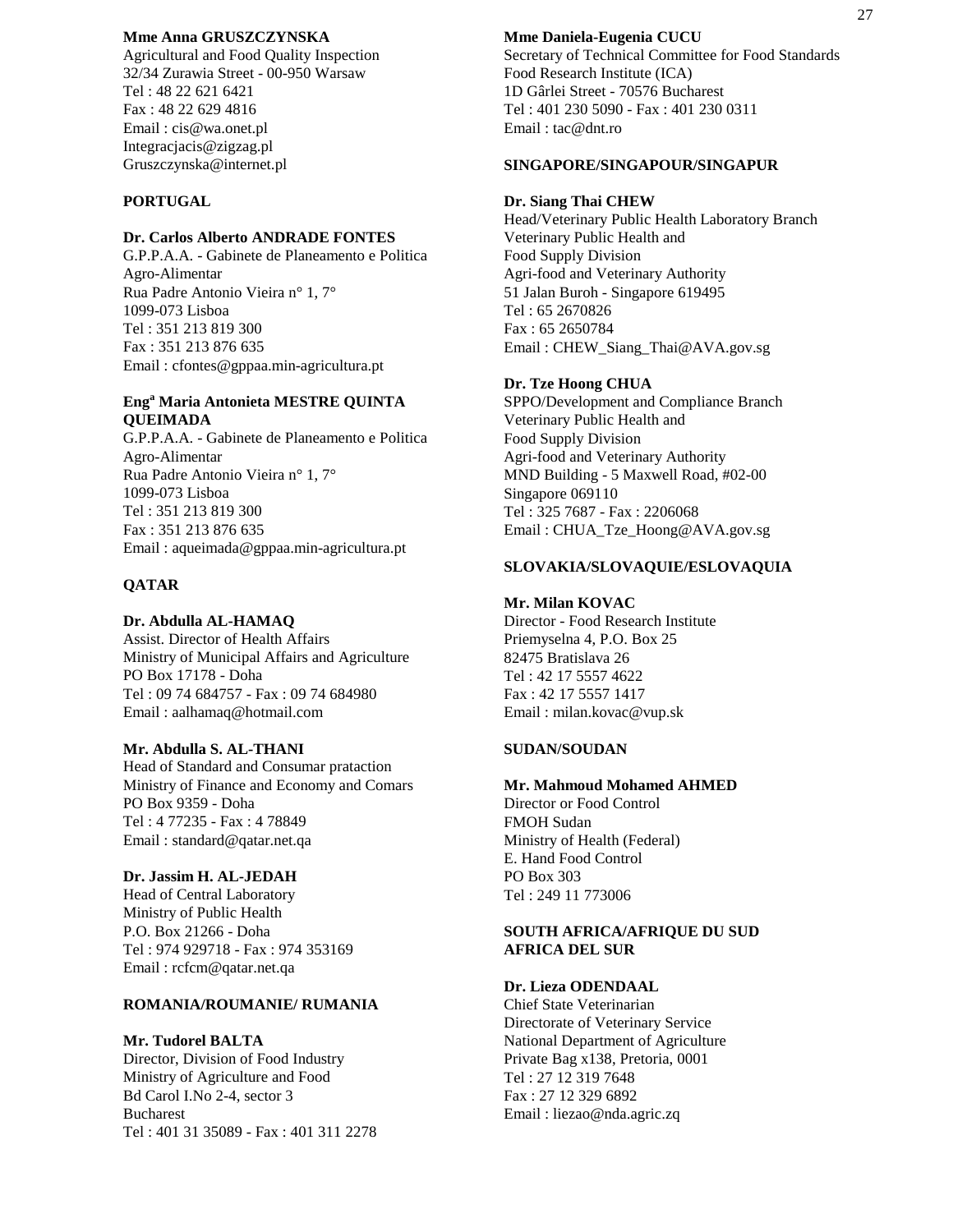## 28 **SPAIN/ESPAGNE/ESPANA**

#### **D. Felipe MITTELBRUNN GARCIA**

Consejero Técnico Secretaria de la Comision Interministerial para la Ordenacion Alimentaria Subdireccion General de Higiene de los Alimentos. D.G. Salud Publica Ministerio de Sanidad y Consumo Paseo del Prado, 18-20 - 28071 Madrid Tel : 34 91 596 1346 Fax : 34 91 596 4487 Email : fmittelbrunn@msc.es

### **Da Elisa REVILLA GARCIA**

Jefe del Area de Coordinacion Alimentaria Subdireccion General de Planificacion Alimentaria Direccion General de Alimentacion Ministerio de Agricultura, Pesca y Alimentacion Paseo Infanta Isabel, 1 - 28071 – Madrid Tel : 34 91 347 45 96 - Fax : 34 91 347 57 28 Email : erevilla@mapya.es

## **SYRIAN ARAB REPUBLIC REPUBLIQUE ARABE SYRIENNE REPUBLICA ARABE SIRIA**

#### **Mr. Burhan KHATIB**

Conseiller Economique Ambassade de la République Arabe Syrienne 20 rue de Vaneau 75007 Paris Tel : 33 (0)1 40 62 61 00 Fax : 33 (0)1 47 05 92 73

## **SWEDEN/SUEDE/SUECIA**

#### **Dr. Stuart SLORACH**

Deputy Director-General National Food Administration Box 622 - S-751 26 Uppsala Tel : 46 18 17 55 94 - Fax : 46 18 10 58 48 Email : stuart.slorach@slv.se

#### **Mme Eva LÖNBERG**

Codex Coordinator National Food Administration Box 622 - S-751 26 Uppsala Tel : 46 18 17 55 47 - Fax : 46 18 10 58 48 Email : eva.lonberg@slv.se

#### **Mr. Stefan ERNLUND**

Legal Adviser - National Food Administration Box 622 - SE-751 26 Uppsala Tel: 46 18-17 14 38 Fax: 46 18-10 58 48 Email: stefan.ernlund@slv.se

#### **Mme Kerstin JANSSON**

Senior Administrative Officer Ministry of Agriculture, Food and Fisheries S-103 33 Stockholm Tel : 46 8 405 11 68 - Fax : 46 8 405 49 70 Email : kerstin.jansson@agriculture.ministry.se Mr. Anders Lönnblad Director, Ministry of Agriculture, Food and Fisheries SE-103 33 Stockholm Tel : 46 8 405 1113 Fax. : 46 8 405 4970 Email : anders.lonnblad@agriculture.ministry..se

#### **SWITZERLAND/SUISSE/SUIZA**

## **Mme Awilo OCHIENG PERNET**

Codex Alimentarius Service Normes Internationales Office Fédéral de la Santé Publique 3003 Berne Tel : 41 31 322 00 41 Fax : 41 31 322 95 74 Email : awilo.ochieng@bag.admin.ch

#### **Dr. Urs KLEMM**

Sous-Directeur - Office Fédéral de la Santé Publique 3003 Berne Tel : 41 31 322 95 03 Fax : 41 31 322 95 74 Email : urs.klemm@bag.admin.ch

#### **Mme Irina DU BOIS**

Nestec Ltd 1800 Vevey Tel : 41 21 924 22 62 Fax : 41 21 924 45 47 Email : irina.dubois@nestle.com

#### **Mr. Jörg von MANGER-KOENIG**

Head of Regulatory Affairs F. Hoffmann-La Roche AG 4070 Basel Tel : 41 61 688 83 00 Fax : 41 61 688 16 35 Email : joerg.von\_manger-koenig@roche.com

#### **Mr. Philippe FONTANA**

Conseiller d'Ambassade Délégation suisse près l'OCDE 28 rue de Martignac 75007 Paris (France) Tel : 33 (0)1 49 55 74 54 Fax : 33 (0)1 45 51 01 49 Email : philippe.fontana@pao.rep.admin.ch

## **THAILAND/THAILANDE/TAILANDIA**

#### **Mr. Thien MEKANONTCHAI**

Secretary-General Thai Industrial Standards Institute Ministry of Industry Rama VI St. Ratchathewi Bangkok 10400 Tel : 66 2 202 3400-2 Fax : 66 2 246 4085 Email : thien@tisi.go.th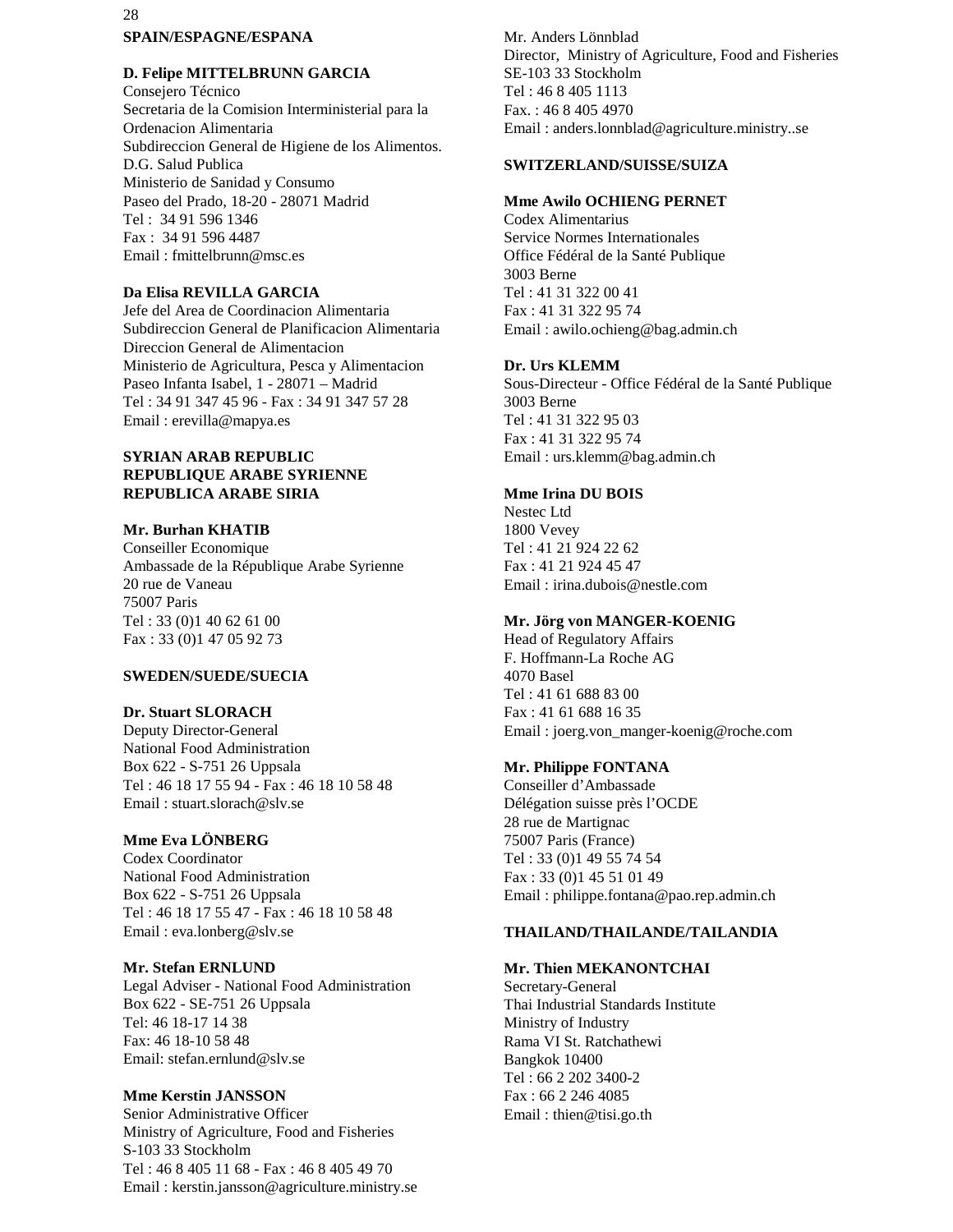#### **Dr. Vorapee SUWATANAVIROJ**

Senior Veterinary Expert Department of Livestock Development Ministry of Agriculture and Cooperatives 69/1 Phya-Thai road Bangkok 10400 Tel : 251 8025 - Fax : 252 6943 Email : vorapee@hotmail.com

#### **Mme Metanee SUKONTARUG**

Director, Office of the National Codex Alimentarius Committee - Thai Industrial Standards Institute Ministry of Industry Rama VI Street Ratchathewi - Bangkok 10400 Tel : 662 202 3440 - Fax : 662 248 7987 Email : metanee@tisi.go.th

#### **Mr. Maris SANGIAMPONGSA**

Counsellor - Department of Economic Affairs Ministry of Foreign Affairs Sri Ayudaya Road, Bangkok Tel : 643 5000 ext 4062 Fax : 643 6427

#### **Dr. Uthai CENPUKDEE**

Agriculture Administrative Officer Office of Agricultural Standards and Inspections Ministry of Agriculture and Cooperatives 3 Rajadam-nern rd., Bangkok 10200 Tel : 662 2801542 - Fax : 662 6298978 Email : oasi@asiaaccess.net.th

#### **Mme Kunvara CHOTIPHANSOPHON**

Policy and Planning Analyst Office of Permanent Secretary Ministry of Agriculture and Cooperatives Rajdamnem Noh Av., Bangkok 10200 Tel : 662 282 4257 - Fax : 662 287 0578 Email : kunvara.e@yahoo.com

#### **Mme Charuayporn TANTIPIPATPONG**

President - Thai Food Processors' Association  $170/22$ , 9<sup>th</sup> Fl. Ocean Tower 1 Bldg New Ratchadapisek Rd., Bangkok 10110 Tel : 662 261 2684 - Fax : 662 261 2996 Email : thaifood@thaifood.org

#### **Mme Pranee SRISOMBOON**

General Manager Thai Food Processors' Association 170/22, 9th Floor Ocean Tower 1Bldg New Ratchadapisek RD - Bangkok 10110 Tel : 662 261 2684 - Fax : 662 261 2996/7 Email : www.thaifood.org

#### **Mr. Saknarong UTSAHAKUL**

Director - Planning and Industrial Development Coordination Department National Food Institute 539/2 Sri-Ayudhaya Rd. Gypsum Metropolitan, Bangkok 10400 Tel : 642 5335-40 - Fax : 642 5342

#### **UNITED KINGDOM/ROYAUME-UNI REINO UNIDO**

#### **Mr. Grant MEEKINGS**

Food Labelling and Standards and Consumer Protection Division Food Standards Agency PO Box 31037 - 17 Smith Square London, SW1P 3WG Tel : 44 207238 62 78 - Email : grant.meekingsofficial@food standards.gsi.gov.uk

#### **Dr. Dorian KENNEDY**

Food Labelling and Standards and Consumer Protection Division - Branch C - Food Standards Agency PO Box 31037 Ergon House C/O 17 Smith Square - London, SW1P 3WG Tel : 44 171 238 55 74 - Fax : 44 171 238 67 63 Email : dorian.kennedy@foodstandards.gsi.gov.uk

#### **UNITED STATES OF AMERICA ETATS UNIS D'AMERIQUE ESTADOS UNIDOS DE AMERICA**

#### **Dr. Catherine WOTEKI**

Under Secretary for Food Safety U.S. Department of Agriculture 1400 Jefferson Drive, SW Room 227<sup>E</sup> Jamie L. Whitten Building Washington, DC 20250-3700 Tel : 1 202 720 0350 Fax : 1 202 690 0820 Email : Cathy.Woteki@usda.gov

#### **Dr. F. Edward SCARBROUGH**

U.S. Manager for Codex Food Safety and Inspection Service U.S. Department of Agriculture 1400 Independance Avenue, SW Room 4861 - South Building Washington, DC 20250-3700 Tel : 1 202 720 2057 Fax : 1 202 720 3157 Email : ed.scarbrough@usda.gov

#### **Mr. Patrick J. CLERKIN**

Associate U.S. Manager for Codex Food Safety and Inspection Service U.S. Department of Agriculture 1400 Independance Avenue, SW Room 4861 South Building Washington, DC 20250-3700 Tel : 1 202 690 4042 - Fax : 1 202 720 3157 Email : patrick.clerkin@usda.gov

#### **Mme Margaret O'K GLAVIN**

Associate Administrator Food Safety and Inspection Service U.S. Department of Agriculture 1400 Jefferson Drive, SW Room  $331^E$  Jamie L. Whitten Building Washington, DC 20250-3700 Tel : 1 202 720 7025 - Fax : 1 202 690 0550 Email : margaret.glavin@usda.gov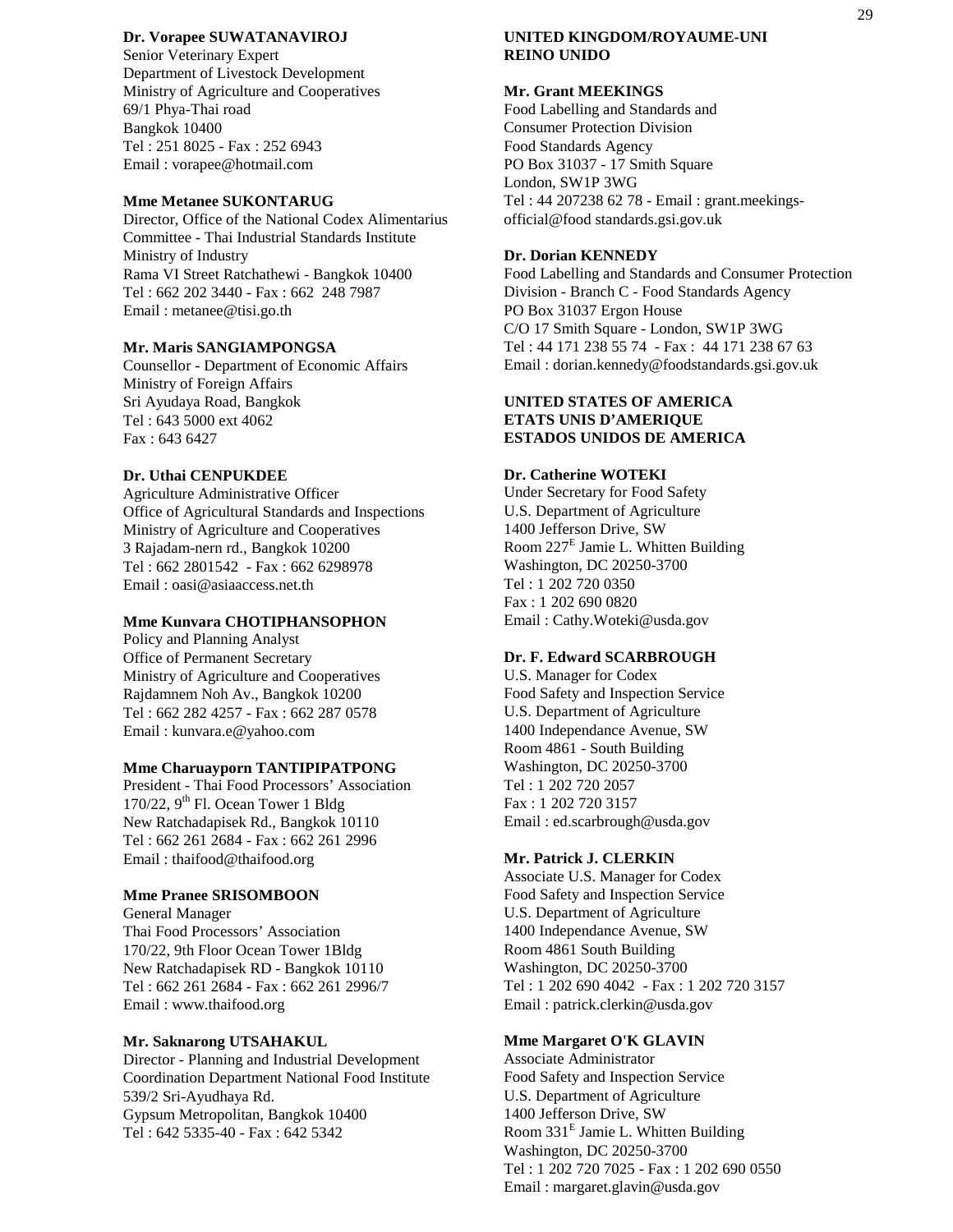#### **Mme Linda SWACINA**

Director - Congressional and Public Affairs Food Safety and Inspection Service U.S. Department of Agriculture 1400 Independance Avenue, SW Room 1175 - South Building Washington, DC 20250-3700 Tel : 1 202 720 3897 Fax : 1 202 720 5704 Email : Linda.Swacina@usda.gov

#### **Mme Janet JENKINS-SHOWALTER**

Director, International Scientific Activities & Standards Staff U.S. Food & Drug Administration 5600 Fishers Lane - Rockville, MD 20857 Tel : 1 301 827 0865 Fax : 1 301 443 0232 Email : jshowalt@oc.fda.gov

#### **Mme Maritza COLON-PULLANO**

Associate Director Office of International Programs U.S. Food and Drug Administration 5600 Fishers Lane - Rockville, MD 20857 Tel : 1 301 827 4553 Fax : 1 301 827 1451 Email : mpullano@oc.fda.gov

#### **Dr. Catherine CARNEVALE**

Director - Office of Constituent Operations Center for Food Safety and Applied Nutrition U.S. Food and Drug Administration 200 C Street, SW (HFS-550) Room 5807, Building FB-8 Washington, DC 20204 Tel : 1 202 205 5032 Fax : 1 202 205 0165 Email : ccarneva@bangate.fda.gov

#### **Dr. H. Michael WEHR**

Assistant to the Director Office of Constituent Operations Center for Food Safety and Applied Nutrition U.S. Food and Drug Administration 200 C Street, SW (HFS-550) Room 5818, Building FB-8 Washington, DC 20204 Tel : 1 202 260 2786 Fax : 1 202 205 0165 Email : mwehr@bangate.fda.gov

#### **Ms Mary Frances LOWE**

Program Adviser Office of Pesticide Programs USEPA Headquarters 1200 Pennsylvania Avenue, NW Ariel Rios Building (7506C) Washington, DC 20460 Tel : 1 703 305 5689 Fax : 1 703 308 1850 Email : lowe.maryfrances@epa.gov

#### **Mr. Lloyd HARBERT**

Director - Office of Food Safety and Technical Services - Foreign Agricultural Services U.S. Department of Agricutlure Room 5547 South Building 1400 Independance Avenue, SW Washington, DC 20250 Tel : 1 202 720 1301 Fax : 1 202 690 0677 Email : harbert@fas.usda.gov

## **Mr. Richard WHITE**

Director SPS Affairs Office of the U.S. Trade Representative  $600$   $17<sup>th</sup>$  Street, SW Washington, DC 20508 Tel : 1 202 395 9582 Fax : 1 202 395 4579 Email : rwhite@ustr.gov

#### **Mr. Marc BAAS**

Director - Office of Agricultural and Textile Trade U.S. Department of State EB/TPP/ATT Room 3526 - Washington, D 20520 Tel : 1 202 647 3090 Fax : 1 202 647 2302 Email : baasma@state.gov

#### **Ms. Kerry O'CONNOR**

International Trade Specialist U.S. Departement of Commerce  $14<sup>th</sup>$  & Constitution Avenue, NW Room 3513 - Washington, DC 20230 Tel : 1 202 482 6008 Fax : 1 202 482 2897 Email : kerry\_oconnor@ita.doc.gov

#### **Ms. Linda R. HORTON**

Director, International Agreements Staff Office of the Commissioner Food & Drug Administration 5600 Fishers Lane - HF-23, Room 1562 Rockville, MD 20857 Tel : 1 301 827 3344 Fax : 1 301 443 6906 Email : lhorton@oc.fda.gov

#### **Mme Peggy ROCHETTE**

Director of International Affairs National Food Processors Association 1401 New York Avenue, NW Suite 400 - Washington, DC 20005 Tel : 1 202 639 5921 - Fax : 1 202 639 5991 Email : prochet@nfpa.food.org

#### **Mme Marsha ECHOLS**

Washington Counsel National Association for the Specialty Food Trade, Inc. 3286 M Street, NW Washington, DC 20007-3624 Tel : 1 202 625 1451 Fax : 1 202 625 9126 Email : me@maechols.com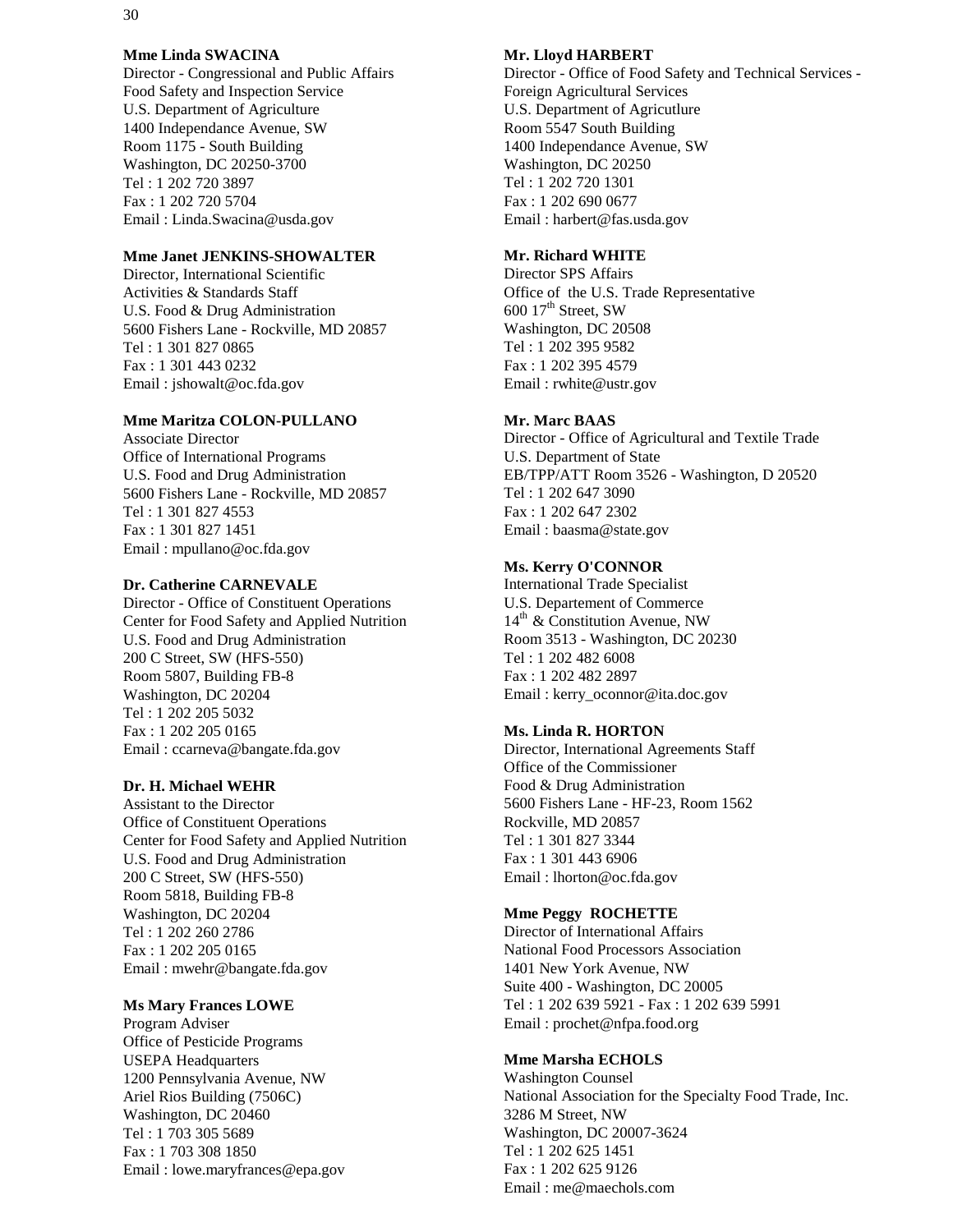#### **Dr. Steven SUPPAN**

Director of Research Institute for Agriculture and Trade Policy 2105 First Avenue South Minneapolis, MN 55404 Tel : 1 612 870 3413 Fax : 1 612 870 4846 Email : ssuppan@iatp.org

#### **Ms. Julia C. HOWELL**

Director, Regulatory Submissions The Coca-Cola Company One Coca-Cola Plaza P.O. Box 1734 Atlanta, GA 30301 Tel : 1 404 676 4224 Fax : 1 404 676 7166 Email : jhowell@na.ko.com

#### **Ms. Jill SCANDRIDGE**

RAM Consulting 1301 W 22<sup>nd</sup> St #888 Oax Brook, IL 60523 Tel : 1 630 623 6072 Fax : 1 630 623 6074 Email : jill.scandridge@itsram.com

#### **Mr. C.W. McMILLAN**

President - C.W. McMILLAN CO PO Box 10009 Alexandria, VA 22310-0009 Tel : 1 703 960 1982 Fax : 1 703 960 4976 Email : cwmco@aol.com

#### **Mr. David LAMBERT**

Alternate Permanent Representative U.S. Mission to UN Agencies Via Sardegna, 49 00187 Rome (Italie) Tel : 39 06 4674 3507 Fax : 39 06 4788 7047 Email : lambertd@fas.usde.gov

#### **URUGUAY**

**Mme Cristina VAZ** Ingénieur Agronome - Ministère de l'Agriculture, de l'Elevage et de la Pêche Constiluyente 1476 Montevideo Tel : 598 2 40263 58 Fax : 598 2 4026331 Email : mgapuai@adinet.com.uy

#### **VIET NAM**

**Prof. Phan Thi Kim** Director - Vietnam Food Administration Ministry of Health 13J8A Giang Vo - Hanoi Tel : 844-8463702 Fax : 844-8463739

#### **Pharm. Le Le Chi**

Expert - Vietnam Food Administration Ministry of Health 13J8A Giang Vo - Hanoi Tel : 844-8463754 - Fax : 844-8463839

## **ZIMBABWE**

#### **Mr. David B. NHARI**

Vice Chairman - Government Analyst Laboratory P.O. Box CY 231 Causeway Tel : 263 (4)792026 Fax : 263 (4)708527 Email : dnhari@gta.gov.zw

#### **INTERNATIONAL GOVERNMENTAL ORGANIZATIONS**

#### **IIF – IIR (Institut International du Froid – International Institute of Refrigeration)**

#### **Mr. Félix DEPLEDT**

177, Boulevard Malesherbes 75017 Paris (France) Tel : 33 (0) 1 42 27 32 35 Fax : 33 (0) 47 63 17 98 Email : IIFIIR@ibm.net

#### **O.I.E (Office International des Epizooties)**

#### **Dr. Thierry CHILLAUD**

Chef du Service de l'information et des échanges internationaux - Office International des Epizooties 12 rue de Prony - 75017 Paris (France) Tel : 33 (0) 1 44 15 18 88 Fax : 33 (0) 1 42 67 09 87 Email : information.dept@oie.int

#### **Dr. Fernando CRESPO LEON**

Chargé de mission auprès du Service Scientifique et Technique de l'OIE 12 rue de Prony - 75017 Paris (France) Tel : 33 (0) 1 44 15 18 88 Fax : 33 (0) 1 42 67 09 87 Email : j.crespoleon@oie.int

#### **O.I.V. (Office International de la Vigne et du vin)**

#### **Mr. Georges DUTRUC-ROSSET**

Directeur Général 18 rue d'Aguesseau - 75008 Paris (France) Tel : 33 (0)1 44 94 80 80 Fax : 33 (0)1 42 66 90 63 Email : dgeneral@oiv.int

#### **Mr. Yann JUBAN**

Administrateur - Unité « Droit, Réglementation et Organisations Internationales » 18 rue d'Aguesseau 75008 Paris (France) Tel : 33 (0)1 44 94 80 95 Fax : 33 (0)1 42 66 90 63 Email : yjuban@oiv.int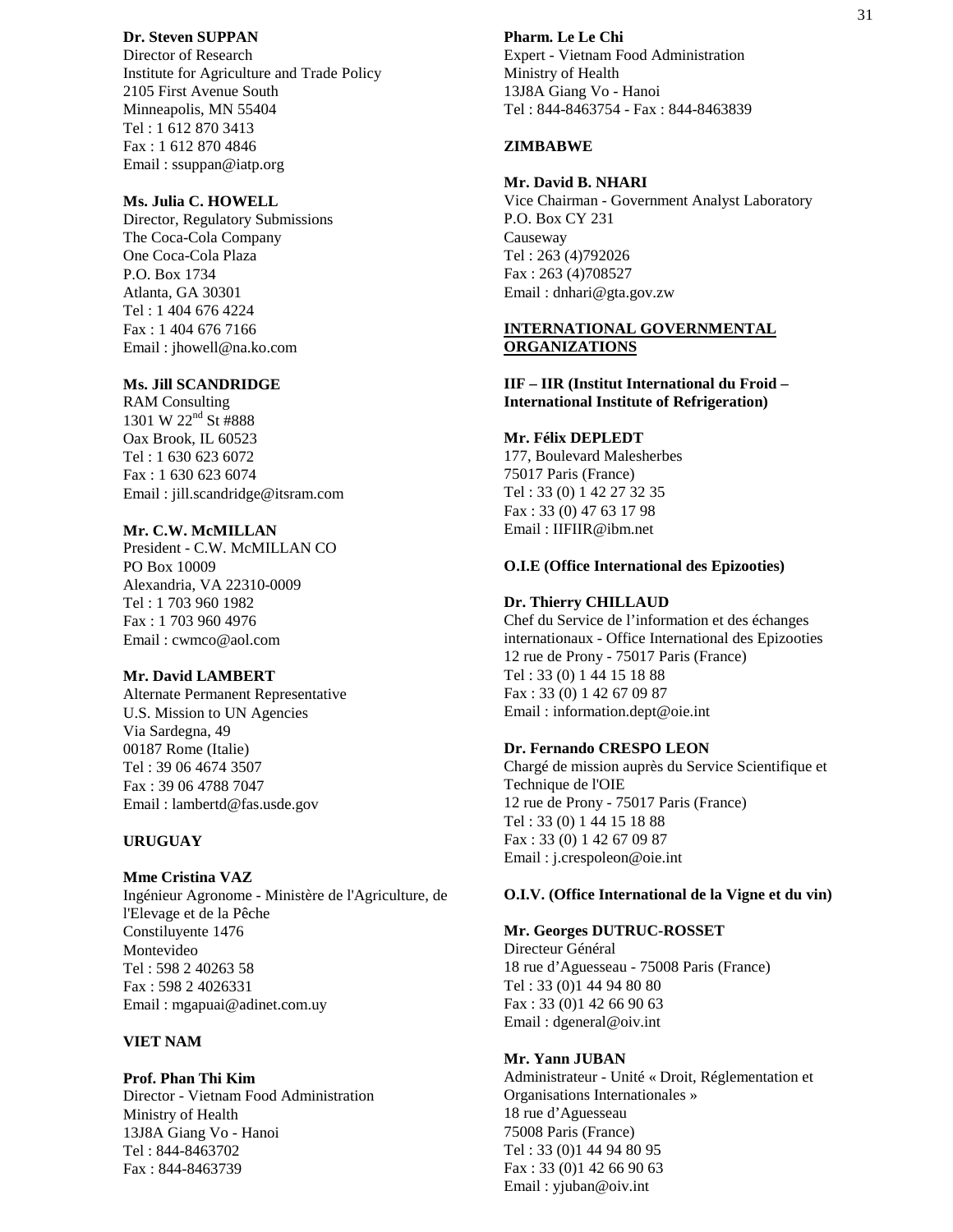## **EUROPEAN COMMUNITY COMMISSION EUROPEENNE COMUNIDAD EUROPEA**

## **Mr. Patrick DEBOYSER**

Head of Unit - European Commission SANCO Directorate General 200 rue de la Loi B-1049 Bruxelles (Belgique) Tel : 32 2 295 15 29 Fax : 32 2 295 17 35 Email : Patrick.Deboyser@cec.eu.int

## **Mr. Henri BELVEZE**

Administrateur Principal 232, rue Belliard B-1040 Bruxelles (Belgique) Tel : 32 2 296 28 12 Fax : 32 2 299 63 02 Email : Henri.Belveze@cec.eu.int

## **Mme Gudrun GALLHOFF**

EC Codex Coordinator - European Commission SANCO Directorate General 200 rue de la Loi B-1049 Bruxelles (Belgique) Tel : 32 2 296 7128 Fax : 32 2 295 17 35 Email : Gudrun.Gallhoff@cec.eu.int

#### **Mme Kathryn TIERNEY**

Administrateur - European Commission Rue de la Loi, 200 1049 Bruxelles (Belgique) Tel : 32 2 2968118 Fax : 32 2 29911067 Email : kathryn.tierney@cec.eu.int

#### **SECRETARIAT OF THE COUNCIL SECRETARIAT DU CONSEIL SECRETARIA DEL CONSEJO**

**Mr. Paul CULLEY** Secrétariat du Conseil de l'Union Européenne 175 rue de la Loi B-1048 Bruxelles (Belgique) Tel : 32 2 285 61 97 Fax : 32 2 285 79 28 Email : dgb@consilium.eu.int

#### **WTO/OMC (Word Trade Organisation – Organisation Mondiale du Commerce)**

#### **Mme Gretchen STANTON**

Senior Counsellor Agriculture and Commodities Division WTO/OMC 1154 Rue de Lausanne CH-1211 Genève (Suisse) Tel : 41 22 739 50 86 Fax : 41 22 739 57 60 Email : gretchen.stanton@wto.org

## **INTERNATIONAL NON-GOVERNMENTAL ORGANIZATIONS**

**AEDA (Association Européenne pour le Droit de l'Alimentation)**

## **Mme Nicole COUTRELIS**

Secrétaire Générale de l'AEDA C/O Coutrelis et Associés 235 rue de la Loi, bte 12 B- 1040 Bruxelles (Belgique) Tel : 32 2 230 48 45 - Fax : 32 2 230 82 06 Email : efla\_aeda@hotmail.com

## **Mr. VALKENBORG Guy**

EFLA/AEDA 235 rue de la Loi, bte 12 B- 1040 Bruxelles (Belgique) Tel : 32 2 230 48 45 - Fax : 32 2 230 82 06

## **AESGP (Association Européenne des Spécialités Pharmaceutiques Grand Public)**

## **Mr. Johan LINDBERG**

Legal Affairs Executive - AESGP 7 avenue de Tervuren B-1040 Bruxelles (Belgique) Tel : 32 2 735 51 30 Fax : 32 2 735 52 22 Email : j.lindberg@aesgp.be

## **ALA (Asociacion Latinoamericana de Avicultura)**

## **Ing. Juan Daniel IRIGOYEN**

Asociacion Latinoamericana de Avicultura Corrientes 119 7° "710" 1043 - Buenos Aires (Argentine) Tel : 54 11 4 313 5666 Fax : 54 11 4 313 5666 Email : capia@ssdnet.com.ar

## **CIAA (Confédération des Industries Agro-Alimentaires de l'UE)**

## **Mr. Dominique TAEYMANS**

Directeur Affaires Scientifiques et Réglementaires Avenue des Arts, 43 B-1040 Bruxelles (Belgique) Tel : 32 2 514 11 11 Fax : 32 2 511 29 05 Email : d.taeymans@ciaa.be

## **CICILS/IPTIC (Confédération Internationale du Commerce et des Industries des légumes secs)**

## **Mr. Jacques L. GAUTHIER**

Conseiller Technique de CICILS/IPTIC 282 Bourse de Commerce 2 rue de Viarmes - 75040 Paris Cedex 01 (France) Tel : 33 (0) 1 42 36 84 35 Fax : 33 (0) 1 42 36 44 93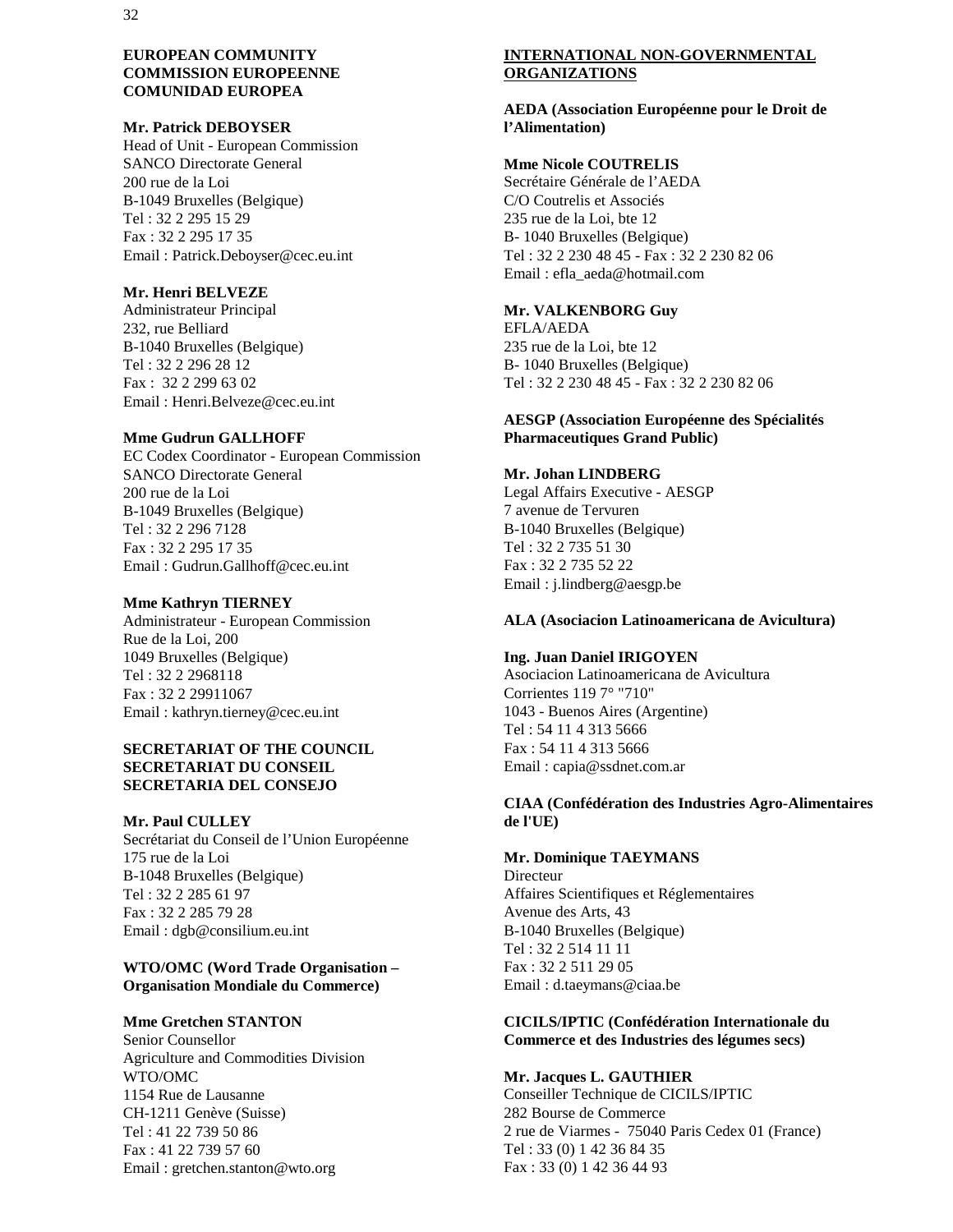#### **COFAG (Comité des Fabricants d'Acide Glumatique de la Communauté Européenne)**

#### **Mr. Philippe GUION**

Secretaire Executif - COFAG C/O EUROLYSINE 153 rue de Courcelles 75817 Paris Cedex 17 Tel : 33 (0) 1 44 40 12 29 Fax : 33 (0) 1 44 40 12 15 Email : Guion\_Philippe@eli.ajinomoto.com

#### **Mr. Ryuji YAMAGUCHI**

Scientific adviser to COFAG AJINOMOTO EHO 153 rue de Courcelles 75817 Paris Cedex 17 Tel : 33 (0) 1 47 66 98 63 Fax : 33 (0) 1 47 66 98 56 Email : Ryuji-Yamaguchi@ehg.qjinomoto.com

### **COMISA**

**Dr. Anthony J. MUDD** Vice-President - Acting Secretary-General COMISA Rue Defacqz 1 - 1000 Bruxelles (Belgique) Tel : 322 541 0111 - Fax : 322 541 0119 Email : comisa@comisa.org

#### **Dr. Raul GUERRERO**

FILASA - C/O ELANCO ANIMAL HEALTH 2424 West 131 st. Street CARMEL , IN 46032 (USA) Tel : 1 317 2774434 - Fax : 1 317 2774755 Email : guerrero\_raul@lilly.com

## **Mr. Jean-Louis HUNAULT**

SIMV 109 boulevard Haussmann 75008 Paris (France) Tel : 33 (0) 1 53 30 04 00 Fax : 33 (0) 1 53 30 06 05 Email : simv@wanadoo.fr

#### **Dr. Warren Martin STRAUSS**

Director, Global Regulatory Affairs MONSANTO COMPANY 600,  $13<sup>th</sup>$  Street NW – Suite 660 Washington, DC 20005 (USA) Tel : 1 202 383 2845 Fax : 1 202 783 1924 Email : warren.m.strauss@monsanto.com

#### **CONSUMERS INTERNATIONAL**

**Mme Diane McCREA** Consultant - Consumers'Association 17 Vernon Road London N8 OQD (Royaume-Uni) Tel : 44 (0)20 8889 4226 Fax : 44 (0)20 8352 0564 Email : diane@mccrea1.demon.co.uk

#### **Dr. Nita PILLAI**

Policy Officer-Global Food Programme Consumers International 24 Highbury Crescent London N5 1RX (Royaume-Uni) Tel : 44 020 7226 6663 Fax : 44 020 7354 0607 Email : npillai@consint.org

#### **Mme Karla Mariella IRIGOYEN**

Food Officer - ROLAC Las Hortennsias 2371 Providencia Santiago (Chili) Tel : 562 335 1695 Fax : 562 231 0773 Email : consint@entelchile.net

#### **Dr. Edward GROTH**

Senior Scientist - Consumers'Union 101 Truman Avenue New York, 10703-1057 (USA) Tel : 1 914 378 23 01 Fax : 1 914 378 29 08 Email : groted@consumer.org

## **Dr. Sri Ram KHANNA**

Hon Managing Trustee Voluntary Organisation in Interest of Consumer Education VOICE F71 Lajpat nagar II (basement) New Delhi 11003 (India) Tel : 91 11 6918969 - Fax : 91 11 4620455 Email : srkhanna@giaslo1.vsnl.net.in

## **Mme Sue DAVIES**

Principal Policy Adviser Consumers'Association 2 Marylebone Road London NW1 4DF (Royaume-Uni) Tel : 44 171 830 6274 Fax : 44 171 830 7666 Email : sue.davies@which.co.uk

#### **Mr. Kimera HENRY RICHARD**

Executive Director The Uganda Consumers Protection Association (UCPA) PO Box 23783 Kampala (Ouganda) Tel : 256 41 234002 - Fax : 256 41 234003 Email : ucpa@imul.com

#### **Mme Rachel SUTTON**

Food Officer Office for Developed and Transitoral Economies Consumers International 24 Highbury Crescent London N5 1RX (Royaume-Uni) Tel : 44 020 7226 6663 Fax : 44 020 7354 0607 Email : rsutton@consint.org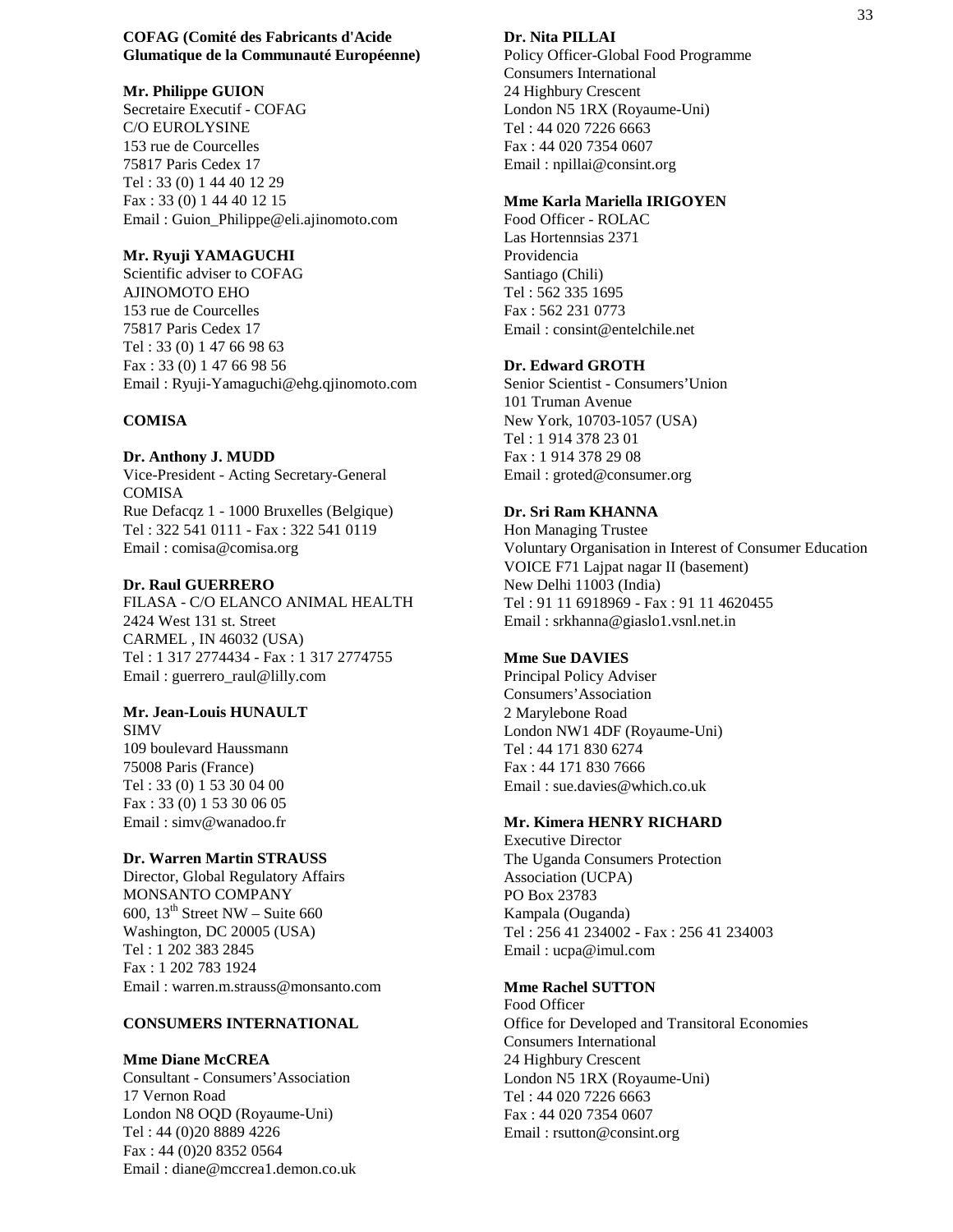#### 34

#### **CRN (Council for Responsible Nutrition)**

#### **Dr. John HATHCOCK**

Vice President Council for Responsible Nutrition 1875 Eye Street, NW, Suite 400 Washington, DC 20006 (USA) Tel : 1 202 872 1488 Fax : 1 202 872 95 94 Email : hathcock@crnusa.org

#### **Mr. Eddie KIMBRELL**

Consultant - Kimbrell and Associates 13209 Moss Ranch Lane Fairfax, VA 22033 (USA) Tel : 1 703 631 9187 - Fax : 1 703 631 3866 Email : edkim@aol.com

#### **Mr. Paul BOLAR**

Vice-President, Regulatory and Legal Affairs Pharmavite Corporation - Box 9606 Mission Hills, CA 91346-9606 (USA) Tel : 1 818 837 3633 Fax : 1 818 837 6109 Email : pbolar@pharmavite.net

#### **ENCA (European Network of Childbirth Associations)**

#### **Mme Maryse LEHNERS**

Scientific adviser, Lactation Consultant Initiativ Liewensufank 20 rue de Contern L-5955 Itzig (Luxembourg) Tel : 352 36 05 713 - Fax : 352 36 61 34 Email : maryse.lehners@ci.educ.lu

#### **FEFAC (Fédération Européenne des Fabricants d'Aliments Composés)**

#### **Mr. Stéphane RADET**

SWIA 41 bis Latour Maubourg - 75007 Paris Tel : 01 44 18 63 50 - Fax : 01 44 18 63 53 Email : SWIA@wanadoo.fr

#### **FIL – IDF (Fédération Internationale de Laiterie – International Dairy Federation)**

#### **Mr. Claus HEGGUM**

Danish Dairy Board Frederiks Allé 22 DK-8000 Aarhus C (Danemark) Tel : 45 87 31 20 00 - Fax : 45 87 31 20 01 Email : ch@mejeri.dk

#### **Mme Dominique BUREL**

Responsable Réglementation Association Laitière Française 34 rue de Saint-Pétersbourg 75382 Paris Cedex 08 (France) Tel : 33 (0) 1 49 70 71 15 Fax : 33 (0) 1 49 70 71 11 Email : dburel-alf@cniel.com

## **IACFO (International Association of Consumer Food Organization)**

#### **Mr. Benjamin COHEN**

IACFO 1875 Connecticut Ave, N.W. Suite 300 - Washington, D.C. 20009 (USA) Tel : 202 332 9110, ext. 321 Fax : 202 265 4954 Email : bcohen@cspinet.org

#### **IADSA (International Alliance of Dietray/Food Supplement Associations)**

#### **Mme Christianne SCHNEIDERS**

IADSA - Secretary-general Rue de l'Association 50 B-1000 Bruxelles (Belgique) Tel : 32 2 209 11 55 Fax : 32 2 223 30 64 Email : cschneiders@eas.be

#### **IBFAN (International Baby Food Action Network)**

#### **Mme Nancy Jo PECK**

Scientific Adviser - Int. Baby Food Action Network Post Box 157 1211 Geneva 19 (Suisse) Tel : 41 22 798 91 .. Fax : 41 22 798 44 43 Email : gifa@iprolink.ch

#### **ICA (International Cooperative Alliance)**

#### **Mr. Hiroshi SUZUKI**

Japanese Consumers Cooperative Union (JCCU) Co-op Plaza 3-29-8 Shibuya Shibyuaku Tokyo 150-8913 (Japon) Tel : 81 3 5778 8109 Fax : 81 3 5778 8008 Email : hiroshi.suzuki@jccu.co-op.or.jp

## **ICD (Industry Council for Development of the Food and Allied Industries)**

## **Dr. David JONAS**

Secretary General Industry Council for Development PO Box 160 - Ramsgate Kent CT12 4GB (Royaume-Uni) Tel : 44 1843 822 766 Fax : 44 1843 822 566 Email : davidjonas@compuserve.com

#### **ICGMA (Grocery Manufacturers of America)**

#### **Mme Mari STULL**

Director, International Regulatory Policy Grocery Manufacturers of American 1010 Wisconsin Ave, N.W. Suite 900 - Washington, DC 20007 (USA) Tel : 202 337 94000 - Fax : 202 337 4508 Email : mls@gmabrands.com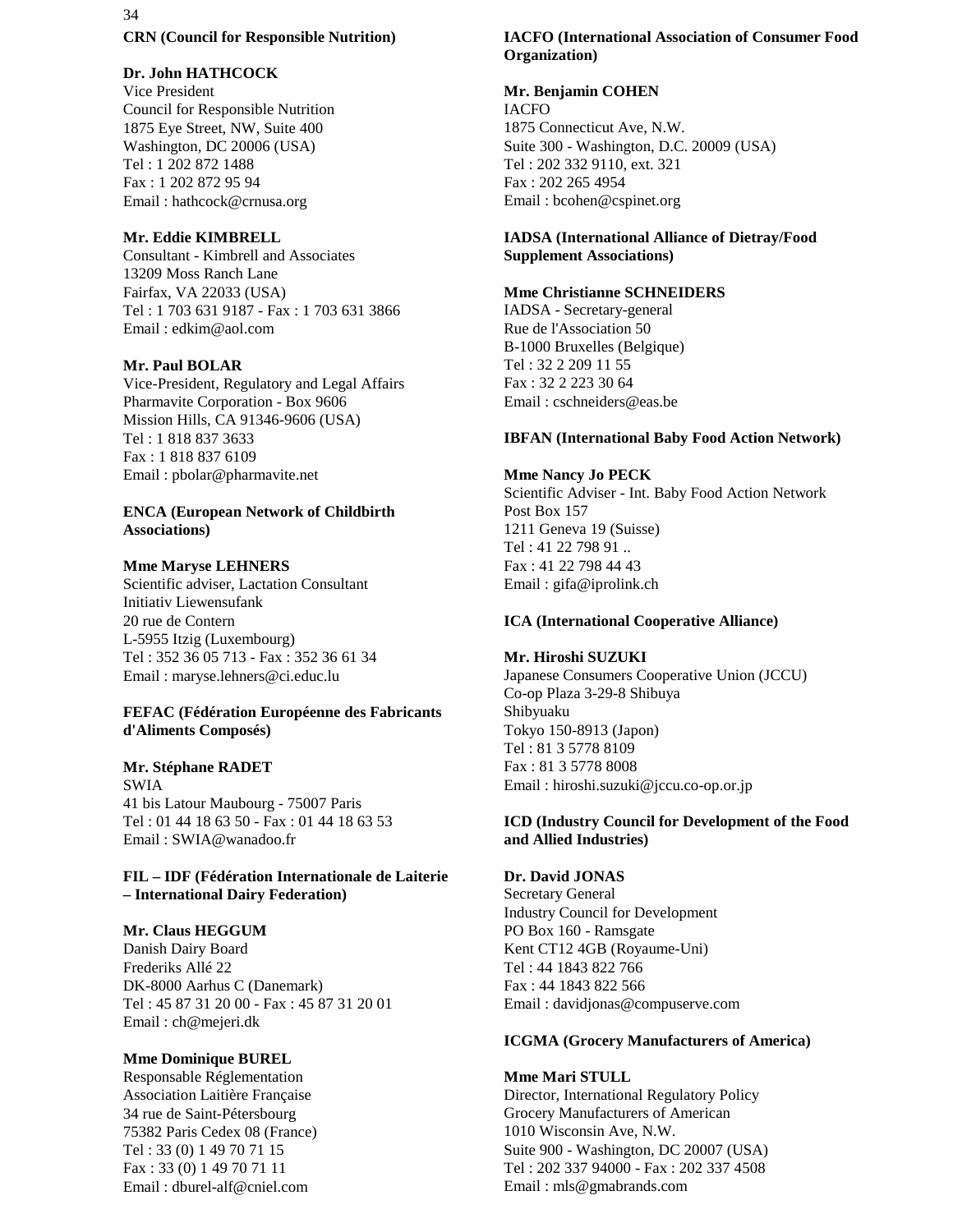#### **Mr. Mark MANSOUR**

Attorney - Keller and Heckman 1001 G. St, NW, Suite 900 Washington, DC 20001 (USA) Tel : 202 337 9400 Fax : 202 337 9408 Email : mansour@khlaw.com

#### **IFT (Institute of Food Technologists)**

#### **Dr. Bruce LISTER**

Representative 221 North La Salle St Chicago, Illinois 60601 (USA) Tel : 516 223 9222 Fax : 516 223 0224

#### **Mme Rosetta NEWSOME**

Director, Science and Communications Department Institute of Food Technologists 221 North LaSalle Street, Suite 300 Chicago, Illinois 60601 (USA) Tel : 312 782 8424 Fax : 312 782 8348 Email : rlnewsome@ift.org

#### **IUFoST (International Union of Food Science & Technology)**

#### **Ing. Eduardo MENDEZ**

PO Box 60-486 Mexico D.F. 03800 (Mexique) Tel : 525 687 4426 Fax : 525 543 9189 Email : ermendez@datasys.com

#### **Mr. John LUPIEN**

Via delle Fonte di Fauno 22 Rome 00153 (Italie) Tel : 39 06 578 2665 Fax : 39 06 574 3786 Email : lupien@srd.it

#### **ISDC (International Soft Drink Council) Mr. Mike KNOWLES** ISDC

79 boulevard Saint-Michel B-1040 Bruxelles (Belgique) Tel : 32 2 743 40 50 - Fax : 32 2 732 51 02 Email : isdc@agep.be

#### **ITIC (International Toxicology Information Centre)**

#### **Mme Cecilia P. GASTON**

Manager, Scientific and Regulatory Affairs Novingen Sciences, Inc. 1730 Rhode Island Ave. N.W., Suite 1100 Washington, D.C. 20036 (USA) Tel : 1 202 293-5374 Fax : 1 202 293-5377 Email : cgaston@novigensci.com

#### **OECD/OCDE**

#### **Mme Tania SANDLER**

Consultant auprès de l'OCDE Direction Juridique 106 boulevard Péreire 75017 Paris (France) Tel : (33 1) 47 63 83 85 Email : knydler@hotmail.com

#### **Mme Cristina TEBAR LESS**

Direction de l'Environnement 2 rue André Pascal 75775 Paris Cedex 16 Tel : 33 (0)1 45 24 18 51 Fax : 33 (0)1 45 24 78 76 Email : cristina.tebar-less@oecd.org

#### **FRENCH SECRETARIAT SECRETARIAT FRANCAIS**

## **Mme Valérie METRICH-HECQUET**

SGCI/CODEX Carré Austerlitz - 2 boulevard Diderot 75572 Paris Cedex 12 (France) Tel : 33 (0)1 44 87 10 19 Fax : 33 (0)1 44 87 16 04 Email : sgci-codex-fr@sgci.finances.gouv.fr

## **Mme Claire SERVOZ**

SGCI/CODEX Carré Austerlitz - 2 boulevard Diderot 75572 Paris Cedex 12 (France) Tel : 33 (0) 1 44 87 12 72 Fax : 33 (0) 1 44 87 10 18 Email : sgci-codex-fr@sgci.finances.gouv.fr

#### **Mr. Vincent HEUSSNEK**

SGCI/CODEX Carré Austerlitz - 2 boulevard Diderot 75572 Paris Cedex 12 (France) Tel : 33 (0) 1 44 87 Fax : 33 (0) 1 44 87 Email : sgci-codex-fr@sgci.finances.gouv.fr

#### **Mme Michelle Annick GUNZLE**

Ministère de l'Economie, des Finances et du Budget - D.G.C.C.R.F. 59 boulevard Vincent Auriol 75703 Paris Cedex 13 (France) Tel : 33 (0) 1 44 94 29 63 Fax : 33 (0) 1 44 97 30 37 Email : michelle-annick.gunzle@dgccrf.finances.gouv.fr

#### **Mme Geneviève RAOUX**

Ministère de l'Economie, des Finances et du Budget D.G.C.C.R.F. 59 boulevard Vincent Auriol 75703 Paris Cedex 13 (France) Tel : 33(0)1 44 97 29 68 Fax : 33 (0)1 44 97 30 37 Email :genevieve.raoux@dgccrf.finances.gouv.fr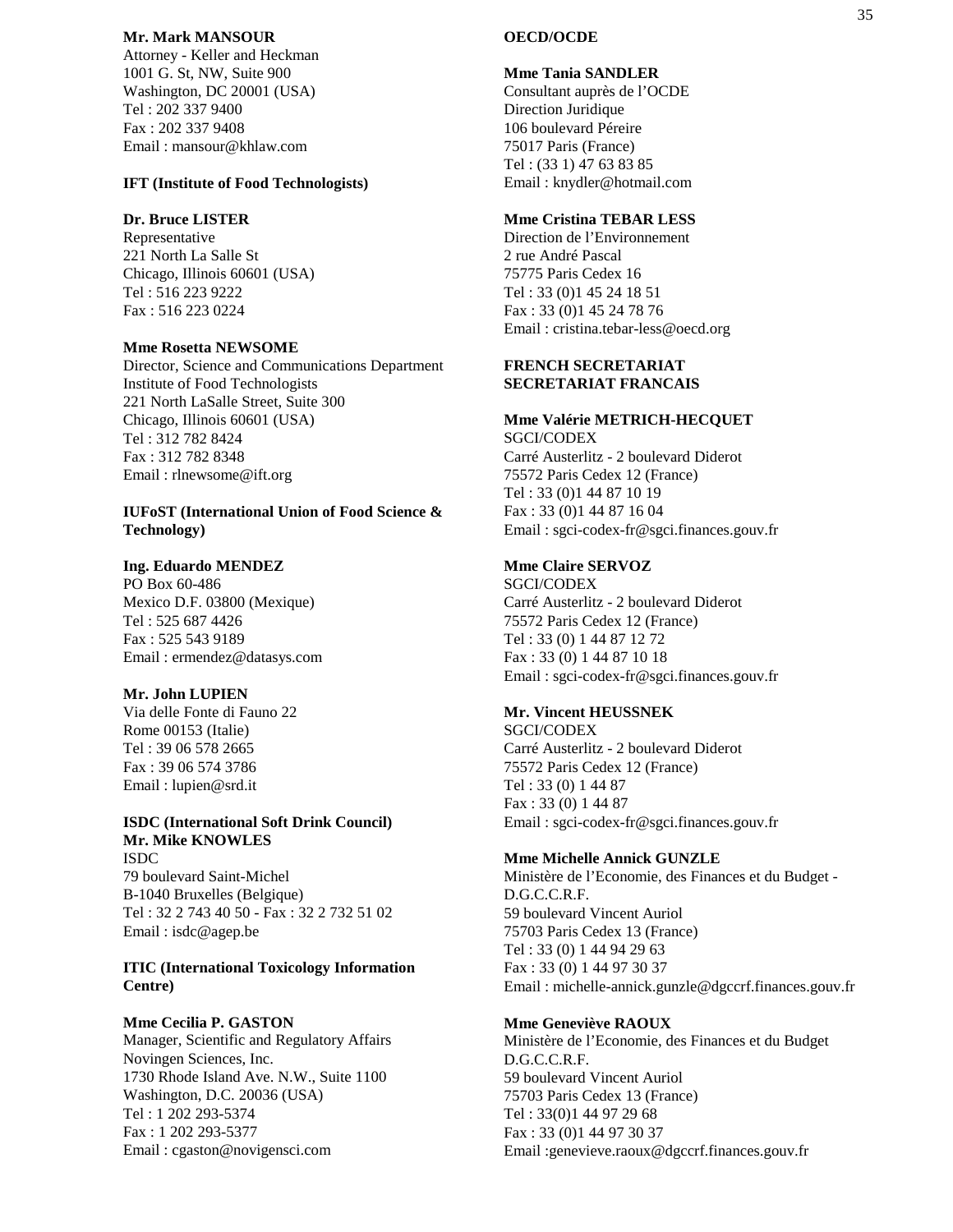#### **Mme Carole BUY** Ministère de l'Agriculture et de la Pêche D.G.A.L. 251 rue de Vaugirard 75732 Paris Cedex 15 Tel : 33 (0) 1 49 55 58 81 Fax : 33 (0) 1 49 55 59 48 Email : carol.buy@agriculture.gouv.fr

#### **Mme Valentina LABROUE**

Stagiaire DGCCRF/DGAL 251 rue de Vaugirard 75732 Paris Cedex 15

#### **JOINT FAO/WHO SECRETARIAT**

#### **Mr. Alan RANDELL**

Senior Officer Joint FAO/WHO Food Standards Programme FAO Via delle Terme di Caracalla Rome 00100 (Italie) Tel : 39 06 5705 4390 Fax : 39 06 5705 4593 Email : alan.randell@fao.org

#### **Mme Selma DOYRAN**

Food Standards Officer Joint FAO/WHO Food Standards Programme FAO Via delle Terme di Caracalla Rome 00100 (Italie) Tel : 39 06 5705 5826 Fax : 39 06 5705 4593 Email : selma.doyran@fao.org

#### **Mr. Mungi SOHN**

Associate Professional Officer Joint FAO/WHO Food Standards Programme Viale delle Terme di Caracalla 00100 Rome Italy Tel : 39 06 5705 5504 Fax : 39 06 5705 4593 Email : Mungi.Sohn@fao.org

#### **FAO**

**Mr. Ezzeddine BOUTRIF** Officer in charge, Food Quality and Standards Service FAO – Rome (Italie) Tel : 39 06 5705 6156 Fax : 39 06 5705 4593 Email : ezzeddine.boutrif@fao.org

#### **WHO**

#### **Mr. Jorgen SCHLUNDT**

Coordinator Programme on Food Safety and Food Aid 20 Avenue Appia CH 1211 Genève 27 (Suisse) Tel : 41 22 791 3445 Fax : 41 22 791 4807 Email : schlundtj@who.int

#### **LEGAL COUNSEL**

#### **FAO**

#### **Mr. Antonio Tavares**

Legal Officer, Legal Office FAO Via delle Terme di Caracalla Rome 00100 (Italie) Tel : 39 06 5705 51 32 Email : antonio.tavares@fao.org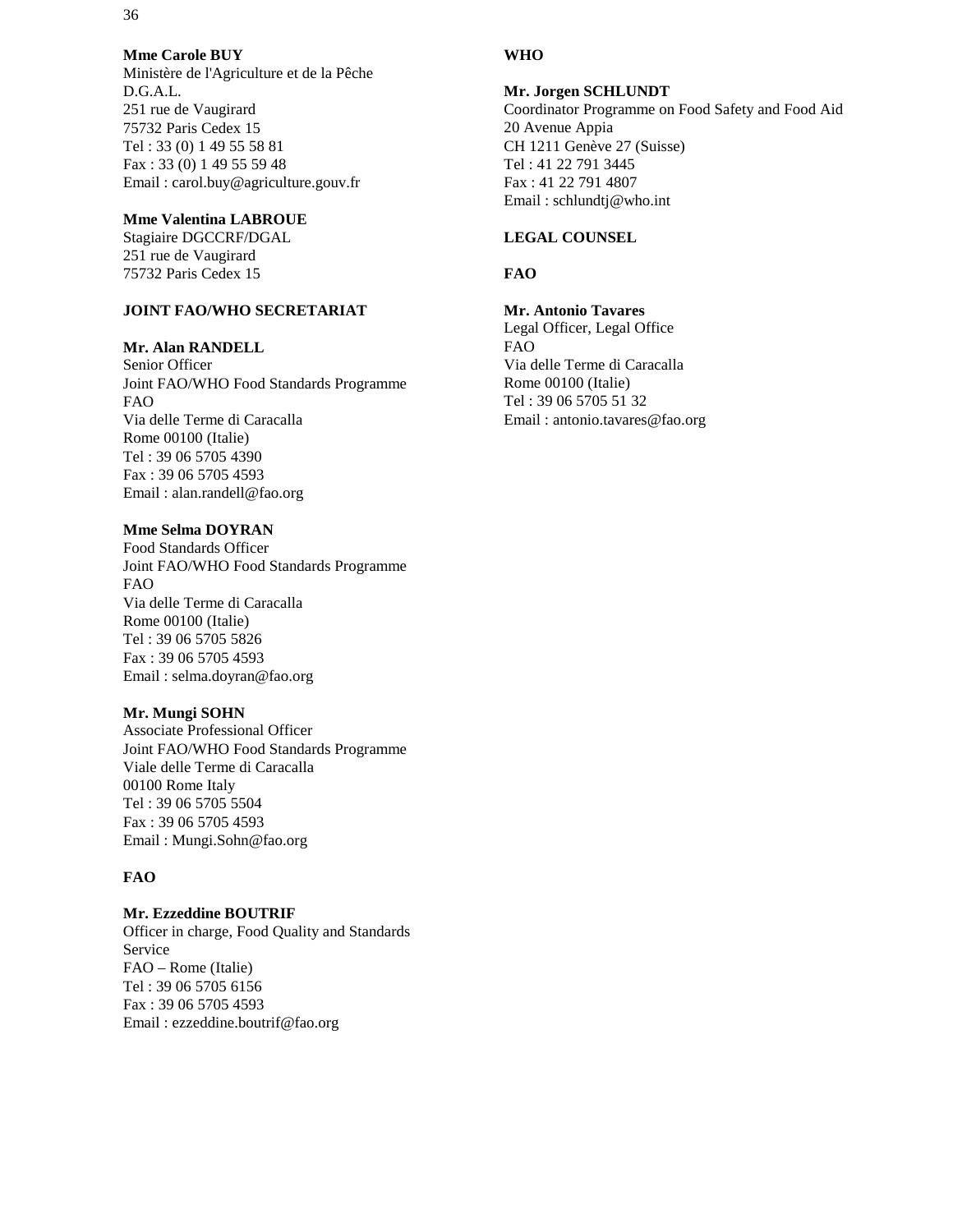## **ALINORM 01/33 APPENDIX II**

## **PROPOSED AMENDMENT TO THE RULES OF PROCEDURE OF THE CODEX ALIMENTARIUS COMMISSION**

## **CLARIFICATION OF RULE VI.4 (VOTING AND PROCEDURES)**

Amend Rule VI.4 as follows (inclusion underlined):

Subject to the provisions of paragraph 5 of this Rule and paragraph 2 of Rule X, any Member of the Commission may request a roll-call vote, in which case the vote of each Member shall be recorded.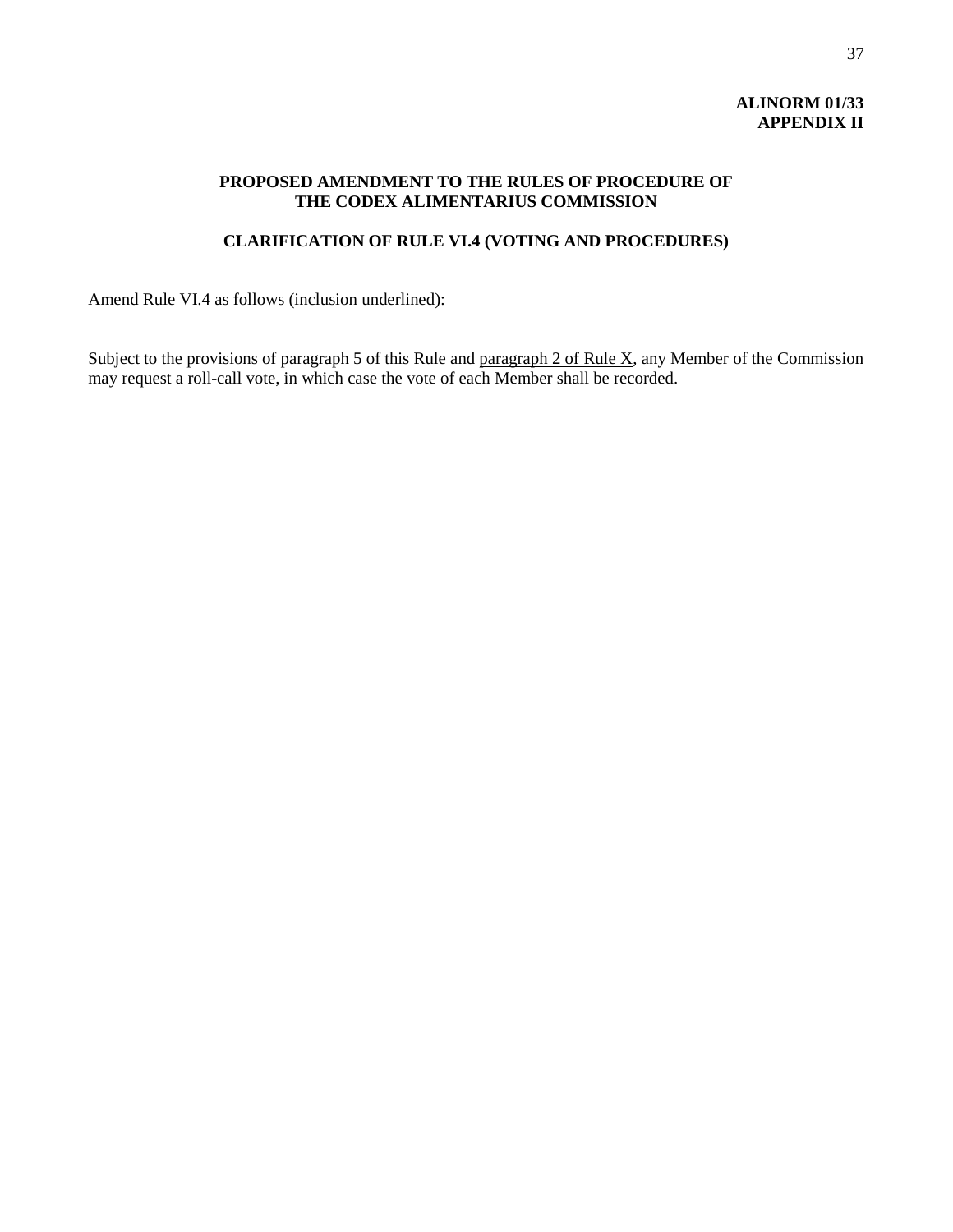## **PROPOSED DRAFT CODEX WORKING PRINCIPLES FOR RISK ANALYSIS**

(Returned to Step 3 of the Procedure)

## **SCOPE**

1) The principles for risk analysis are intended for application in the framework of Codex Alimentarius and are also intended to provide advice to governments where applicable.

2) The primary purpose of risk analysis by the Codex Alimentarius Commission is protecting the health of consumers while at the same time ensuring fair practices in the food trade.

3) The objective of the Working Principles is to ensure that Codex standards and related texts intended to protect the health of consumers are based on risk analysis.

4) Within the framework of Codex Alimentarius Commission and its procedures, the responsibility for risk management lies with the Commission and its subsidiary bodies, while the responsibility for risk assessment normally lies with the Joint FAO/WHO Expert Committees and Consultations.

## **RISK ANALYSIS - GENERAL ASPECTS**

1. The risk analysis process used in Codex should be [soundly based on science,] consistent, open and transparent and follow a structured approach comprising the three components of risk analysis (risk assessment, risk management and risk communication), each component being integral to the overall risk analysis process.

2. The three components of risk analysis should be documented fully and systematically in a transparent manner, with the documentation accessible to all interested parties.

3. Effective communication and consultation with all interested parties should be ensured throughout the risk analysis process.

4. There should be a functional separation of risk assessment and risk management, in order to ensure the scientific integrity of the risk assessment and reduce any conflict of interest between risk assessment and risk management. However it is recognized that risk analysis is an iterative process, and interaction between risk managers and risk assessors are essential for practical application

5. Precaution is an essential element of risk analysis. This is particularly important where scientific evidence is insufficient and negative effects on health are difficult to evaluate.

6. The needs and situations of developing countries should be specifically identified and taken into account by the responsible bodies in the different stages of the risk analysis process.

## **RISK ASSESSMENT**

7. Health and safety aspects of Codex decisions and recommendations should be based on a risk assessment, as appropriate to the circumstances.

8. The scope and purpose of the particular risk assessment being carried out should be clearly stated. The output form and possible alternative outputs of the risk assessment should be defined

9. Experts responsible for risk assessment should be selected in a transparent manner on the basis of their expertise and their independence with regard to the interests involved and the procedures used to select these experts should be documented including a public declaration of any potential conflict of interest.

10. Risk assessment should be based soundly on science and should incorporate the four steps of the risk assessment process, i.e. hazard identification, hazard characterization, exposure assessment and risk characterization.

11. Risk assessment should take into account uncertainties at each step in the risk assessment process and variability in risk estimates.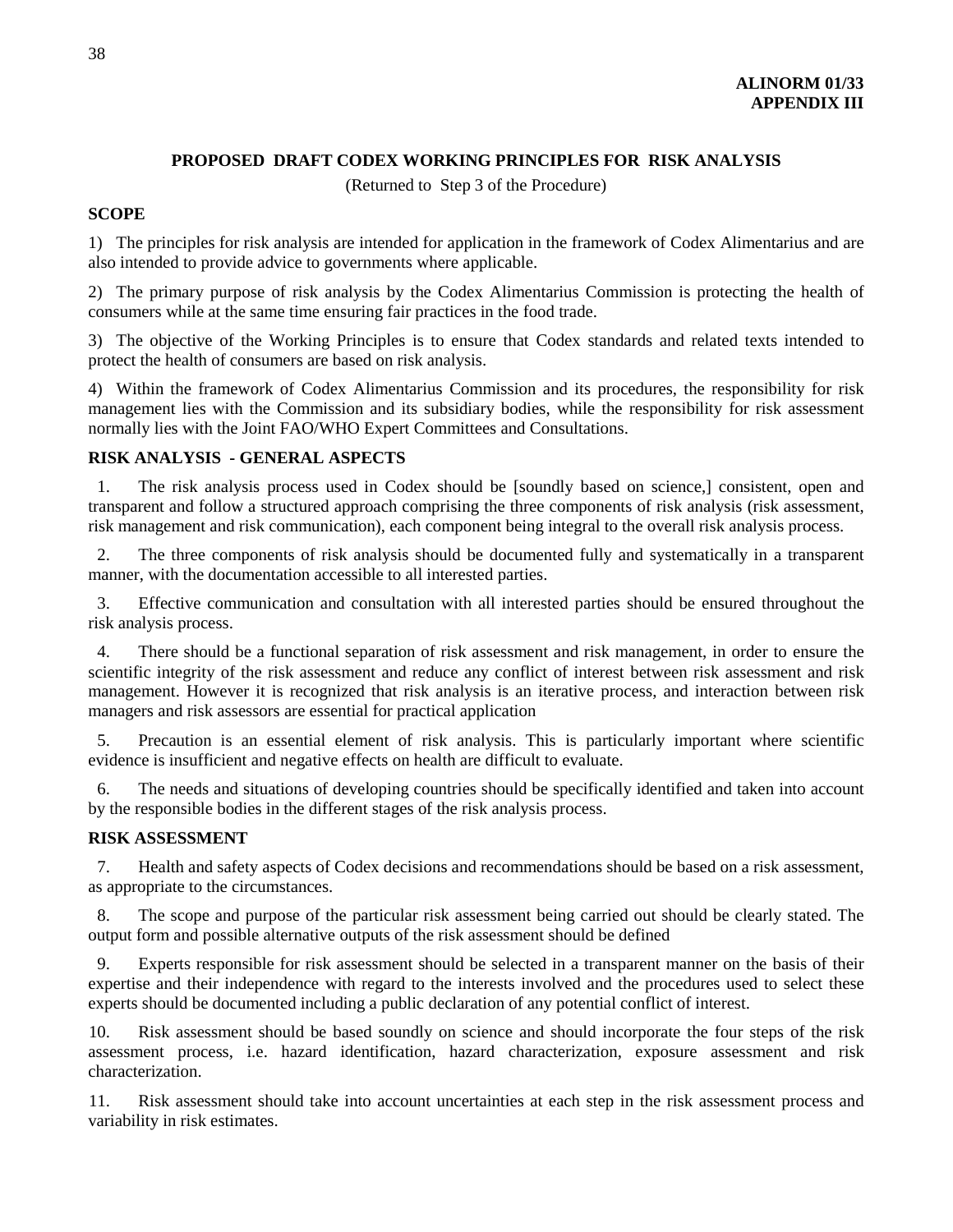12. Any constraints, uncertainties and assumptions and their impact on the risk assessment should be documented in a transparent manner, including constraints that are likely to influence the quality of the risk estimate. Expression of uncertainty or variability in risk estimates may be qualitative or quantitative.

13. Risk assessments should use available quantitative data to the greatest extent possible and may include non-measurable, qualitative data. Risk characterisations should be presented in a readily understandable and useful form.

14. Risk assessments should be based on realistic exposure scenarios, with consideration of different situations being defined by risk assessment policy. They should include consideration of susceptible and high risk population groups. Acute, chronic (including long-term), cumulative and/or combined adverse health effects should be taken into account in carrying out risk assessment.

15. Recognizing that primary production in developing countries is largely through small and medium enterprises, risk assessment should be based on data from different parts of the world, including that from developing countries. This data should particularly include epidemiological surveillance data and exposure studies.

16. Risk assessment should take into account all available scientific data and relevant production and handling practices used throughout the food chain including traditional practices, methods of analysis, sampling and inspection and the prevalence of specific adverse health effects.

17. The conclusions of the risk assessment should be conveyed to risk managers in a readily understandable form. The responsibility for resolving the impact of uncertainty on the risk management decision lies with the risk manager, not the risk assessor.

18. To ensure a transparent risk assessment, a formal record, including a summary, should be prepared and made available to other risk assessors and interested parties so that they can review the assessment. It should indicate any constraints, uncertainties, assumptions and their impact on the risk assessment, and minority opinions.

## **RISK ASSESSMENT POLICY**

19. Determination of risk assessment policy should be included as a specific component of risk management.

20. Risk assessment policy consists of documented guidelines for scientific judgement and policy choices to be applied at appropriate decision points during risk assessment.

21. To ensure that the risk assessment process is systematic, complete and transparent, risk assessment policy should be established by risk managers in advance of risk assessment, in consultation with risk assessors and all other interested parties.

22. [The mandate given by risk managers to risk assessors should be achievable, taking into account available scientific evidence and any constraints affecting the risk assessment process.]

23. Where necessary, risk managers may ask risk assessors to evaluate the potential risk reduction resulting from different risk management options.

## **RISK MANAGEMENT**

l

24. Risk management decisions should have as their primary objective the protecting the health of consumers. Decisions on acceptable levels of risk should be determined primarily by human health considerations, and unjustified differences in the level of acceptable risk should be avoided.<sup>1</sup>

<sup>&</sup>lt;sup>1</sup> Joint FAO/WHO Expert Consultation on Risk Management and Food Safety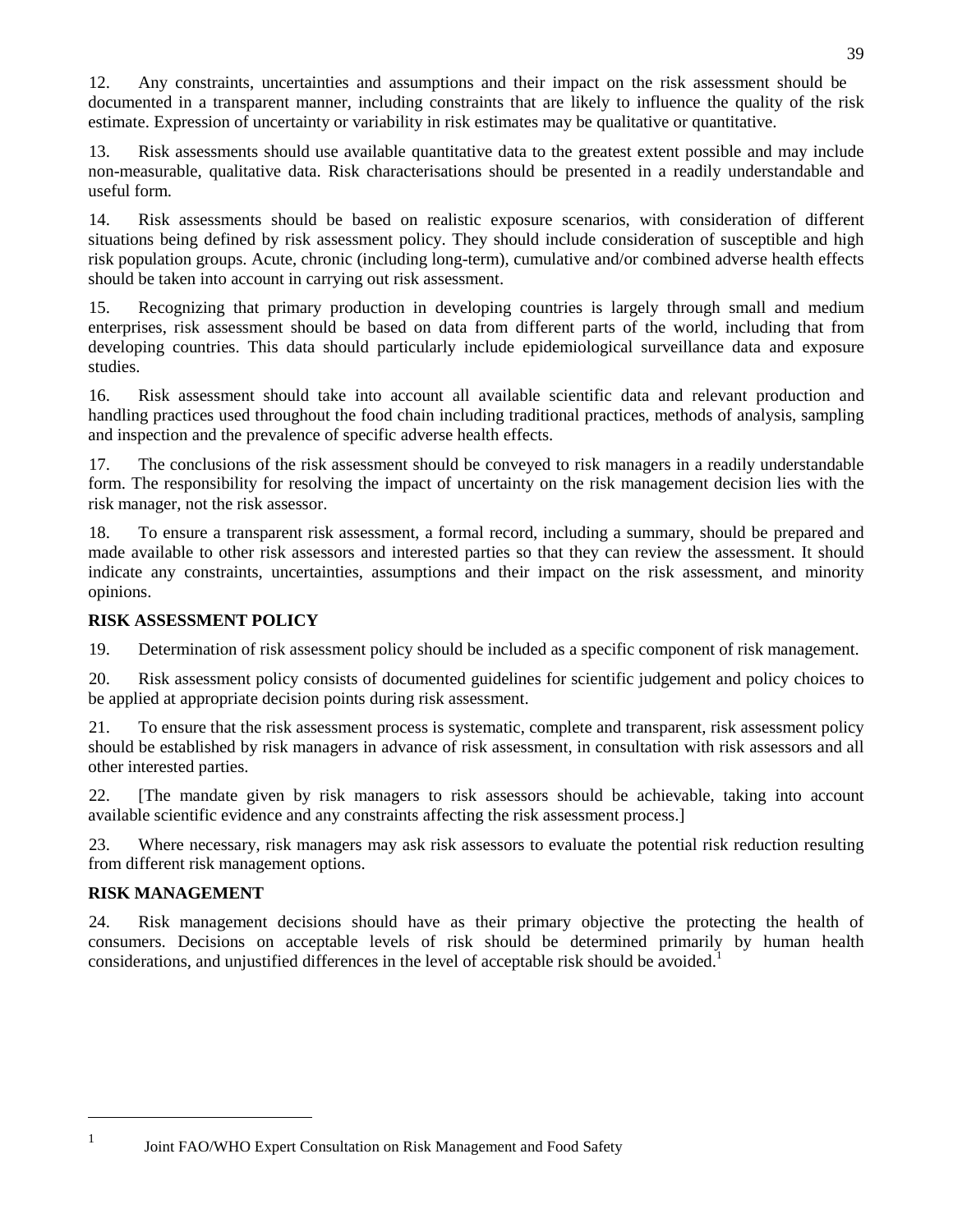25. Risk management should follow a structured approach [be grounded on science-based risk assessment and take into account other legitimate factors as appropriate]. The risk management framework includes [risk evaluation]<sup>2</sup>, assessment of risk management options, implementation of management decisions, and monitoring and review<sup>3</sup>.

26. In achieving agreed outcomes, risk management should take into account relevant production, storage and handling practices used throughout the food chain including traditional practices, methods of analysis, sampling and inspection and the prevalence of specific adverse health effects.

27. The risk management process should be transparent, consistent and fully documented. Risk management decisions should be documented, and where appropriate clearly identified in individual Codex standards and related texts so as to facilitate a wider understanding of the risk management process.

28. Risk management options should be evaluated in terms of the overall risk reduction.

29. The outcome of the risk evaluation process should be combined with the assessment of available risk management options in order to reach a decision on management of the risk. In arriving at a decision on risk management, protection of consumers' health should be the primary consideration, with other legitimate factors being considered as appropriate.<sup>1</sup>

30. Guidelines should be defined for the integration in the risk management process of legitimate factors other than science relevant for the health protection of consumers and for the promotion of fair practices in food trade.

31. In order to avoid unjustified trade barriers, risk management should ensure transparency and consistency in the decision-making process in all cases including where legitimate factors other than science are applied.

32. Risk management should take into account the economic consequences and the feasibility of risk management options in developing countries. Risk management should also recognize the need for flexibility in the establishment of standards, guidelines and other recommendations, consistent with the protection of consumers' health.

33. Risk management should be a continuing process that takes into account all newly generated data in the evaluation and review of risk management decisions. Food standards and related texts must be consistent with new scientific knowledge and other information relevant to risk analysis.

## *The two following paragraphs are alternative proposals:*

34. [Where relevant scientific evidence is insufficient, precaution can be exercised as an interim measure to protect the health of consumers. However, additional information for a more objective risk assessment should be sought and the measures taken reviewed accordingly within a reasonable timeframe.]

34. [When relevant scientific evidence is insufficient to objectively and fully assess risk from a hazard in food<sup>4</sup>, and where there is reasonable evidence to suggest that adverse effects on human health may occur, but it is difficult to evaluate their nature and extent, it may be appropriate for risk managers to apply precaution through interim measures to protect the health of consumers without awaiting additional scientific data and a full risk assessment, in accordance with the following criteria<sup>5</sup>:]

35. [In such situations the following criteria should be taken into account to ensure the consistency and transparency of the decision process:

l

<sup>&</sup>lt;sup>2</sup> The Committee is of the opinion that this term requires clarification or could be re-worded to avoid confusion with "risk assessment".

<sup>3</sup> Joint FAO/WHO Expert Consultation on Risk Management and Food Safety. In the framework of Codex, the Implementation "component" is not relevant.

<sup>4</sup> [It is recognized that hazard identification is a crucial step in this process.]

<sup>5</sup> [Some Members refer to this concept as the "precautionary principle".]